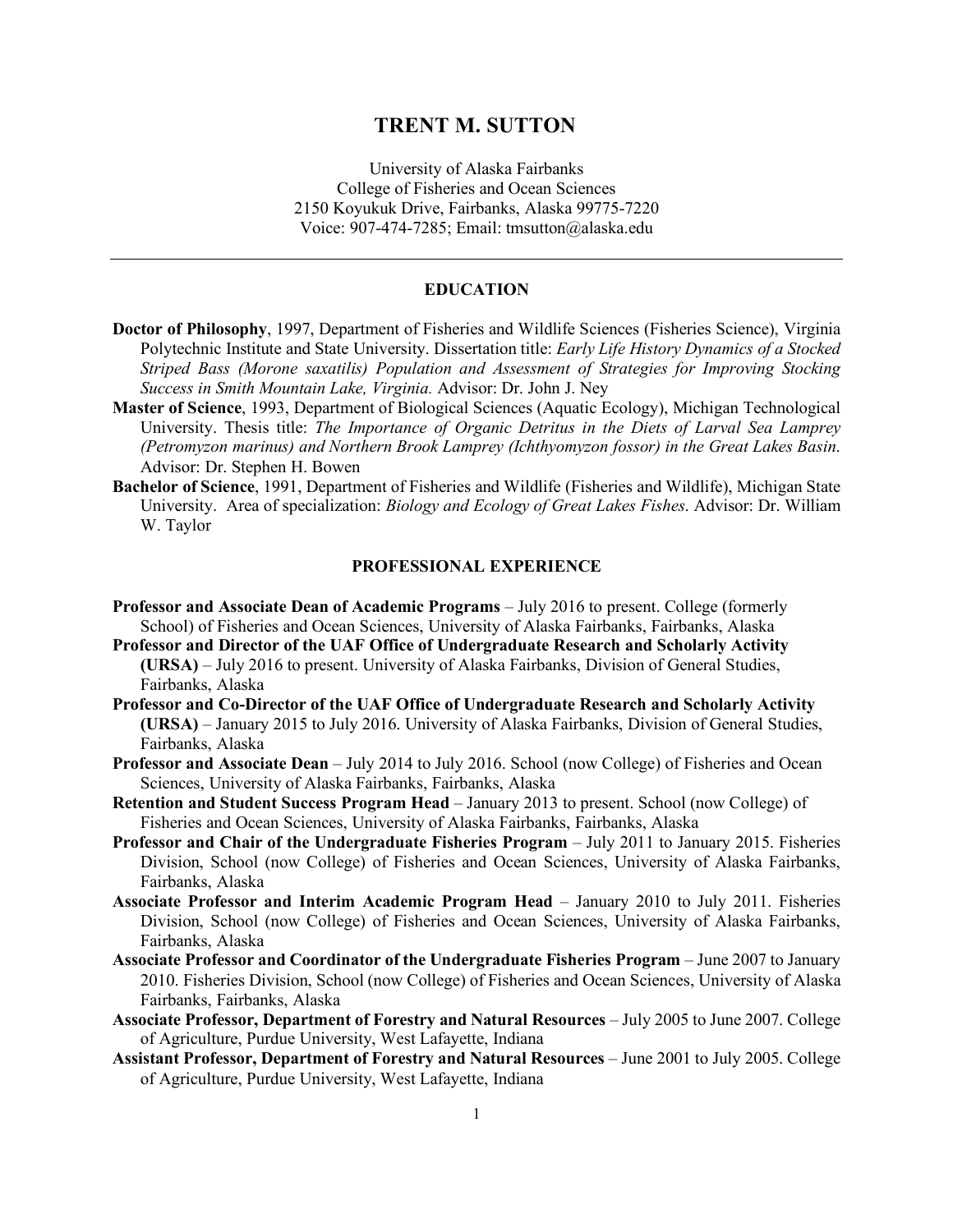- **Assistant Professor, Biology Department, and Director of Fisheries Research and Culture, Aquatic Research Laboratory** – August 1996 to June 2001. College of Natural and Health Sciences, Lake Superior State University, Sault Sainte Marie, Michigan
- **Graduate Research Fellow** August 1993 to August 1996. Department of Fisheries and Wildlife Sciences, Virginia Polytechnic Institute and State University, Blacksburg, Virginia
- **Graduate Research Assistant** May 1992 to July 1993. Department of Biological Sciences, Michigan Technological University, Houghton, Michigan
- **Graduate Teaching Assistant** August 1991 to May 1992. Department of Biological Sciences, Michigan Technological University, Michigan
- **Undergraduate Research Technician** June 1990 to September 1990 and March 1991 to June 1991. Department of Fisheries and Wildlife, Michigan State University, East Lansing, Michigan

### **AFFILIATE FACULTY AFFILIATIONS**

- **University of Alaska Fairbanks**, Center for Arctic Policy Studies (CAPS), International Arctic Research Center, Fairbanks, Alaska, USA, 2019 – present
- **Purdue University**, Department of Forestry and Natural Resources, West Lafayette, Indiana, USA, 2007- 2012
- **South Dakota State University**, Department of Wildlife and Fisheries Sciences, Brookings, South Dakota, USA, 2004 – 2009
- **University of Waterloo**, Department of Biology Waterloo, Ontario, Canada, 2007-2012
- **University of Wisconsin Stevens Point**, College of Natural Resources, Stevens Point, Wisconsin, USA, 2007-2012

#### **PROFESSIONAL AFFILIATIONS AND COMMITTEE/SERVICE ACTIVITIES**

### **Alaska ACT Council**

UAF Representative, 2015-2016

### **American Fisheries Society**

### **Alaska Chapter**

Chapter Vice-President, 2009-2010 Chapter President-Elect, 2010-2011 Chapter President, 2011-2012 Chapter Past-President, 2012-2013 Membership Committee, Chair, 2009-2010 Program Committee, Chair: 2010-2011; Member: 2012-2013 Wally Noerenberg Award Committee, 2015-present

### **Education Section**

Best Student Paper and Poster Judging Committee, chair, 2005-2008, 2017-2019 Co-Editor, *Fisheries Techniques, Third Edition*, 2004-2012 Committee for Careers in Fisheries and Fisheries Related Programs, 2003-2004 Excellence in Fisheries Education Award Committee, 2005-2006; Chair, 2015-2019 *Fisheries Techniques* Slide Package Committee, Co-Chair, 1996-2004 Inter-Sectional Committee on Education (ICE), chair, 2016-2019 Newsletter Committee, 2001-2004 Nominating Committee, 2001-2004 North-Central Division Representative, 2001-2004 Paper and Poster Guidelines Committee, 2005-2008 President-Elect, 2017-2019 President, 2019-present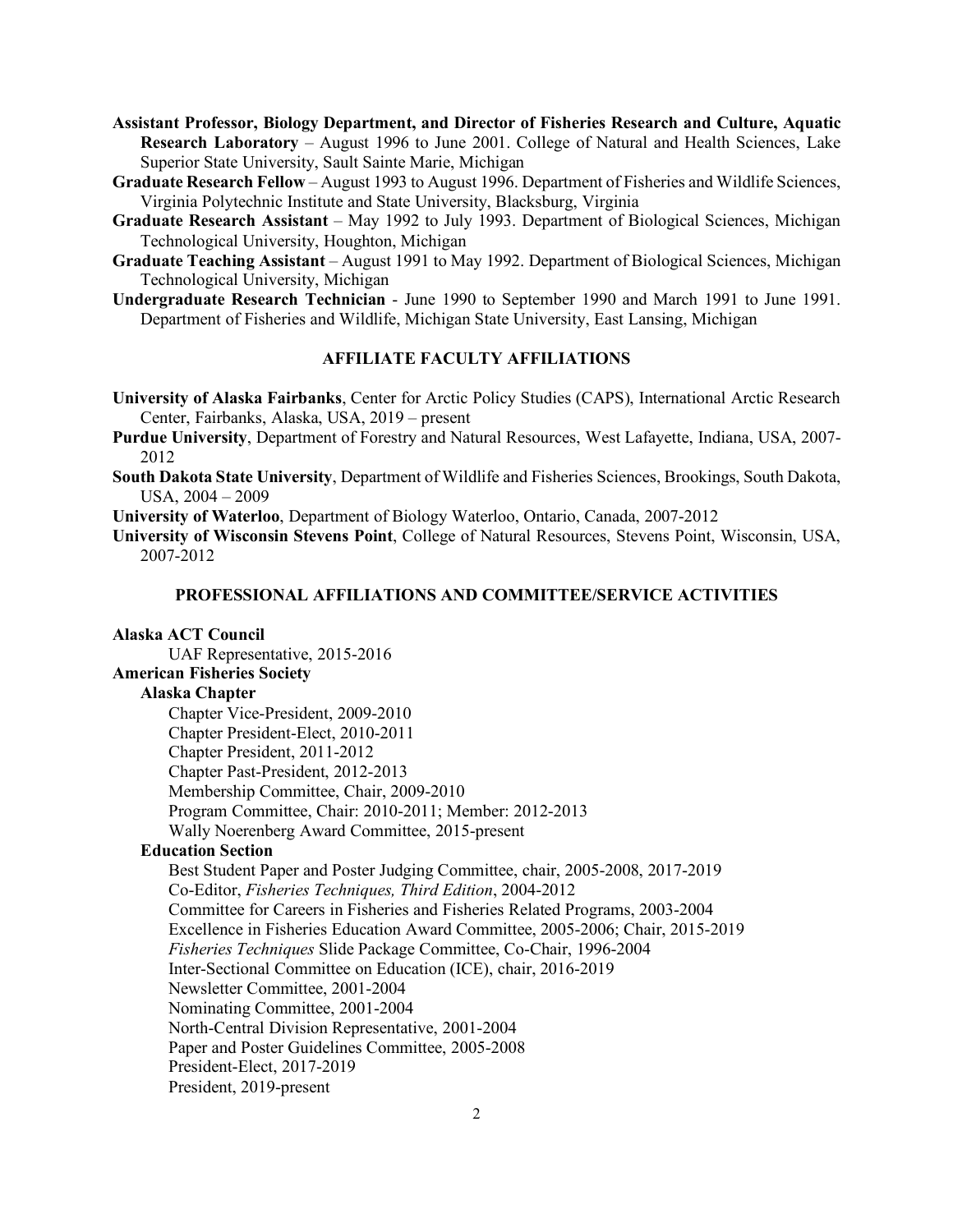Program Committee, 2018-2019 Secretary-Treasurer, 2013-2015, 2016-2017 Skinner Memorial Award Committee, 1995-1996 Student Paper and Poster Judging Changes Committee, 2005-2007

#### **Indiana Chapter**

Chapter President-Elect, 2003-2004 Chapter President, 2004-2005 Chapter Past-President, 2005-2006 Continuing Education Committee, Chair, 2001-2004 Nominations Committee, Chair, 2005-2006 Professional Certification Committee, Chair, 2001-2007 Program Committee, Chair, 2003-2004

#### **Michigan Chapter**

Program Committee, Chair, 1998

Sea Lamprey Control Issues Subcommittee, Chair, 1996-1998

#### **North Central Division**

Midwest 2004 Conference Symposium/Workshop Subcommittee, Co-Chair, 2003-2004 Continuing Education Committee, Chair, 2001-2004

### **Parent Society**

AFS Fellows Selection Committee, 2016-2017 Associate Editor, *North American Journal of Fisheries Management*, 2015-2018 Associate Editor, *Transactions of the American Fisheries Society*, 1999-2005 Board of Certification, Education Subcommittee, Chair, 2010-2013 Board of Certification, Professional Development Subcommittee, 2007-2010 Campus Fisheries Network Faculty Representative, 1997-2007 Continuing Education Committee, 2001-2004 Editor, *Transactions of the American Fisheries Society*, 2018-present Governing Board, 2019-present Lifetime Member, 2010-present Management Committee, 2019-present Outstanding Chapter Award Committee, 1994-1995 Publications Awards Committee, *North American Journal of Fisheries Mgt.*, 1999-2001 Publications Overview Committee, 1996-1998 Resolutions Committee, 1994-1995 Special Committee on Educational Requirements, 2012-2015 Special Committee on Publications Oversight, 2017 Student Writing Contest Committee, 2001 Time and Place Committee, 2004-2007 **Southern Division** Newsletter Editor, 1995-1996

# Associate Newsletter Editor, 1993-1995

Membership Committee, 1995-1996

#### **Virginia Tech Chapter**

Chapter President, 1995-1996

Chapter Vice-President, 1994-1995

Fisheries Action Network Coordinator, 1995-1996

Education and Outreach Committee, 1993-1996

Environmental Concerns Committee, Chair, 1993-1996

Faculty Teaching Award Committee, Chair, 1995-1996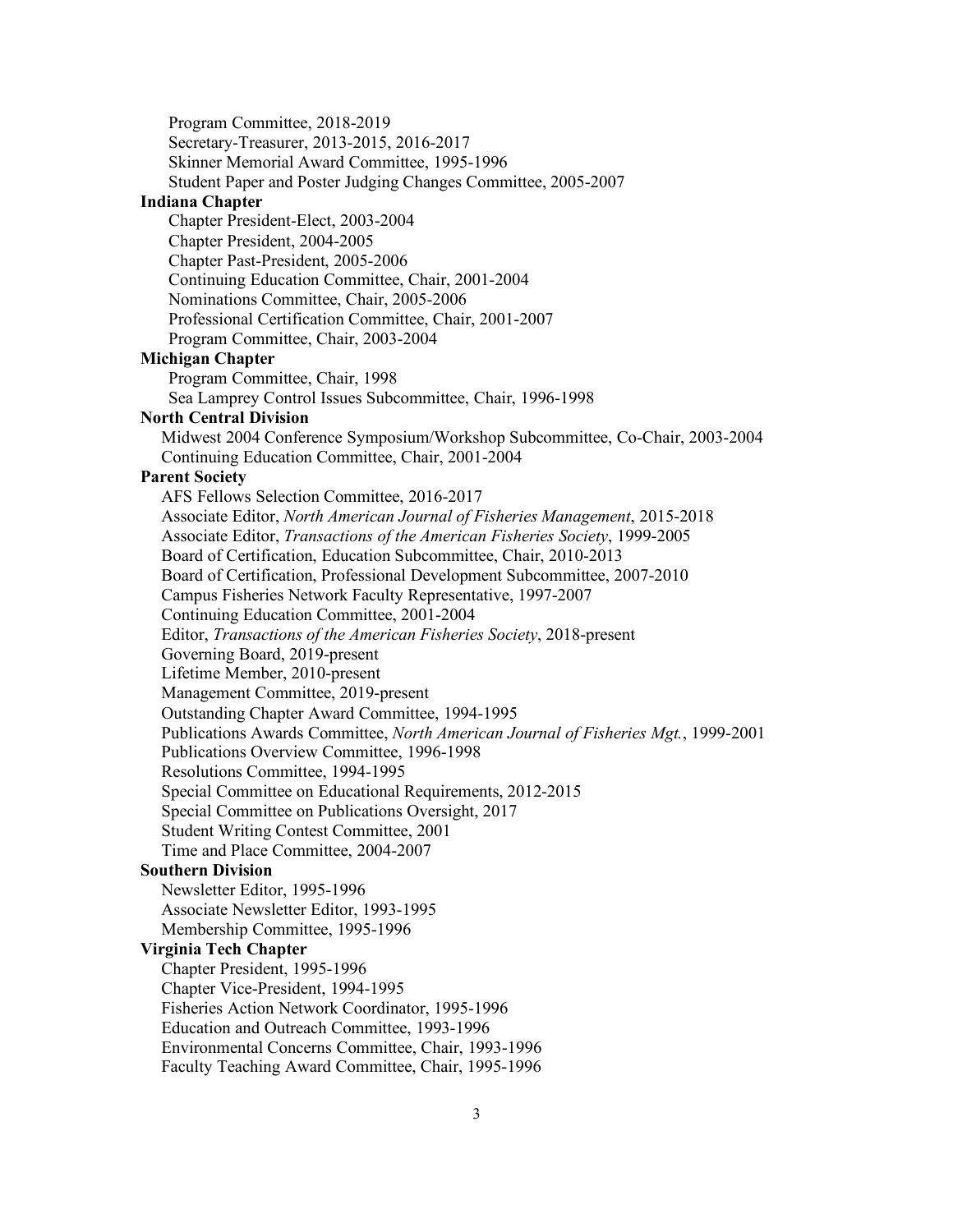**Western Division**  Member, 2006-present **American Institute of Fishery Research Biologists** Associate Fishery Research Biologist, 1992-2000 Member Fishery Research Biologist, 2000-present **Great Lakes Fishery Commission** St. Marys River Fisheries Task Group, 1998-2001 **Indiana Academy of Science** Member, 2003-2007 **Indiana Biological Survey**, Aquatic Research Center Board of Directors, 2004-2006 **Indiana Department of Natural Resources** Aquatic Nuisance Species Management Plan Task Force, 2003-2005 Technical Advisory Committee, 2002-2007 **International Association of Great Lakes Research** Guest Editor, Special Issue on *Assessing the Health of Lake Whitefish Populations in the Laurentian Great Lakes*; Co-Guest Editors: T. O. Brendan and M. P. Ebener; Journal of Great Lakes Research, Volume 36, 2010, Supplement 1 **Journal of Freshwater Ecology** Editorial Board, 2011-present **Lake Superior State University** Biology Department Student Awards Committee, Chair, 2000-2001 CNHS-GLFC Speaker Exchange Coordinator, Chair, 1999-2000 Professional Development and Scholarship Review Committee, 1998-1999 Fish and Wildlife Club Faculty Advisor, 1996-2001 Institutional Animal Care and Use Committee, 1999-2001 Interim Steering Committee, Gale Gleason Environmental Institute, 1999 NCA Self-Study Task Force, Assessment Working Group, 1998-2000 Search Committee, Animal Physiology Faculty Position, 2000 Search Committee, Physical Chemistry Faculty Position, 2000 Task Force, Gale Gleason Environmental Institute Committee, 1998-1999 University Parking Committee (1999-2001 **Lamprey Technical Workgroup** Genetics Workgroup, 2017-present Ocean-Phase Workgroup, 2017-present Subgroup of Other Lampreys, Anadromous and Present (SOLAR) Workgroup, Co-Chair, 2019 present **Michigan Department of Natural Resources** Sea Lamprey Control Funding Task Force, 1996-1998 **National Academic Advising Association**  Member, 2013-present **North American Native Fishes Association** Member, 2000-2011 **Northwest Commission on Colleges and Universities (NWCCU)** Accreditation Peer Evaluator, 2018-present Retention, Persistence, and Student Success Academy, 2019-present **Pelton Round Butte Pacific Lamprey Fund** Advisory Committee Member (2019-present) **Purdue University** College of Agriculture Curriculum and Student Relations Committee, 2003-2005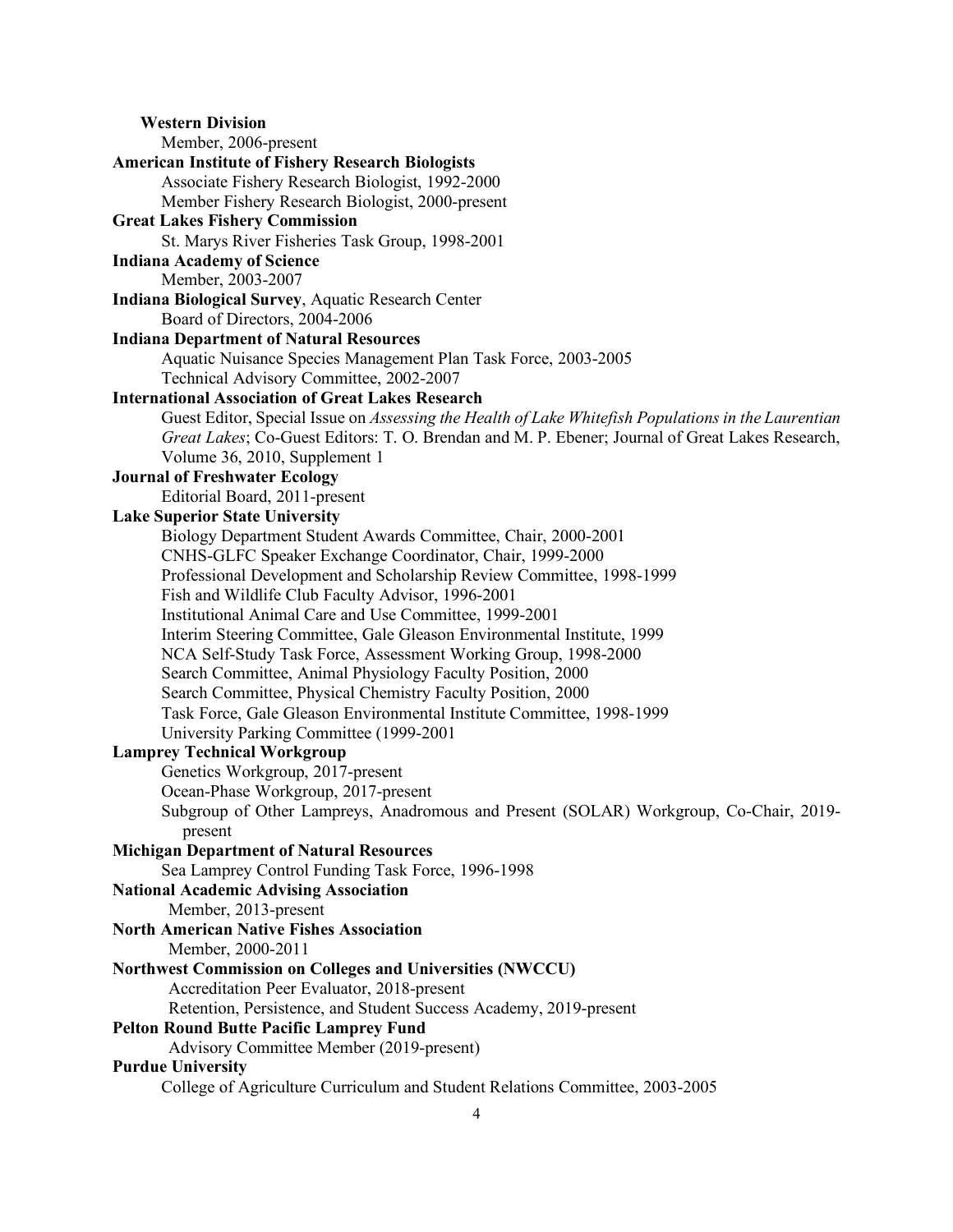Committee for Student Excellence, 2006-2007 Faculty Fellows, 2003 FNR Awards Committee, 2001-2004 FNR Curriculum Committee, 2001-2007 FNR Departmental Identity Committee, 2003-2004 FNR Graduate Committee, 2003-2006 FNR Mentoring Committee, S. Broussard, 2005-2006 FNR Mentoring Committee, L. Prokapy, 2006-2007 FNR Mentoring Committee, P. Zollner, 2006-2007 HORIZONS Faculty Mentoring Program, 2003-2006 Promotion and Tenure Committee, 2005-2007 Purdue Animal Use and Care Committee, FNR Representative, 2006-2007 Search Committee, Aquaculture Research Laboratory Manager, 2002, 2005 Search Committee, Aquaculture Research Laboratory Assistant Manager, 2003 Search Committee, Aquatic Community Ecologist, Chair, 2005-2006 Search Committee, Great Lakes Ecosystem Extension Specialist, 2002-2003 Search Committee, FNR Department Head, 2004-2005 Search Committee, FNR-ANSC Joint Faculty Hire, K. Nichols; 2004 Student Subunit of the American Fisheries Society, Academic Advisor, 2001-2006 *The Compass*, Co-Academic Advisor, 2005-2007

# **Rasmuson Fishery Research Center**

Board of Directors, 2015-present

### **Sault Area Sportsmen's Club**

Board of Directors, 2000-2001

#### **Sigma Xi**

Member, 1995-present

### **UArctic**

Thematic Network in Ocean Food Systems, 2019-present

### **University of Alaska**

- UA Academic Structure Change Management Science Academics, 2019
- UA Academic Structure Change Management Research, 2019
- UA Center for Salmon and Society Education Team, 2014-2015
- UA Fisheries, Seafood, and Maritime Institute (FSMI) Research, Enhancement, and Management Working Group, 2012-present
- UA Joint UAF-UAS Undergraduate Fisheries Program Task Force, 2016-present

UA Strategic Pathways Framework Review Team, Phase II – Undergraduate Fisheries Program, 2016

# **University of Alaska Fairbanks**

Academic Advisor, UAF Student Subsection of the American Fisheries Society, 2009-2011

CFOS Academic Program Task Force, Chair, 2018-present

CFOS Academic Working Group, Chair, 2014-present

CFOS Associate Dean of Academic Programs, 2016-present

CFOS Dean's Executive Committee, 2016-present

CFOS Fisheries & Ocean Sciences Student Association (FOSSA), Academic Advisor, 2016-present

CFOS Search Committee, Executive Officer, 2020

CFOS Search Committee, Student Recruitment Coordinator, Chair, 2020-present

CFOS Student Advisory Council, Chair, 2019-present

CFOS Undergraduate Program Working Group, Chair, 2020-present

Fisheries Division, Ad Hoc Graduate Program Evaluation Committee, 2009-2010

Fisheries Division, Curriculum Committee, 2007-2009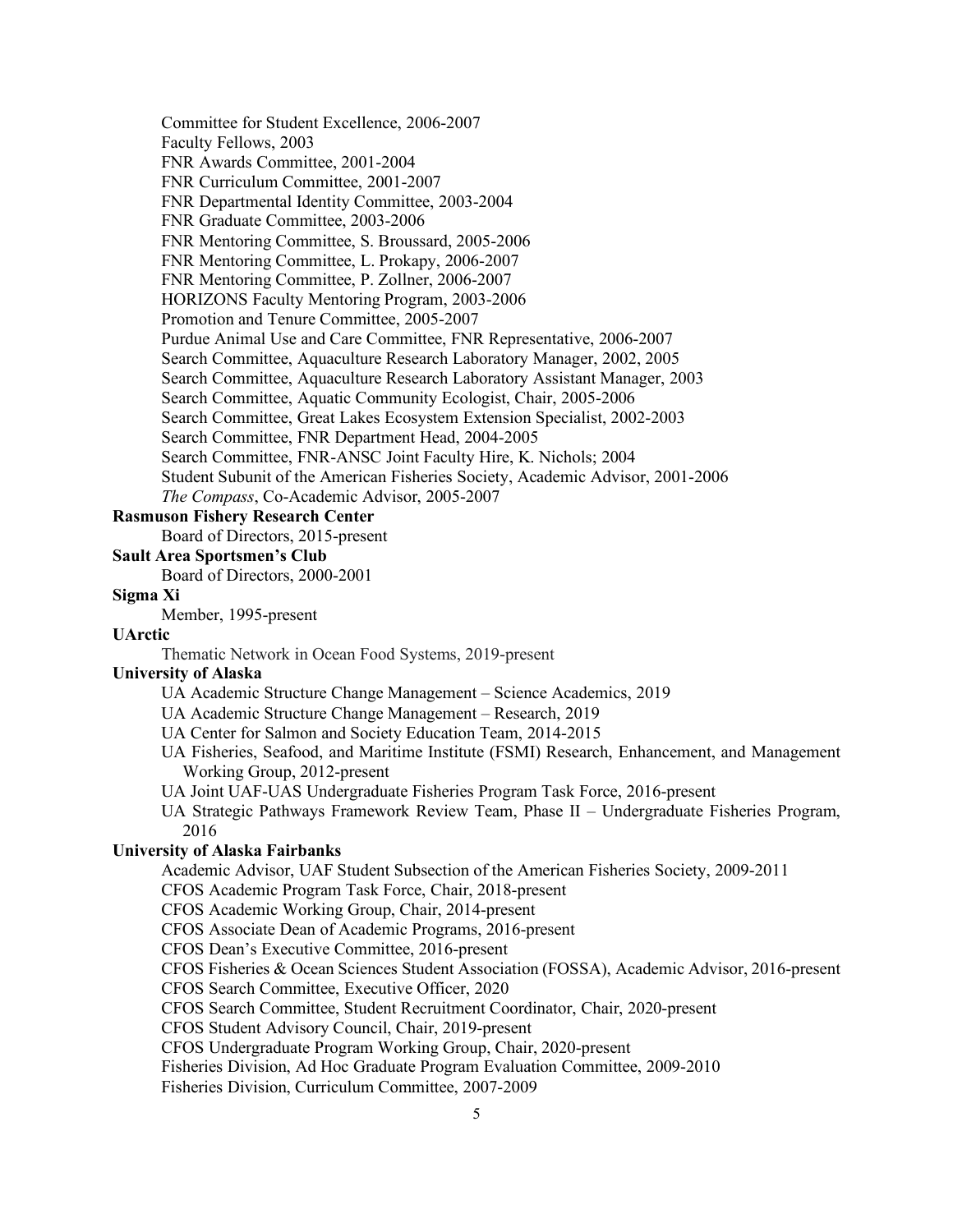Fisheries Division, Interim Academic Program Head, 2010-2011 Fisheries Division, Mentoring Committee, C. Carothers, 2008-2013 Fisheries Division, Mentoring Committee, A. Lopez, 2008-2015 Fisheries Division/Department of Fisheries, Mentoring Committee, P. Westley, 2013-present Fisheries Division, Outcomes Assessment Committee, 2008-2010 Fisheries Division, Promotion and Tenure Committee, 2007-2016 Fisheries Division, Undergraduate Program Committee, Chair, 2006-2014; Member, 2015-2016 Fisheries Division, Search Committee, Curator of Fishes, Chair, 2007-2008 Fisheries Division, Search Committee, Fish Ecology, Chair, 2011-2013 Fisheries Division, Search Committee, Human Dimensions, Chair, 2007-2008 Fisheries Division, Search Committee, Physiological Ecologist, Chair, 2007-2008, 2008-2009 Fisheries Division, Search Committee, Benthic Shellfish Ecologist, 2007-2008 Fisheries Division, Seminar Committee, 2009-2010 Fisheries Division, Undergraduate Coordinator, 2007-2010 Fisheries Division, Undergraduate Program Committee, Chair, 2006-2014; Member, 2015-2016 SFOS Academic Working Group, Chair, 2014-present SFOS Accreditation Committee, Fisheries Division Representative, 2009-2011 SFOS Associate Dean, 2014-2016 SFOS Curriculum Committee, 2007-2008; chair, 2008-2014 S/CFOS Retention and Student Success Program Head, 2013-present SFOS Search Committee, Academic Coordinator, 2016 SFOS Search Committee, Academic Program Assistant, 2010 SFOS Search Committee, Grant Technician, 2012 SFOS Search Committee, Recruitment and Outreach Coordinator, 2011 SFOS Space Committee, 2008-2009 UAF Academic Recovery Team, 2013-2017 UAF Accreditation Committee, 2018-present UAF Asian Studies Interest Group, 2013-2015 UAF Curriculum Review Committee, 2008-2009 UAF Dean's Council, 2018-present UAF Enrollment Initiative – Undergraduate Retention Summit Team Advising Subgroup, 2016-2017 Cohort Subgroup, 2016-2017 Scheduling/Academic Pathways, 2016-2017 UAF Division of General Studies Curriculum Committee, 2017-present UAF Honor's Program Director Search Committee, 2018 UAF Honor's Program Faculty Advisory Council, 2016-2018 UAF IAPP Norway Steering Committee, 2014-2015 UAF Institutional Animal Care and Use Committee, 2009-2011 UAF International Core Review Committee, 2015 UAF National Survey of Student Engagement (NSSE) Committee, 2017 UAF Provost Council-Research Working Group, 2015-present UAF Recruiting and Marketing Academic Programs Committee, 2015-2016 UAF Retention and Persistence (RaP) Core Group, 2013-2015 UAF Retention Team, 2019-present UAF Strategic Enrollment Planning, Concurrent/Dual Enrollment Team, Chair, 2019 UAF Strategic Planning Committee, Educate Subcommittee, 2012 UAF Search Committee, Student Success Coordinator, 2019 UAF Undergraduate Core Review Committee, 2008-2009

UAF Undergraduate Research and Scholarly Activity (URSA) Proposal Review Panel, 2011-2014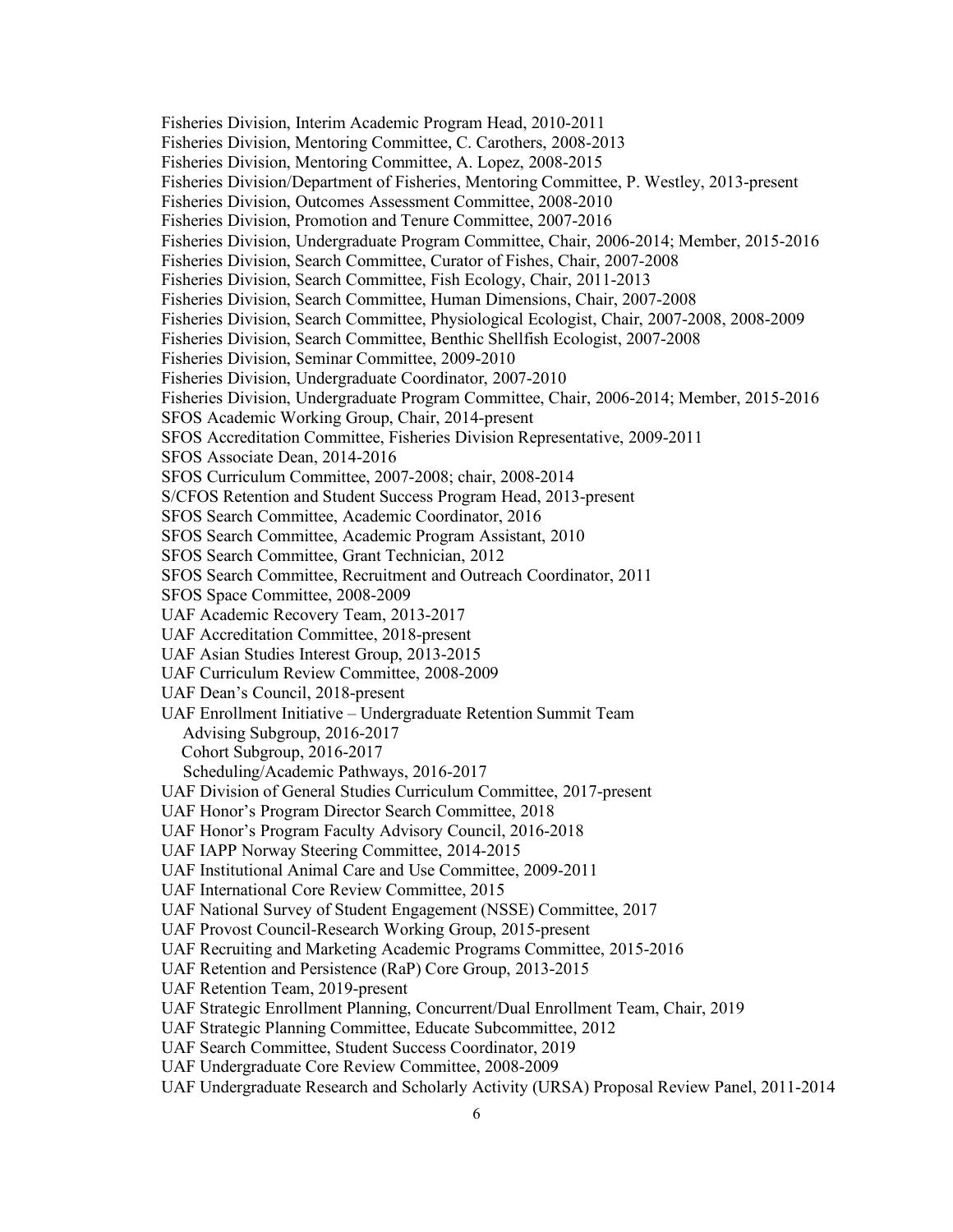- UAF Undergraduate Research and Scholarly Activity (URSA) Faculty Advisory Board, 2011-2014; Chair: 2015-present
- UAF Undergraduate Research and Scholarly Activity (URSA) Coordinator Search Committee, 2014
- UAF Undergraduate Research and Scholarly Activity (URSA) Coordinator Search Committee, Chair, 2020
- UAF Undergraduate Research and Scholarly Activity (URSA) Co-Director, 2015-2016
- UAF Undergraduate Research and Scholarly Activity (URSA) Director, 2016-present
- UAF Undergraduate Research and Scholarly Activity (URSA) Student Advisory Board, Chair, 2017-present
- UAF-UAS Joint Undergraduate Fisheries Program Task Force, 2016-present

### **University of Alaska Southeast**

Fisheries Technology Advisory Committee, 2013-2014

### **PROFESSIONAL CERTIFICATIONS**

**QPR Suicide Presentation Training**, University of Alaska Fairbanks, May 2019 **Green Dot Power-Based Personal Violence Training**, University of Alaska Fairbanks, May 2019 **Safe Zone LGBTQ Training**, University of Alaska Fairbanks, May 2019 **Principles of Electrofishing**, Smith-Root, Inc., October 2002 **Certified Fisheries Professional**, American Fisheries Society, 2000; Recertification - 2005, 2010, 2015 **Open Water Scuba Diver**, PADI Certification Training, August 1988

### **HONORS AND AWARDS**

**Excellence in Instruction and Outreach**, University of Alaska Fairbanks, 2020 **Dean's Recognition Award**, College of Fisheries and Ocean Sciences, 2017 **American Fisheries Society Fellow** (Inaugural Member), 2015 **Certificate of Appreciation**, Education Section, American Fisheries Society, 2015 **Certified Fisheries Professional (recertification)**, American Fisheries Society, 2015 **25-Year Membership Pin**, American Fisheries Society, 2014 **Past President's Award of Appreciation**, Alaska Chapter, American Fisheries Society, 2012 **Excellence in Fisheries Education Award**, American Fisheries Society, 2012 **IAGLR Appreciation Award**, Special Issue Editor – Lake Whitefish, International Association of Great Lakes Research, 2011 **Life Member**, American Fisheries Society, 2010 **Certified Fisheries Professional (recertification)**, American Fisheries Society, 2010 **Best Poster Award**, Alaska Chapter of the American Fisheries Society, 2010 **Most Outstanding Faculty Member**, Student Subsection of the UAF Chapter of the American Fisheries Society, 2010 **Best Fisheries Paper Award**, Honorable Mention, Midwest Fish and Wildlife Conference, 2007 **Certificate of Appreciation**, Education Section, American Fisheries Society, 2007 **Best Paper Award**, Indiana Chapter of the American Fisheries Society, 2006 **Best Poster Award**, Indiana Chapter of the American Fisheries Society, 2006 **Certified Fisheries Professional (recertification)**, American Fisheries Society, 2005 **Past President's Award of Appreciation**, Indiana Chapter of the American Fisheries Society, 2005 **Best Poster Award**, Indiana Chapter of the American Fisheries Society, 2005 **Certificate of Appreciation**, Education Section, American Fisheries Society, 2004 **Best Poster Award**, Indiana Chapter of the American Fisheries Society, 2004 **Certificate of Appreciation**, Education Section, American Fisheries Society, 2003 **AcademicKeys Who's Who in Agriculture Higher Education**, 2003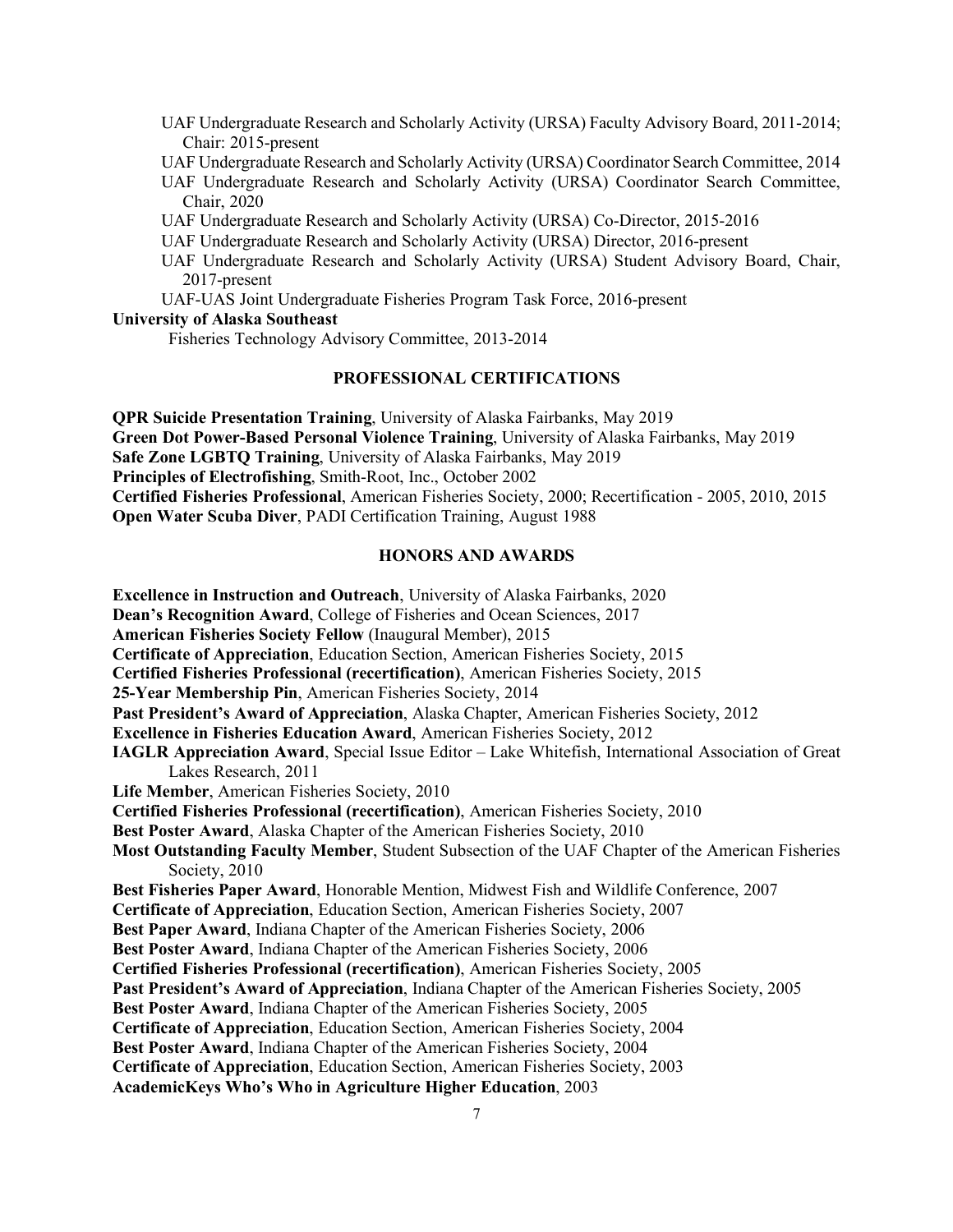**Best Poster Award**, Indiana Chapter of the American Fisheries Society, 2003

- **Certificate of Appreciation**, Purdue University Student Subsection of the American Fisheries Society, 2002
- **Award of Appreciation and Dedicated Service**, Lake Superior State University Fish and Wildlife Club, 2001
- **Honorable Mention Best Paper**, *Transactions of the American Fisheries Society*, 2001
- **Honorable Mention Best Paper**, *North American Journal of Fisheries Management*, 2000
- **Certified Fisheries Professional**, American Fisheries Society, 2000
- **Past President's Award of Appreciation**, Virginia Tech Chapter of the American Fisheries Society, 1996 **John E. Skinner Memorial Travel Award**, Education Section, American Fisheries Society, 1995
- El**ectric Power Research Institute Graduate Fellow**, American Electric Power, 1993
- Outstanding Graduate Student, Biological Sciences, Michigan Technological University, 1992, 1993
- **Graduate Research Award**, George L. Disborough- Kalamazoo Foundation of Trout Unlimited, 1992 **Associate Research Award**, American Institute of Fishery Research Biologists, 1992
- 
- **Outstanding Award of Academic Achievement in Statistics**, Michigan Technological University, 1992 **Graduate Student Council Travel Award**, Michigan Technological University, 1992
- **Trout and Salmon Scholastic Achievement Award**, Fisheries and Wildlife, Michigan State University, East Lansing, Michigan, 1991

#### **COURSE INSTRUCTION**

Ratings based on a scale of 1 - 5 with 5 being the highest possible score

| <b>University of Alaska Fairbanks</b>                                                |
|--------------------------------------------------------------------------------------|
| <b>ASRA (Alaska Summer Research Academy) Fisheries Module, 3 credits</b>             |
| Taught Summer 2009                                                                   |
| Enrollment 8                                                                         |
| No course evaluation                                                                 |
| First-Year Experience Student Success Skills Seminar, FYE 100, 1 credit              |
| Taught Fall 2015                                                                     |
| Enrollment 45                                                                        |
| Course rating 4.05; Instructor rating 4.35                                           |
| Fact or Fishin': Case Studies in Fisheries and Ocean Sciences, FISH 102, 1 credit    |
| Taught Fall 2013, 2014, 2015, 2016, 2017, 2018, 2019                                 |
| Enrollment range 12-32                                                               |
| Course rating 4.05-4.71; Instructor rating 4.35-4.80                                 |
| The Harvest of the Sea, FISH 103, 2 credits                                          |
| Taught Spring 2015, 2016, 2017, 2018, 2019, 2020 (both synchronous and asynchronous  |
| sections)                                                                            |
| Enrollment range 12-28                                                               |
| Course rating 4.35-4.60; Instructor rating 4.38-4.70                                 |
| Freshwater Fisheries Techniques, FISH 315, 3 credits                                 |
| Taught Fall 2007, 2009; Summer 2010, 2012, 2014, 2016, 2018                          |
| Enrollment 4-13                                                                      |
| Course rating 4.30-4.80; Instructor rating 4.40-4.90                                 |
| Fisheries Management, FISH 487/687, 3 credits                                        |
| Taught Spring 2009, 2010, 2011, 2012, 2013, 2014, 2015, 2016, 2017, 2018, 2019, 2020 |
| Enrollment 8-20                                                                      |
| Course rating 4.05-5.00; Instructor rating 4.00-5.00                                 |
| Fisheries Independent Study, FISH 497, 1-3 credits                                   |
| Taught Summer 2013, 2015, 2016, 2017, 2018, 2019, 2020; Fall 2014; Spring 2019       |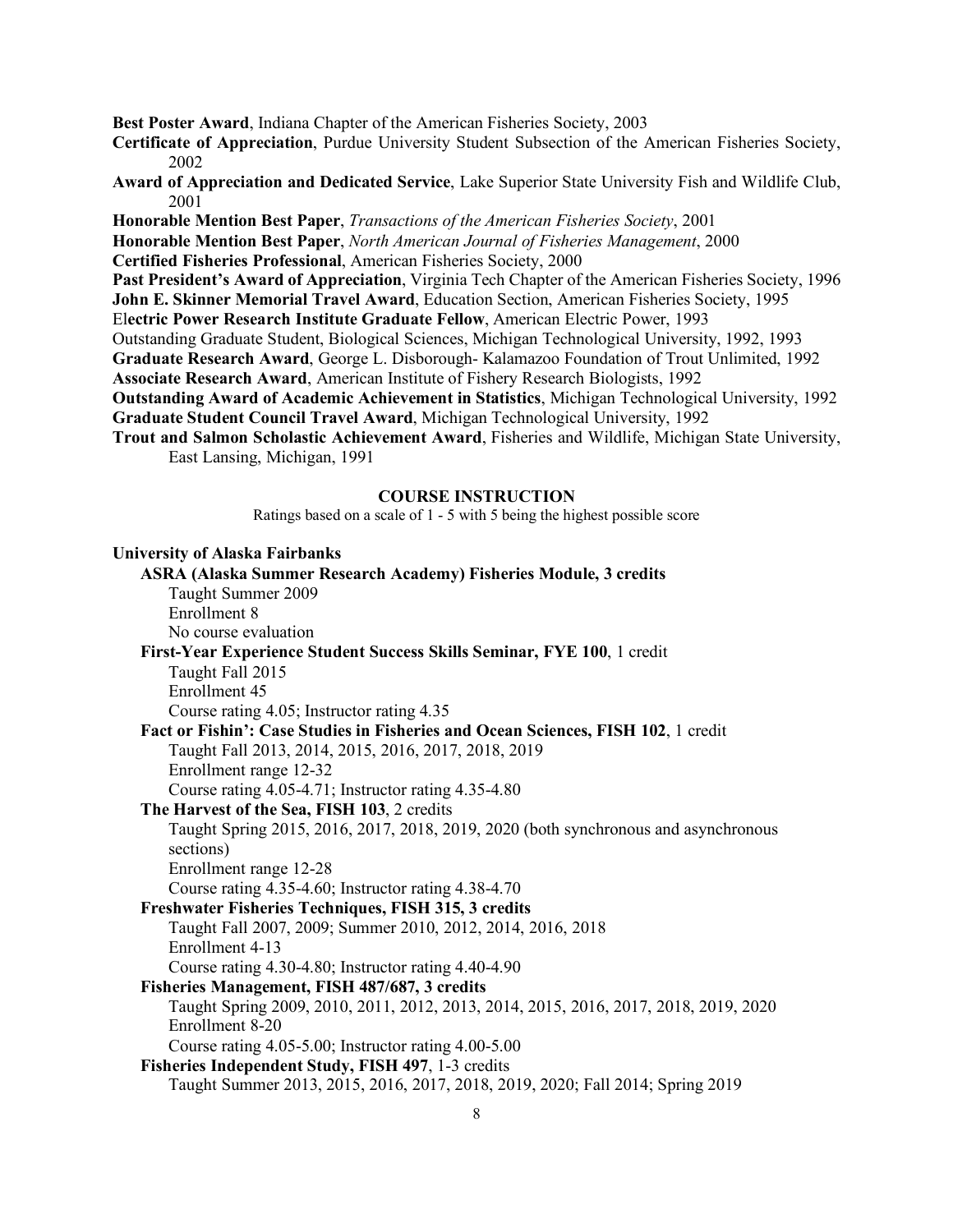Enrollment 1-3 No course evaluation **Fisheries and Ocean Sciences Internship, FISH 490**, 1 credit Taught Fall 2013, 2014, 2016, 2018; Spring 2014, 2016, 2017, 2019; Summer 2014, 2016, 2017, 2018, 2019, 2020 Enrollment 1-16 No course evaluation **Fairbanks Fisheries Division Seminar, FISH 492/692, 1 credit** Taught Spring 2010 Enrollment 9 Course rating 4.90; Instructor rating 4.60 **Senior Thesis Proposal, FISH 498**, 2 credits Taught Spring 2014; Summer 2016, 2018; Fall 2017 Enrollment 1-2 No course evaluation **Senior Thesis, FISH 499, 2 credits** Taught Spring 2010, 2018; Fall 2016, 2018; Fall 2019 Enrollment 1-2 No course evaluation **Fish Ecology, FISH 650**, 3 credits Taught Spring 2011 Enrollment 10 Course rating 4.50; Instructor rating 4.60 **Coregonid Biology, FISH 692, 1 credit** Taught Spring 2009 Enrollment 8 Course rating 4.55; Instructor rating 4.80 **Undergraduate Research and Creative Scholarship I, URSA 388, 2-6 credits** Taught Fall 2016; Spring 2017, 2018; Summer 2018; Fall 2019 Enrollment 1-2 No course evaluation **Undergraduate Research and Creative Scholarship II, URSA 488, 2-6 credits** Taught Fall 2016, 2017, 2018; Spring 2017, 2018, 2019; Summer 2019, 2019; Spring 2020 Enrollment 1-3 No course evaluation **Purdue University Aquatic Sampling Techniques, FNR 351**, 3 credits Taught Spring 2002, 2003, 2004, 2005, 2007 Enrollment range 6-25 Course rating 4.00-4.50; Instructor rating 4.10-4.80 **Natural Resources Practicum, FNR 371**, 1 credit Taught Summer 2001, 2002, 2003, 2004, 2005 Enrollment range 6-16 No course evaluation **Fisheries Management, FNR 545**, 3 credits Taught Spring 2002; Fall 2002, 2003, 2004, 2005, 2006 Enrollment range 8-18 Course rating 4.30-4.70; Instructor rating 4.30-4.70 **Fish Ecology, FNR 546**, 3 credits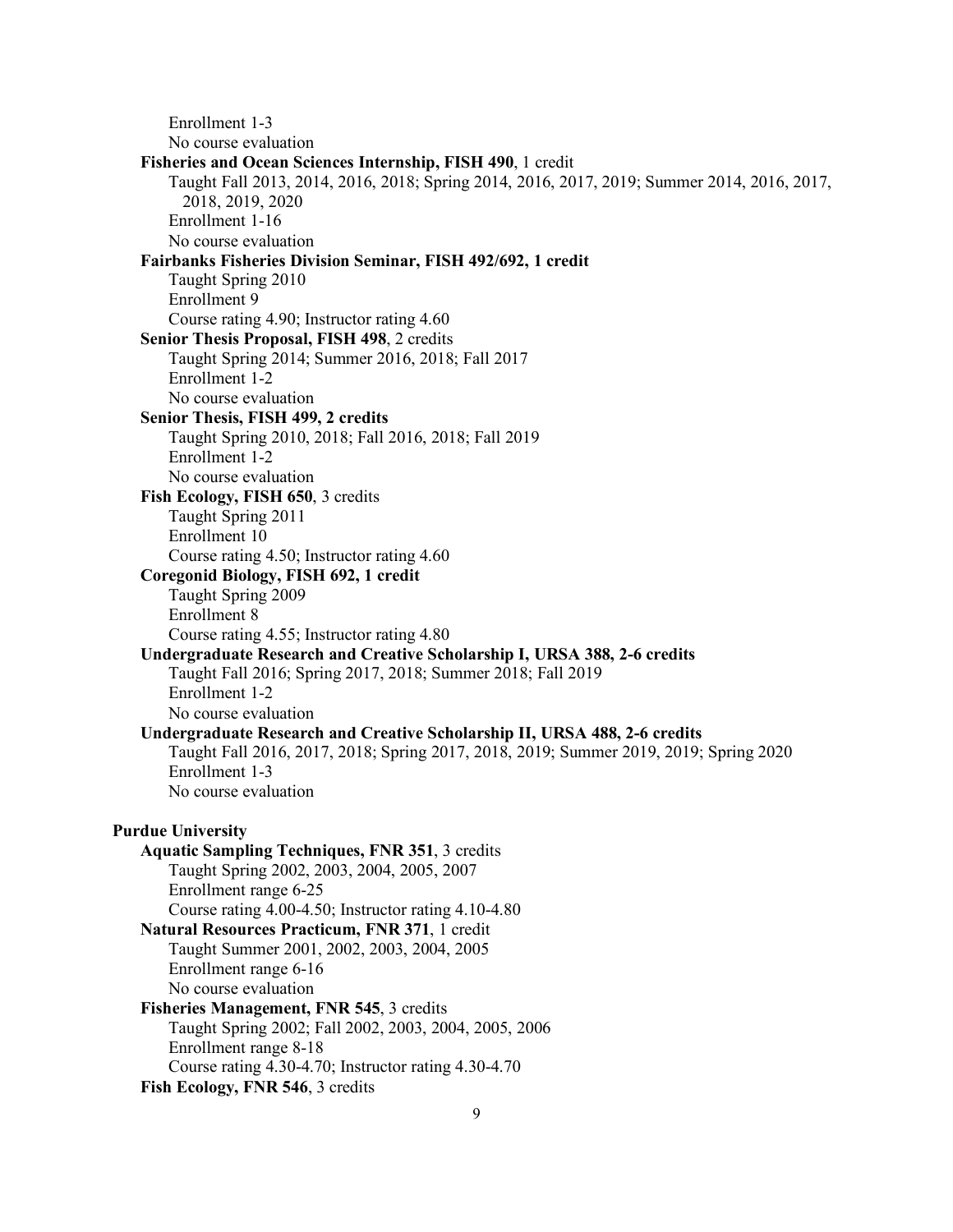Taught Spring 2002, 2004, 2006 Enrollment range 18-22 Course rating 4.20-4.40; Instructor rating 4.10-4.70 **Fishery Stock Assessment and Modeling, FNR 550**, 3 credits Taught Spring 2003, 2005, 2007 Enrollment range 5-8 Course rating 4.40-4.90; Instructor rating 4.20-4.90 **Advanced Ichthyology, FNR 598A**, 3 credits Taught Spring 2003, 2007; Fall 2005 Enrollment range 4-11 Course rating 4.20-4.90; Instructor rating 4.60-4.90 **Lake Superior State University Biology and Management of Fishes, RT 207**, 3 credits Taught Fall 1996, 1997 Enrollment range 24-32 Course rating 3.44-3.88; Instructor rating 4.32-4.76 **Introduction to Fish and Wildlife, BL 140**, 1 credit Taught Spring 1999, 2000, 2001 Enrollment range 59-92 Course rating 4.33; Instructor rating 4.68-4.70 **Natural History of the Vertebrates, BL 240**, 3 credits Taught Fall 1998, 1999 Enrollment range 18-47 Course rating 4.29-4.65; Instructor rating 4.73-4.84 **Fish Culture Practicum, BL 273**, 2 credits Taught Fall 1996, 1997 Enrollment range 6-16 Course rating 4.50-4.83; Instructor rating 4.25-4.50 **Ichthyology, BL 310**, 3 credits Taught Spring 1997, 1998, 1999; Fall 2000 Enrollment range 7-32 Course rating 4.00-4.90; Instructor rating 4.68-4.93 **Fish Ecology, BL 333**, 3 credits Taught Spring 2000, 2001 Enrollment range 8-10 Course rating 4.82-4.88; Instructor rating 4.79-4.88 **Freshwater Fish Culture, BL 272/372**, 3 credits Taught Spring 1997, 1998, 1999, 2000, 2001 Enrollment range 6-17 Course rating 4.50-4.96; Instructor rating 4.73-5.00 **Junior Seminar, BL 395**, 1 credit Taught Spring 1999, 2000, 2001; Fall 1999, 2000 Enrollment range 10-43 Course rating 4.17-4.47; Instructor rating 4.21-4.63 **Fisheries Management, BL 432**, 3 credits Taught Fall 1996, 1997, 1998, 1999, 2000 Enrollment range 8-30 Course rating 4.22-5.00; Instructor rating 4.52-5.00 **Senior Thesis, BL 499**, 1 credit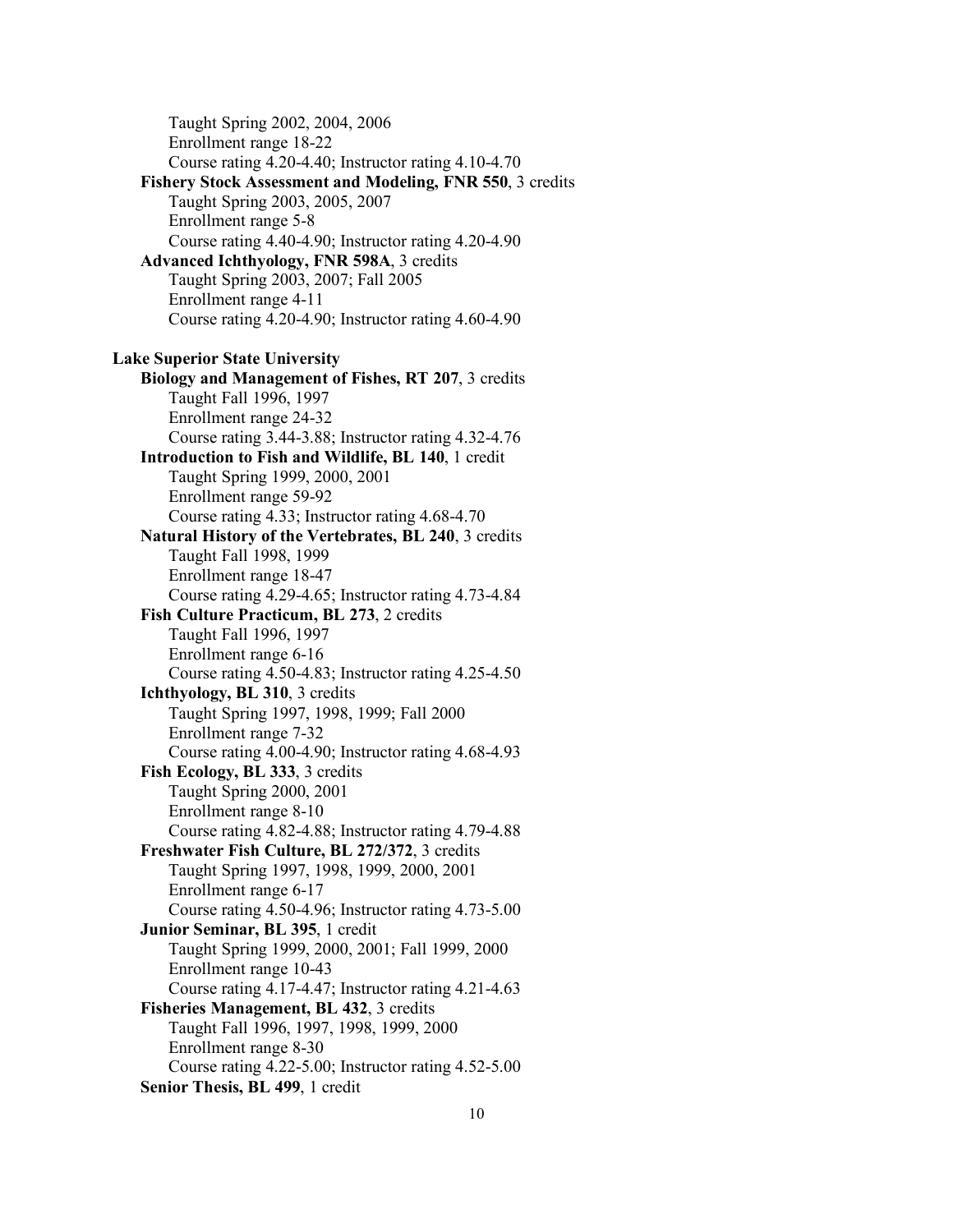Taught Fall 1999, 2000; Spring 2000, 2001 Enrollment 19-33 No course evaluation

### **EXTRAMURAL and INTRAMURAL FUNDING GENERATED**

- 1. Carothers, C. L., J. C. Black, C. B. Stern, P. A. Westley, A. J. Reynolds, K. Arusevich, G. L. Eckert, **T. M. Sutton**, S. Danielson, and B. Konar. 2020. *Tamamta* (All of Us): Transforming Western and Indigenous Fisheries Sciences Together. Funding for \$3,000,000 from the National Science Foundation for 2020-2025.
- 2. Shink, K., **T. Sutton**, and S. Garcia. 2020. Evaluating dart and telemetry tags in an effort to track run timing and migration patterns of Yukon River Arctic lamprey (*Lethenteron camtschaticum*). Funding for \$36,126 from the U.S. Fish and Wildlife Service Office of Subsistence Management for 2020-2022.
- 3. **Sutton, T. M.** 2020. Beaufort Sea Long-Term Fisheries Monitoring Program. Funding for \$136,482 from Hilcorp Alaska, LLC for 2020-2021.
- 4. **Sutton, T. M.** 2019. Winter ecology of Arctic cod in nearshore waters of the Beaufort Sea, Alaska. Funding for \$82,939 from Hilcorp Alaska LLC for 2019-2020.
- 5. Berghaus, K. I., and **T. M. Sutton**. 2019. Stock assessment of a valuable groundfish species: lingcod (*Ophiodon elongatus*) in Prince William Sound. Funding for \$5,000 from the Northern Gulf of Alaska Applied Research Award Program for 2019-2020.
- 6. **Sutton, T. M.** 2019. Beaufort Sea Long-Term Fisheries Monitoring Program. Funding for \$131,761 from Hilcorp Alaska, LLC for 2019-2020.
- 7. Morris, J. J., J. T. Olimpo, S. Raut, and **T. M. Sutton**. 2018. The ROSE Network: Improving research inclusivity through a grassroots culture of scientific teaching. Funding from the National Science Foundation for \$497,614 (T. Sutton share = \$74,920) for 2018-2023.
- 8. Lopez, J. A., and **T. M. Sutton**. 2018. Genetic variability and life history of Pacific lamprey in the Susitna River and Big Lake drainages. Funding for \$39,352.00 from the U.S. Fish and Wildlife Service for 2019-2020.
- 9. **Sutton, T. M.** 2018. Beaufort Sea Long-Term Fisheries Monitoring Program. Funding for \$125,965 from Hilcorp Alaska, LLC for 2018-2019.
- 10. **Sutton, T. M.**, J. Bell, N. Braem, A. Dunker, and S. Wildes. 2017. Assessment of the distribution, timing, and reproductive biology of spawning capelin in Norton Sound, Alaska. Funding for \$122,035 from the North Pacific Research Board for 2017-2019.
- 11. **Sutton, T. M.** 2017. Beaufort Sea Long-Term Fisheries Monitoring Program. Funding for \$106,023 from Hilcorp Alaska, LLC for 2017-2018.
- 12. **Sutton, T. M.** 2016. Laboratory-based evaluation of structures used for aging freshwater fishes. Funding for \$7,500 from the UAF Office of Undergraduate Research and Scholarly Activity (URSA) for 2016-2017.
- 13. **Sutton, T. M.** 2016. Beaufort Sea Long-Term Fisheries Monitoring Program. Funding for \$30,974 from Hilcorp Alaska, LLC for 2016-2017.
- 14. **Sutton, T. M.**, and V. D. Bogdanov, V. D. 2015. Ecology and genetic diversity of burbot (*Lota lota*) in western Siberia and Alaska: reconstructing post-Beringian history and differentiation. Funding for \$26,855 from the U.S. Civilian Research and Development Foundation (CRDF) Global for 2015-2016.
- 15. **Sutton, T.**, M. Adkison, P. Richards. And T. Jaecks. 2014. Chinook salmon growth and survival. Funding for \$199,996 from the Alaska Sustainable Salmon Fund for 2014-2016.
- 16. **Sutton, T. M.**, and M. A. Adkison. 2013. Evaluation of growth, survival, and recruitment of Chinook salmon in Southeast Alaska rivers. Funding for \$289,466 from the State of Alaska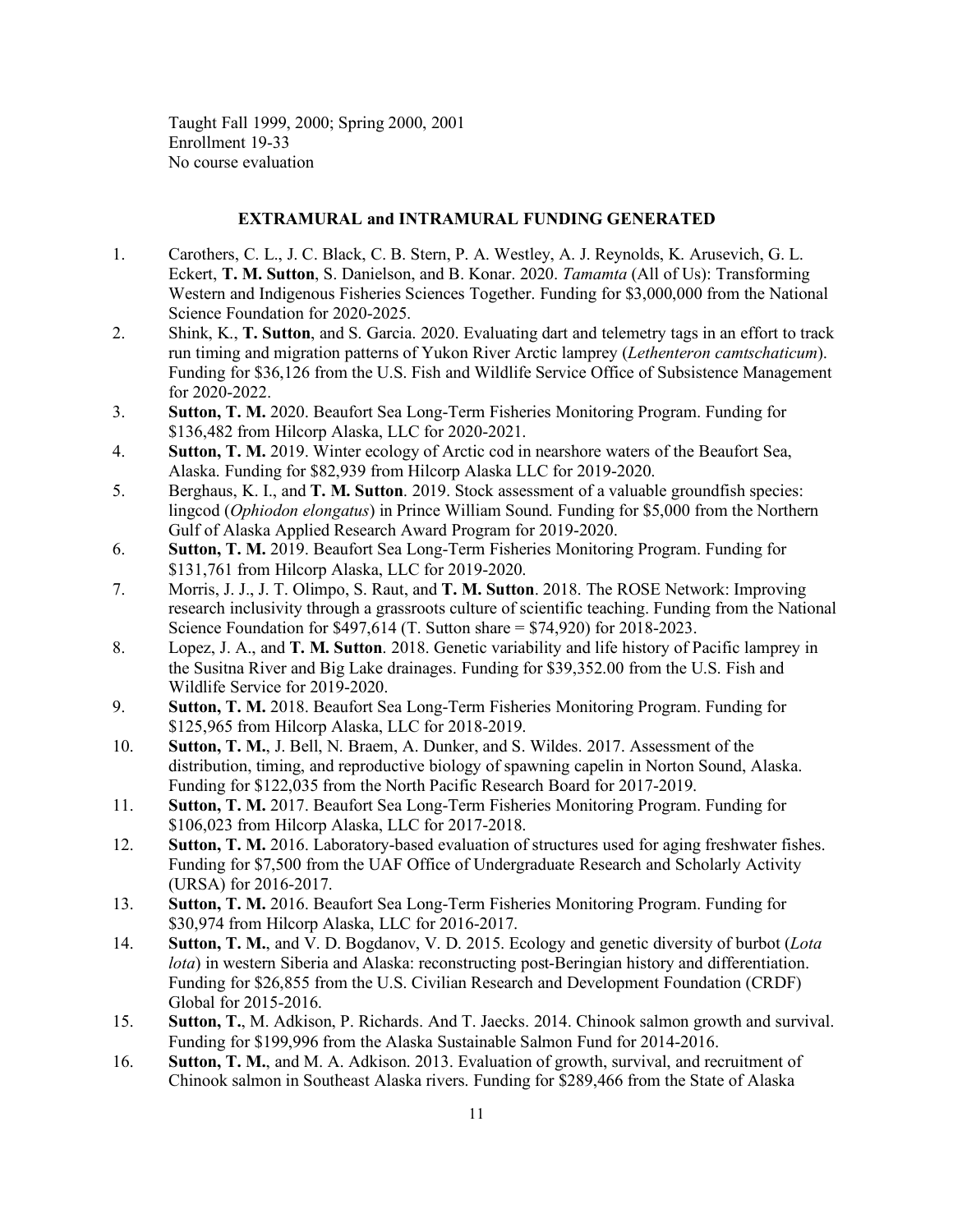Capital Improvement Program for 2014-2016.

- 17. Mueter, F., **T. Sutton**, B. Norcross, A. Gharrett, K. Iken, and B. Bluhm. 2012. Distribution of fish, crab, and lower trophic communities in the Chukchi Sea. Funding for \$1,153,466 (T. Sutton share = \$21,005) from the Bureau of Ocean Energy Management (BOEM) for 2012-2014.
- 18. Mueter, F., **T. Sutton**, B. Norcross, and M. McPhee. 2012. Arctic ecosystem integrated survey. Funding for \$2,999,692 (T. Sutton share = \$113,372) from the Coastal Impact Assistance Program (CIAP) for 2012-2014.
- 19. **Sutton, T. M.**, J. A. Lopez, and M. Evenson. 2011. Life history and genetic variability of larval lampreys in interior of Alaska rivers. Funding for \$48,065 from the Alaska Department of Fish and Game for 2011-2012.
- 20. **Sutton, T. M.**, and A. C. Seitz. 2010. Monitor subsistence fisheries throughout the northwest portion of Denali National Park and Preserve. Funding for \$22,600 from the National Park Service for 2010.
- 21. **Sutton, T. M.**, and F. J. Margraf. 2010. Burbot stock assessment in Tanada Lake and Copper Lake in Wrangell-St. Elias National Park and Preserve. Funding for \$39,150 from the National Park Service for 2010-2011.
- 22. **Sutton, T. M.**, and M. Evenson. 2010. Distribution, abundance, and life history of larval lampreys in interior of Alaska rivers. Funding for \$22,400 from the Alaska Department of Fish and Game for 2010-2011.
- 23. **Sutton, T.**, J. Stolarski, and J. Adams. 2010. Dolly Varden energetics: temporal trends, environmental correlates, and bioelectrical impedance modeling. Funding for \$82,000 from the U.S. Fish and Wildlife Service for 2010-2012.
- 24. **Sutton, T. M.**, C. Zimmerman, and M. Lisac. 2010. Determining aquatic habitat quality and quantity. Funding for \$26,000 from the U.S. Fish and Wildlife Service for 2010.
- 25. McDonald, R., J. Barber, and **T. Sutton**. 2010. St. Marys River radio telemetry study 2001-2002: analysis of detailed sea lamprey movement paths. Funding for \$18,480 from the Great Lakes Fishery Commission for 2010-2011.
- 26. McPhee, M., M. Adkison, and **T. Sutton**. 2010. Chinook growth: retrospective analysis. Funding for \$163,751 to the Pollack Conservation Cooperative Research Center for 2010-2012.
- 27. Dehn, L., S. Atkinson, and **T. Sutton**. 2010. Effect of *Ichthyophonus* infection on Yukon River Chinook salmon hatching success, growth, and survival. Funding for \$271,692 to the Pollack Conservation Cooperative Research Center for 2010-2012.
- 28. Lopez, J. A., **T. M. Sutton**, E. D. S. Lopez, and C. Carothers. 2010. An integrative investigation of the roles of whitefish in Alaska's biological and cultural diversity. Funding for \$30,039 to the UAF EPSCoR for 2010.
- 29. McPhee, M., M. Adkison, and **T. Sutton**. 2010. Chinook growth: retrospective analysis. Funding for \$180,786 to the Alaska Sustainable Salmon Fund for 2010-2012.
- 30. **Sutton, T. M.**, C. Zimmerman, R. Hander, C. Moran, and A. Whiting. 2010. Winter movement patterns and habitat use of Kotzebue region inconnu. Funding for \$592,363 from the U.S. Fish and Wildlife Service Office of Subsistence Management for 2010-2012.
- 31. **Sutton, T. M.**, and G. Kruse 2009. Development of an Alaska fisheries research plan. Funding for \$42,667 from the UAF School of Fisheries and Ocean Sciences for 2009.
- 32. **Sutton, T. M.**, K. G. Ostrand, and B. M. Kennedy. 2008. Assignment of steelhead parentage using otolith elemental analysis. Funding for \$11,272 from the U.S. Fish and Wildlife Service for 2009.
- 33. Sloss, B. L., J. A. VanDeHey, **T. M. Sutton**, R. M. Claramunt, and S. Hansen. 2008. Mixed-stock analysis of Lake Michigan's commercial fishery and historical integrity of genetic stocks. Funding for \$127,184 from the Great Lakes Fishery Commission for 2009-2010.
- 34. **Sutton, T. M.**, J. Buckwalter, and C. Rich. 2008. Maternal diadromy and life history of Dolly Varden. Funding for \$18,960 from the Alaska Department of Fish and Game for 2009.
- 35. Wooller, M., D. O'Brien, K. Walter, **T. Sutton**, A. Springer, R. Gradinger, B. Bluhm, P. McRoy,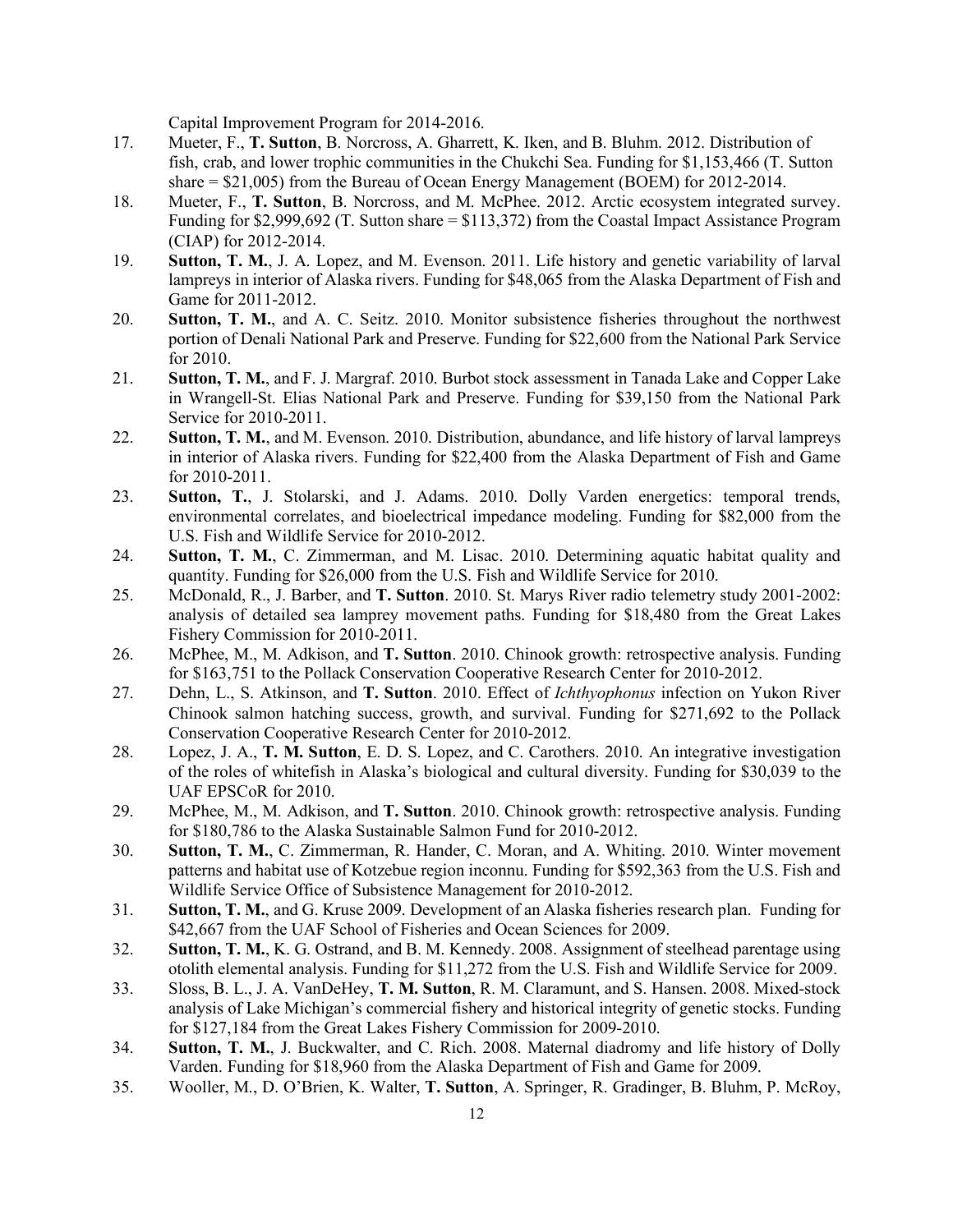K. Iken, and S. Fowell. 2008. Major Research Instrumentation (MRI): acquisition of a stable isotope ratio mass spectrometer for analyzing organic compounds to promote a vigorous isotopic research and teaching program. Funding for \$237,452 from the National Science Foundation Major Research Instrumentation Program for 2008.

- 36. Rosenberger, A. E., and **T. M. Sutton**. 2008. Lake correlates of fish productivity. Funding for \$37,782 from the Alaska Department of Fish and Game for 2008-2010.
- 37. **Sutton, T.**, J. Haverlack, and A. Rosenberger. 2008. Distance education smart classroom expansion. Funding for \$9,478 from the Northwest Academic Computing Consortium for 2008.
- 38. **Sutton, T.**, K. Larson-Blair, D. Molyneaux, and D. Orabutt. 2008. Climate effects on Chinook salmon. Funding for \$150,222 from the Alaska Sustainable Salmon Fund for 2008-2010.
- 39. Rosenberger, A., **T. Sutton**, and N. Hillgruber. 2008. Increasing experiential learning opportunities for undergraduate students in fisheries at the University of Alaska Fairbanks. Funding for \$56,474 from the Pollock Conservation Cooperative Research Center for 2008.
- 40. **Sutton, T. M.**, K. G. Ostrand, and B. M. Kennedy. 2008. Relative proportion and distribution of juvenile *Oncorhynchus mykiss* produced by anadromous *O. mykiss* versus resident *O. mykiss* in three lower Columbia River tributaries. Funding for \$15,003 from the U.S. Fish and Wildlife Service for 2008.
- 41. **Sutton, T. M.**, and A. E. Rosenberger. 2007. Image analysis system for the School of Fisheries and Ocean Sciences. Funding for \$12,459 from the UAF Technology Advisory Board for 2007.
- 42. Williams, R. N., and **T. M. Sutton**. 2007. Assessment of eastern hellbender population status in the Blue River, Indiana. Funding for \$361,485 (T. Sutton share  $=$  \$49,890) from the Indiana Department of Natural Resources for 2007-2010.
- 43. **Sutton, T. M.** 2006. F N. Andrews Assistantship for Ph.D. student David C. Caroffino. Funding for \$15,339 from Purdue University for 2006-2007.
- 44. Koops, M. A., M. Power, and **T. M. Sutton**. 2006. Trophic disruption effects on diet and condition of lake whitefish. Funding for  $$90,000$  (T. Sutton share  $= $3,300$ ) from the Great Lakes Fishery Trust for 2007-2008.
- 45. **Sutton, T. M.**, R. F. Elliott, E. A. Baker, and M. C. Donofrio. 2005. Mortality and recruitment mechanisms affecting early life stages of lake sturgeon in Lake Michigan. Funding for \$190,399 from the Great Lakes Fishery Trust for 2006-2008.
- 46. Hua, I., M. S. Sepúlveda, and **T. M. Sutton**. 2005. Ecotoxicology of brominated flame retardants in Great Lakes biota. Funding for \$128,478 (T. Sutton share = \$21,258) from the U.S. Environmental Protection Agency Great Lakes National Program Office for 2006-2007.
- 47. Daugherty, D. J., and **T. M. Sutton.** 2005. Evaluation of alternative aging structures for flathead catfish *Pylodictus olivaris*. Funding for \$500 from the Indiana Academy of Science for 2005.
- 48. Sloss, B. L., **T. M. Sutton**, P. J. Peeters, and P. J. Schneeberger. 2004. Genetic stock structure of lake whitefish in northern Lake Michigan and Green Bay. Funding for \$165,775 (T. Sutton share = \$10,000) from the Great Lakes Fishery Commission for 2005-2006.
- 49. **Sutton, T. M.**, W. D. Swink, and A. S. Bharadwaj. 2004. Host-size selection and lethality of sea lamprey on lake sturgeon. Funding for \$84,942 from the Great Lakes Fishery Commission for 2005-2006.
- 50. **Sutton, T. M.**, M. A. Koops, J. M. Fitzsimons, T. A. Johnston, M. P. Ebener, M. T. Arts, R. M. Claramunt, R. E. Kinnunen, T. B. Johnson, and R. D. Montgomerie. 2004. Does adult body condition affect recruitment potential in lake whitefish (*Coregonus clupeaformis*)? Funding for \$413,374 from the Great Lakes Fishery Trust for 2004-2007.
- 51. Elliott, R. F., K. T. Scribner, E. A. Baker, N. A. Auer, **T. M. Sutton**, T. Galarowicz, G. Kornely, S. Lenart, and D. Peterson. 2004. Status assessment of remnant lake sturgeon stocks in the Lake Michigan basin. Funding for  $$219,119$  (T. Sutton share =  $$54,690$ ) from the Great Lakes Fishery Trust for 2005.
- 52. **Sutton, T.M.** 2004. Effects of western mosquitofish on aquatic communities. Funding for \$73,765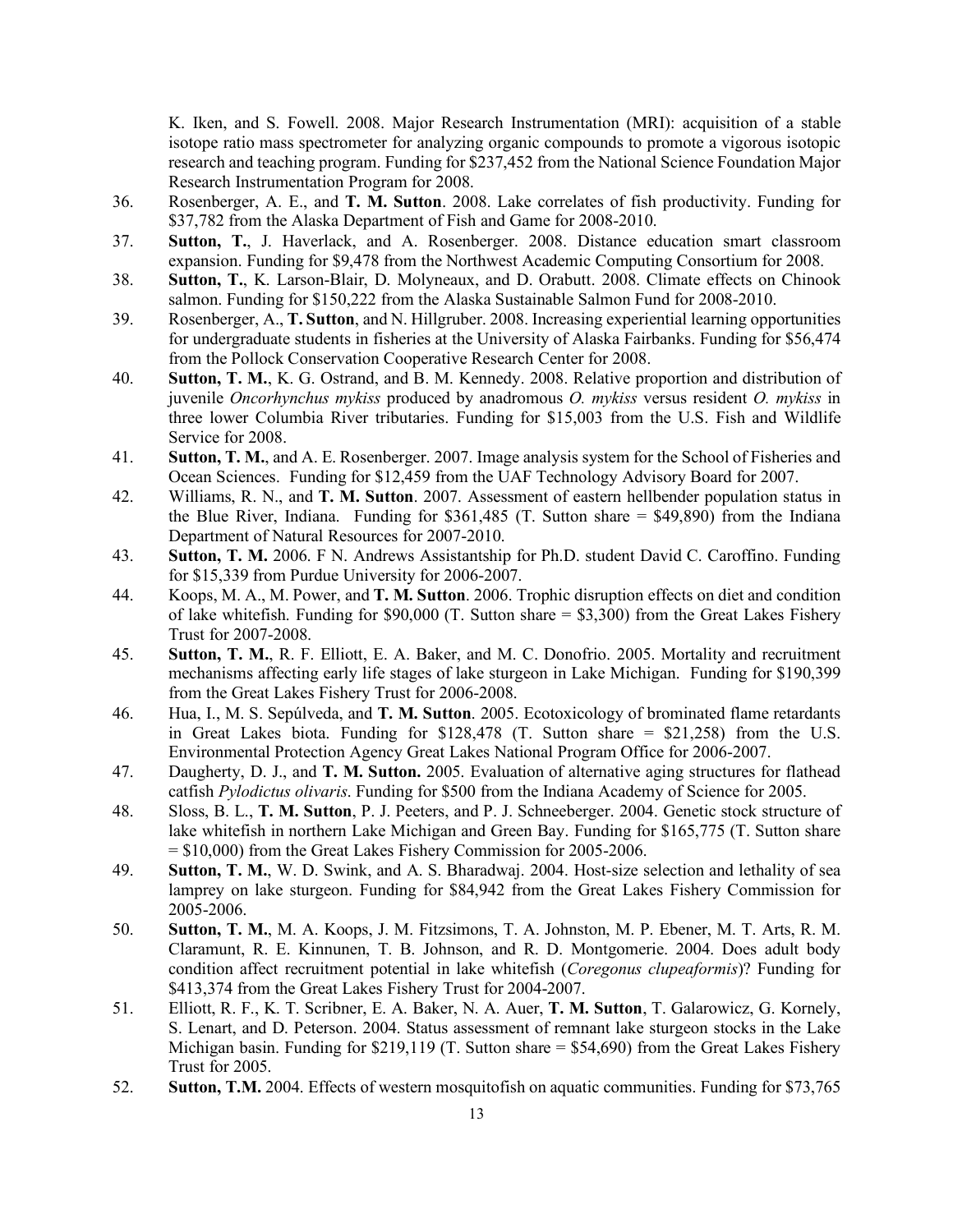from the Indiana Department of Natural Resources for 2005-2006.

- 53. **Sutton, T. M.** 2004. First-year growth and winter survival of juvenile lake whitefish in relation to egg quality, body size, physiological condition, and feeding level. Funding for \$29,871 from the Purdue University Research Foundation for 2005-2006.
- 54. Elliott, R. F., K. T. Scribner, E. A. Baker, N. A. Auer, and **T. M. Sutton**. 2003. Status assessment of remnant lake sturgeon stocks in the Lake Michigan basin. Funding for \$145,666 (T. Sutton share = \$40,118) from the Great Lakes Fishery Trust for 2004.
- 55. **Sutton, T. M.**, R. F. Elliott, and T. G. Meronek. 2003. Potential for lake sturgeon habitat rehabilitation in Green Bay tributaries of Lake Michigan. Funding for \$38,026 from the U.S. Fish and Wildlife Service for 2004-2005.
- 56. **Sutton, T. M.**, R. F. Elliott, and T. G. Meronek. 2003. Potential for lake sturgeon habitat rehabilitation in Green Bay tributaries of Lake Michigan. Funding for \$33,375 from the Great Lakes Fishery Trust for 2004.
- 57. **Sutton, T. M.**, B. L. Johnson, and T. D. Bills. 2003. Effects of mortality sources on population viability of lake sturgeon: a stage-structured model approach. Funding for \$10,000 from the Great Lakes Fishery Commission for 2003.
- 58. **Sutton, T. M.** 2003. Differences in population dynamics and potential harvest impacts of shovelnose sturgeon stocks in the Wabash River. Funding for \$33,000 from the Purdue University School of Agriculture for 2003-2005.
- 59. **Sutton, T. M.** 2002. Environmental impacts of partial harvesting in riparian reserves in Ontario's mixed-wood forests. Funding for \$3,267 from Natural Resources Canada for 2002.
- 60. **Sutton, T. M.**, R.F. Elliott, T. Meronek, and G. Kornely. 2001. Characterization of early life history stages of lake sturgeon in the Peshtigo River and Green Bay. Funding for \$132,000 from the Great Lakes Fishery Trust for 2001-2004.
- 61. Elliott, R. F., K. T. Scribner, E. A. Baker, N. A. Auer, **T. M. Sutton**, D. L. Peterson, T. Lychwick, T. G. Meronek, and G. Kornely. 2001. Status assessment of remnant lake sturgeon stocks in the Lake Michigan basin. Funding for \$359,205 (T. Sutton share  $=$  \$70,000) from the Great Lakes Fishery Trust for 2001-2003.
- 62. **Sutton, T. M.**, R. E. Kinnunen, and M. H. Hoff. 2001. Overwinter mortality of age-0 lake herring in relation to body size, physiological condition, and water temperature. Funding for \$37,000 from the Michigan Sea Grant College Program for 2001-2003.
- 63. **Sutton, T. M.** 1997. Assessment of spawning adult sea lampreys in the St. Marys River. Funding for \$22,500 from the U.S. Fish and Wildlife Service - Sea Lamprey Control for 1997-2001.
- 64. Ney, J. J., and **T. M. Sutton**. 1993. Assessment of recruitment mechanisms influencing a reservoir population of striped bass. Funding for \$70,000 from the Electric Power Research Institute as part of the EPRI-CompMech Fellowship Program for 1993-1996.
- 65. **Sutton, T. M.** 1992. Assessment of the feeding ecology of larval sea lamprey in the Great Lakes basin. Funding for \$1,000 from the Kalamazoo Foundation - George L. Disborough Trout Unlimited Student Research Grant for 1992-1993.

### **PEER-REVIEWED PUBLICATIONS**

\* = undergraduate or graduate students under my advisement

- 1. \*Ressel, K. N., D. G. McNicholl, and **T. M. Sutton**. 2020. Capelin *Mallotus villosus* population differentiation among and within regions using relative warps. Environmental Biology of Fishes. 103:667-681.
- 2. Catterson, M. R., D. C. Love, **T. M. Sutton**, and M. V. McPhee. 2020. Interactions between marine growth and life-history diversity of steelhead *Oncorhynchus mykiss* from the Situk River, Alaska. North American Journal of Fisheries Management. 40:242-255.
- 3. Harried, B. L., D. J. Daugherty, D. J. Hoeinghaus, A. P. Roberts, B. J. Venables, **T. M. Sutton**,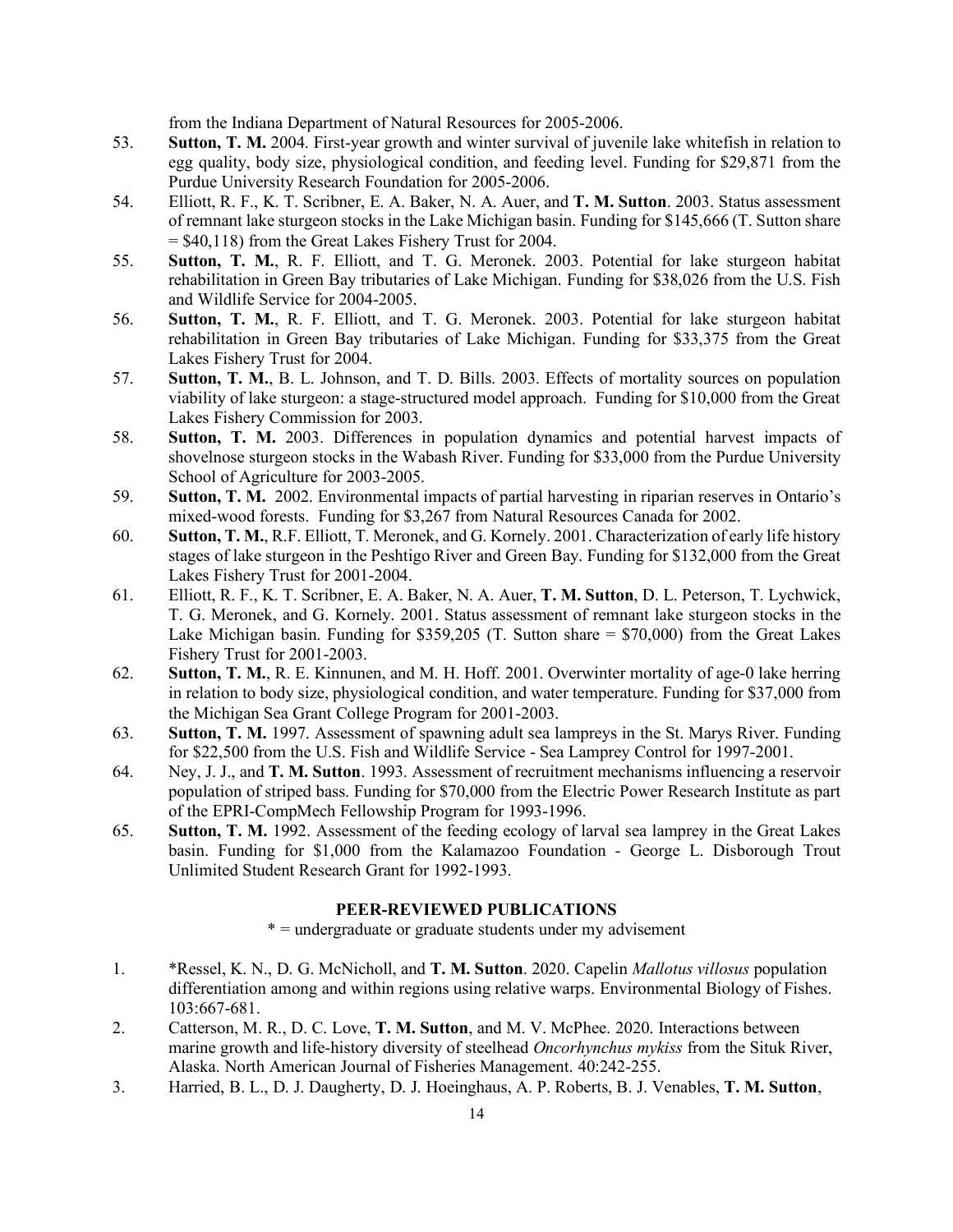and B. K. Soulen. 2020. Population contributions of BOFFFFs may be eroded by contaminant body burden and maternal transfer: a case study of alligator gar in the Lower Trinity River. North American Journal of Fisheries Management 40:242-255.

- 4. \*Ressel, K. N., J. Bell, and **T. M. Sutton**. 2020. Distribution and life history of spawning capelin *Mallotus villosus* in subarctic Alaska. Transactions of the American Fisheries Society 149:43-56.
- 5. Clemens, B. J., L. Weitkamp, J. Wade, J. Hess, J. Harris, L. Porter, K. Siwicke, K. Parker, **T. M. Sutton**, and A. M. Orlov. 2019. The marine biology of Pacific lamprey (*Entosphenus tridentatus*). Reviews in Fish Biology and Fisheries 29:767-788.
- 6. \*Shink, K. G., **T. M. Sutton**, J. M. Murphy, and J. A. Lopez. 2019. Utilizing DNA metabarcoding to characterize the diet of marine-phase Arctic lamprey (*Lethenteron camtschaticum*) in the eastern Bering Sea. Canadian Journal of Fisheries and Ocean Sciences 76:1993-2002.
- 7. \*Graham, C. J., **T. M. Sutton**, M. V. McPhee, M. D. Adkison, and P. J. Richards. 2019. Evaluation of growth, survival, and recruitment of Chinook salmon in Southeast Alaska. Transactions of the American Fisheries Society 148:243-259.
- 8. \*Blain-Roth, B. J., and **T. M. Sutton**. 2019. Effects of barotrauma and recompression events on subsequent embryo composition of yelloweye rockfish. Fisheries Research 211:212-216.
- 9. \*Shink, K. G., **T. M. Sutton**, J. M. Murphy, and J. A. Lopez. 2018. Genetic variation and population structure among larval *Lethenteron* spp. within the Yukon River drainage, Alaska. Journal of Fish Biology 93:1130-1140.
- 10. Dobiesz, N. E., J. R. Bence, **T. Sutton**, M. Ebener, T. Pratt, and M. Steeves. 2018. Evaluation of sea lamprey associated mortality sources on a generalized lake sturgeon population in the Great Lakes. Journal of Great Lakes Research 44:319-329.
- 11. \*Hadden, J. T., \*N. J. Smith, and **T. M. Sutton**. 2018. Effects of transmitter application procedures on growth, survival, and tag retention of juvenile least cisco *Coregonus sardinella*. Fisheries Research 199:196-201.
- 12. Fagan, K.A., M. A. Koops, M. T. Arts, **T. M. Sutton**, R. E. Kinnunen, A. M. Muir, and M. Power. 2017. Lake whitefish energy and nutrient partitioning in Lakes Michigan, Erie and Superior. Journal of Great Lakes Research 43:144-154.
- 13. **Sutton, T. M.** 2017. Distribution and ecology of *Lethenteron* spp. lampreys in interior Alaskan rivers. Journal of Fish Biology 90:1196-1213.
- 14. \*Vega, S. L., **T. M. Sutton**, and J. M. Murphy. 2017. Marine-entry timing and growth rates of juvenile Chum Salmon in Alaskan waters of the Chukchi and northern Bering seas. Deep-Sea Research Part II: Topical Studies in Oceanography 135:137-144.
- 15. \*Smith, N. J., \*P. L. McCall, and **T. M. Sutton**. 2017. Effects of different tagging protocols on survival, growth, and tag retention in juvenile least cisco *Coregonus sardinella*. Fisheries Research 187:68-72.
- 16. \*Blain, B. J., and **T. M. Sutton**. 2016. Reproductive status and blood-plasma indicators of sex and gonad maturation status for yelloweye rockfish following barotrauma and recompression events. Transactions of the American Fisheries Society 145:1234-1240.
- 17. \*Walker, B. M., and **T. M. Sutton**. 2016. Growth-increment formation using otoliths and scales for juvenile Chinook salmon. North American Journal of Fisheries Management 36:995-999.
- 18. McMullin, S. L., V. DiCenzo, R. Essig, C. Bonds, R. DeBruyne, M. Kaemingk, M. Mather, C. Myrick, Q. Phelps, **T. M. Sutton**, and J. Triplett. 2016. Are we preparing the next generation of fisheries professionals to succeed in their careers? A survey of AFS members. *Fisheries* 41(8):436-449.
- 19. Kaemingk, M. A., R. J. Essig, S. L. McMullin, C. Bonds, R. L. DeBruyne, M. E. Mather, C. A. Myrick, Q. E. Phelps, **T. M. Sutton**, and J. R. Triplett. 2016. Examining the relevancy and utility of the American Fisheries Society certification program to prepare future fisheries professionals. *Fisheries* 41(8):458-461.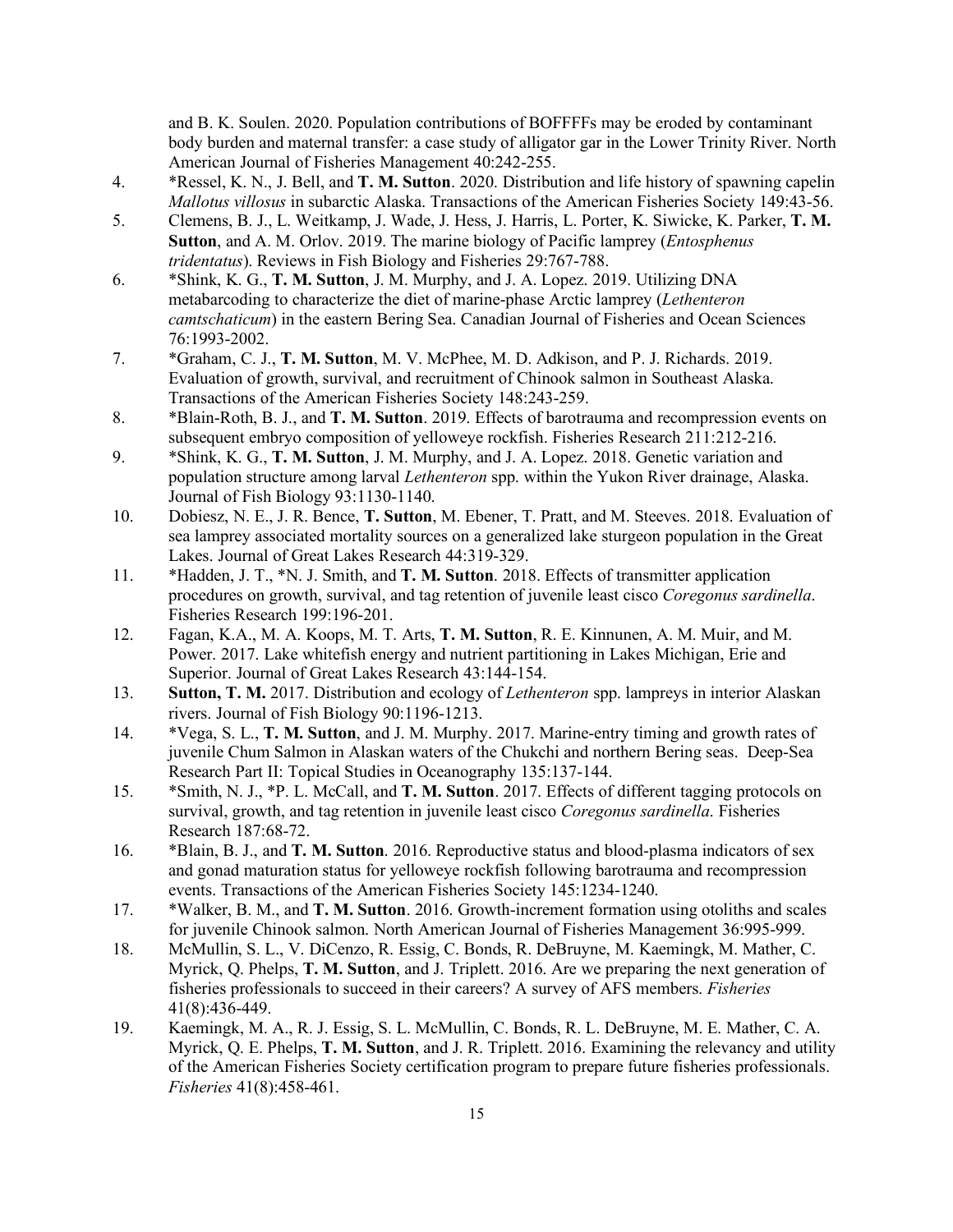- 20. **Sutton, T. M.**, K. N. Bertrand, J. R. Jackson, J. C. Jolley, Q. E. Phelps, J. B. Reynolds, and M. R. Wuellner. 2016. Where do we go from here? ICE connects employers and educators to bring fisheries to the next level. *Fisheries* 41(8):463.
- 21. Nathan, L. R., B. L. Sloss, J. A. VanDeHey, R. T. Andvik, R. M. Claramunt, S. Hansen, and **T. M. Sutton**. 2016. Temporal stability of lake whitefish genetic stocks in Lake Michigan. Journal of Great Lakes Research 42:433-439.
- 22. \*Smith, N. J., **T. M. Sutton**, and J. Savereide. 2015. Seasonal movement patterns of Inconnu in an Arctic estuary delta complex. North American Journal of Fisheries Management 35:698-707.
- 23. \*Smith, N. J., and **T. M. Sutton**. 2015. Mixed-stock Inconnu *Stenodus leucichthys* habitat use in an Arctic estuarine delta complex. Environmental Biology of Fishes 98:857-869.
- 24. \*Muir, A. M., M. T. Arts, M. A. Koops, T. B. Johnson, C. C. Krueger, and **T. M. Sutton**. 2014. Reproductive life-history strategies in lake whitefish *Coregonus clupeaformis* from the Laurentian Great Lakes. Canadian Journal of Fisheries and Aquatic Sciences 71:1256-1269.
- 25. \*Dupuis, A. W., and **T. M. Sutton**. 2014. Spawning movements of humpback whitefish in interior Alaska rivers. Ecology of Freshwater Fish 23:295-304.
- 26. \*Stolarski, J. T., F. J. Margraf, J. G. Carlson, and **T. M. Sutton**. 2014. Bioelectrical impedance modeling of amphidromous Dolly Varden char. North American Journal of Fisheries Management 34:471-481.
- 27. **Sutton, T. M.**, \*R. A. Zeiber, and B. E. Fisher. 2013. Temporal and size-related trends in food habits of western mosquitofish and native Indiana topminnows. Proceedings of the Indiana Academy of Sciences 122:8-17.
- 28. \*Unger, S. D., **T. M. Sutton**, and R. N. Williams. 2013. Projected population persistence of eastern hellbenders (*Cryptobranchus alleganiensis alleganiensis*) using a stage-structured lifehistory model and population viability analysis. Journal for Nature Conservation 21:423-432.
- 29. \*Unger, S. D., **T. M. Sutton**, R. N. Williams, and, O. E. Rhodes, Jr. 2013. Population genetics of a cryptic, lotic species, the eastern hellbender (*Cryptobranchus alleganiensis alleganiensis*) across multiple spatial scales. PLOS One 8 (10):e74180.
- 30. \*Stolarski, J. T., and **T. M. Sutton**. 2013. Precision analysis of three aging structures for amphidromous Dolly Varden char from Alaskan Arctic rivers. North American Journal of Fisheries Management 33:732-740.
- 31. **Sutton, T. M.**, \*R. A. Zeiber, and B. E. Fisher. 2013. Agonistic behavioral interactions between introduced western mosquitofish and topminnows. Journal of Freshwater Ecology 28:1-16.
- 32. Kolb, T., E. A. Blukacz, \*A. M. Muir, R. M. Claramunt, M. A. Koops, W. W. Taylor, **T. M. Sutton**, and M. T. Arts. 2013. How to properly manage data to enhance their potential for synthesis, preservation, sharing and reuse  $-A$  Great Lakes case study. Fisheries  $38(2)$ :52-64.
- 33. **Sutton, T. M.**, \*R. A. Zeiber, and B. E. Fisher. 2012. Behavioral interactions between blackstripe topminnow and other native Indiana topminnows. Proceedings of the Indiana Academy of Sciences 121:62-70.
- 34. Sepulveda, M. S., **T. M. Sutton**, \*H. K. Patrick, and J. J. Amberg. 2012. Blood-chemistry reference values for shovelnose and lake sturgeon, with a review for Acipenseridae. Journal of Aquatic Animal Health 24:135-140.
- 35. Sepulveda, M. S., **T. M. Sutton**, and \*H. K. Patrick. 2012. A single sea lamprey attack causes acute anemia and mortality of lake sturgeon. Journal of Aquatic Animal Health 24:91-99.
- 36. **Sutton, T. M.**, and \*L. E. Edenfield. 2012. Stock structure of humpback whitefish and least cisco in the Chatanika River, Alaska. Arctic 65:67-75.
- 37. Seitz, A. C., K. M. Straub, and **T. M. Sutton**. 2012. Recruiting the next generation of fisheries professionals. *Fisheries* 37(2):80-83.
- 38. \*Woll, C. L., A. Prakash, and **T. M. Sutton**. 2011. A case-study of in-stream juvenile salmon habitat classification using decision-based fusion of multispectral aerial images. Applied Remote Sensing Journal 2:37-46.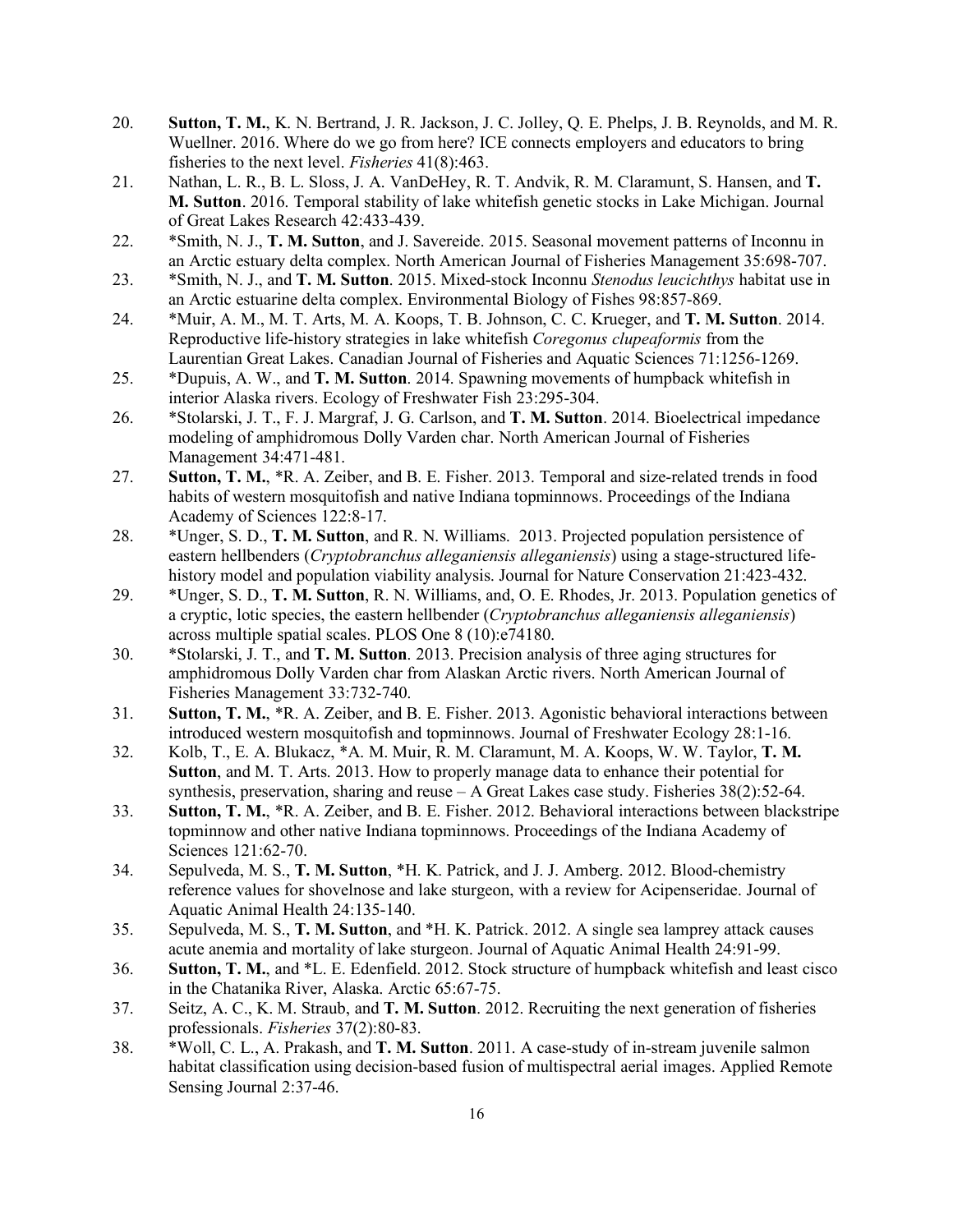- 39. \*Dupuis, A. W., and **T. M. Sutton**. 2011. Reproductive biology of female humpback whitefish in the Chatanika River, Alaska. Journal of Applied Ichthyology 27:1365-1370.
- 40. \*Burgmeier, N. G., \*S. D. Unger, J. L. Meyer, **T. M. Sutton**, and R. N. Williams. 2011. Health and habitat quality assessment for the eastern hellbender (*Cryptobranchus alleganiensis alleganiensis*) in Indiana. Journal of Wildlife Diseases 47:836-848.
- 41. \*Burgmeier, N. G., \*S. D. Unger, **T. M. Sutton**, and R. N. Williams. 2011. Population status of the eastern hellbender (*Cryptobranchus alleganiensis alleganiensis*) in Indiana. Journal of Herpetology 45:195-201.
- 42. Mezek, T., E. Sverko, M. D. Rudy, D. Zaruk, C. E. Hebert, A. T. Fisk, D. J. McGoldrick, T. J. Newton, **T. M. Sutton**, M. A. Koops, \*A. M. Muir, T. B. Johnson, M. P. Ebener, and M. T. Arts. 2011. Polymethylene-interrupted fatty acids: biomarkers for native and exotic mussels in the Laurentian Great Lakes. Journal of Great Lakes Research 37:289-297.
- 43. \*Burgmeier, N. G**., T. M. Sutton**, and R. N. Williams. 2011. Spatial ecology of the hellbender (*Cryptobranchus a. alleganiensis*). Herpetologica 67:135-145.
- 44. \*Unger, S. D., J. A. Fike, **T. M. Sutton**, O. E. Rhodes, Jr., and R. N. Williams. 2010. Isolation and development of 12 polymorphic tetranucleotide microsatellite markers for the eastern hellbender (*Cryptobranchus alleganiensis alleganiensis*). Conservation Genetics Resources 2:89- 91.
- 45. \*Caroffino, D. C., **T. M. Sutton**, R. F. Elliott, and M. C. Donofrio. 2010. Predation on early life stages of lake sturgeon in the Peshtigo River, Wisconsin. Transactions of the American Fisheries Society 139:1846-1856.
- 46. Seitz, A. C., and **T. M. Sutton**. 2010. Distance learning in today's classroom: the good, the bad, and the ugly. *Fisheries* 35(10):501-505.
- 47. \*Burgmeier, N. G., \*S. D. Unger, **T. M. Sutton**, and R. N. Williams. 2010. The bender board: a new design for the restraint and measurement of hellbenders and other large salamanders. Herpetological Review 41:319-320.
- 48. Brendan, T. O., M. P. Ebener, and **T. M. Sutton**. 2010. Assessing the health of lake whitefish populations in the Laurentian Great Lakes: forward. Journal of Great Lakes Research 36(Supplement 1):1-5.
- 49. VanDeHey, J. A., B. L. Sloss, P. J. Peeters, and **T. M. Sutton**. 2010. Determining the efficacy of microsatellite DNA-based mixed stock analysis of Lake Michigan's lake whitefish commercial fishery. Journal of Great Lakes Research 36(Supplement 1):52-58.
- 50. Claramunt, R. M., J. Johnson, \*A. M. Muir, and **T. M. Sutton**. 2010. Spatio-temporal trends in the food habits of age-0 juvenile lake whitefish. Journal of Great Lakes Research 36(Supplement 1):66- 72.
- 51. Blukacz, E. A., M. A. Koops, **T. M. Sutton**, M. T. Arts, J. D. Fitzsimons, \*A. M. Muir, R. M. Claramunt, T. B. Johnson, R.E. Kinnunen, M. P. Ebener, C. Suski, C., and G. Burness. 2010. Linking lake whitefish (*Coregonus clupeaformis*) condition with male gamete quality and quantity. Journal of Great Lakes Research 36(Supplement 1):80-85.
- 52. Claramunt, R. M., \*A. M. Muir, **T. M. Sutton**, P. J. Peeters, M. P. Ebener, J. D. Fitzsimons, and M. A. Koops. 2010. Measures of larval whitefish size and abundance as early predictors of yearclass strength in Lake Michigan. Journal of Great Lakes Research 36(Supplement 1):86-93.
- 53. \*Muir, A. M., **T. M. Sutton**, M. T. Arts, R. M. Claramunt, M. P. Ebener, J. D. Fitzsimons, T. B. Johnson, R. E. Kinnunen, M. A. Koops, and M. S. Sepulveda. 2010. Does condition of whitefish spawners affect physiological condition of juveniles? Journal of Great Lakes Research 36(Supplement 1):94-101.
- 54. Brendan, T. O., M. P. Ebener, **T. M. Sutton**, M. L. Jones, M. T. Arts, T. B. Johnson, M. A. Koops, G. M. Wright, and M. Faisal. 2010. Research priorities for assessing the health of lake whitefish stocks in the Laurentian Great Lakes. Journal of Great Lakes Research 36(Supplement 1):137-141.
- 55. Kuo, Y.-M., M. S. Sepúlveda, **T. M. Sutton**, H. G. Ochoa-Acuña, \*A. M. Muir, B. Miller, and I.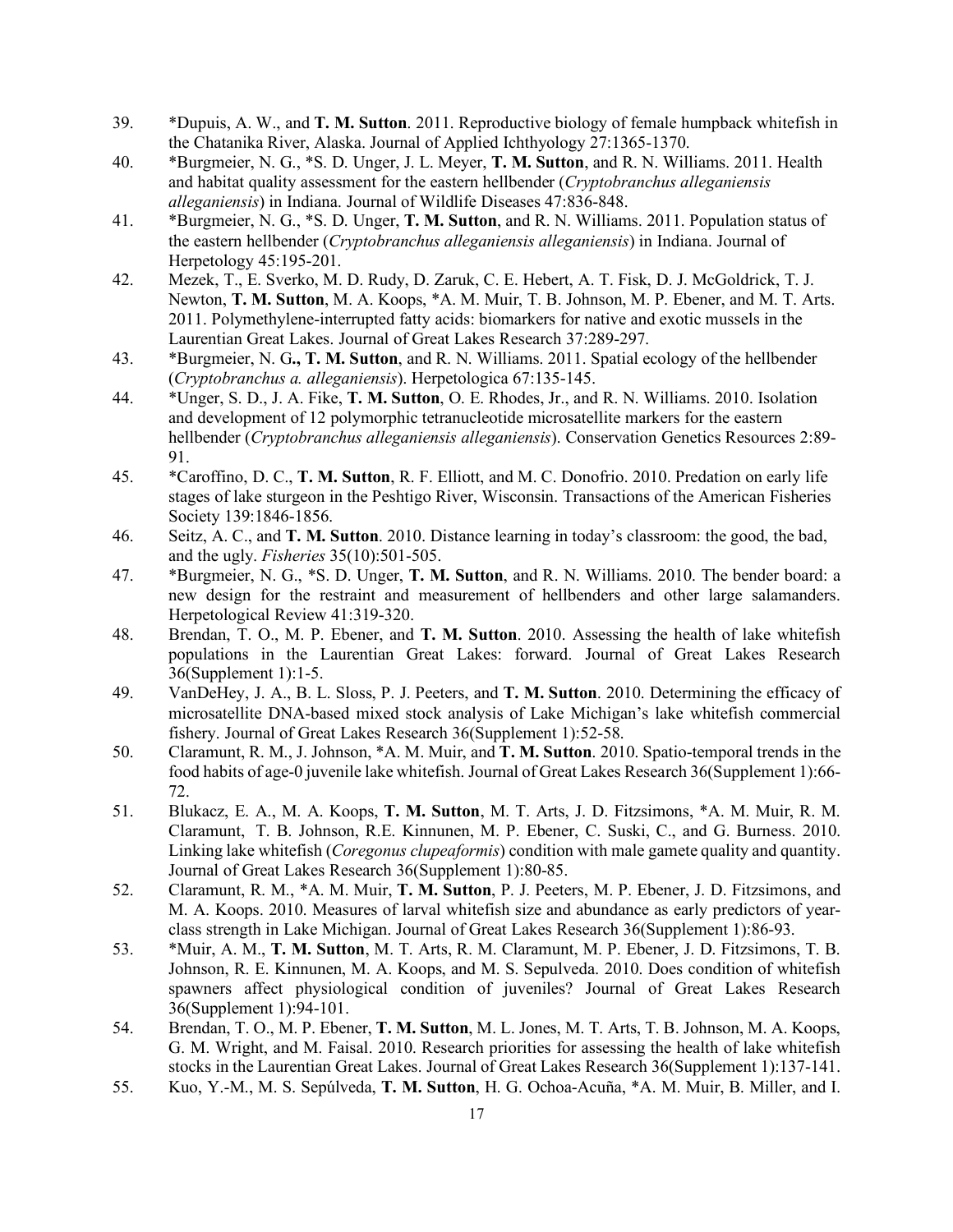Hua. 2010. Bioaccumulation and biotransformation of decabromodiphenyl ether and effects on daily growth in juvenile lake whitefish (*Coregonus clupeaformis*). Ecotoxicology 19:751-760.

- 56. Kuo, Y.-M., M. S. Sepúlveda, I. Hua, H. G. Ochoa-Acuña, and **T. M. Sutton**. 2010. Bioaccumulation and biomagnification of polybrominated diphenyl ethers in a food web of Lake Michigan. Ecotoxicology 19:623-634.
- 57. \*Caroffino, D. C., **T. M. Sutton**, R. F. Elliott, and M. C. Donofrio. 2010. Early life stage mortality rates of lake sturgeon in the Peshtigo River, Wisconsin. North American Journal of Fisheries Management 30:295-304.
- 58. **Sutton, T. M.**, \*R. A. Zeiber, and B. E. Fisher. 2009. Mesocosm evaluation of western mosquitofish impacts on northern starhead topminnows. Proceedings of the Indiana Academy of Sciences 118:88-95.
- 59. \*Caroffino, D. C., **T. M. Sutton**, and M. S. Lindberg. 2009. Abundance and movement patterns of age-0 juvenile lake sturgeon in the Peshtigo River, Wisconsin. Environmental Biology of Fishes 86:411-422.
- 60. **Sutton, T. M.**, \*A. C. Grier, and L. D. Frankland. 2009. Stock structure and dynamics of longnose gar and shortnose gar in the Wabash River, Indiana-Illinois. Journal of Freshwater Ecology 24:657- 666.
- 61. \*Patrick, H. K., **T. M. Sutton**, and W. D. Swink. 2009. Host-size selection and lethality of sea lamprey on lake sturgeon. Transactions of the American Fisheries Society 138:1065-1075.
- 62. \*Caroffino, D. C., **T. M. Sutton**, and \*D. J. Daugherty. 2009. Design and use of a sampling net to assess vertical distribution of drifting lake sturgeon larvae. Journal of Applied Ichthyology 25(Supplement 2):14-17.
- 63. \*Daugherty, D. J., **T. M. Sutton**, and R. E. Elliott. 2009. Suitability modeling of lake sturgeon habitat in five northern Lake Michigan tributaries: implications for population restoration. Restoration Ecology 17:245-257.
- 64. VanDeHey, J. A., B. L. Sloss, P. J. Peeters, and **T. M. Sutton**. 2009. Genetic stock structure of Lake Michigan's lake whitefish. Canadian Journal of Fisheries and Ocean Sciences 66:382-393.
- 65. \*Hrodey, P. J., **T. M. Sutton**, \*E. A. Frimpong, and T. P. Simon. 2009. Land-use impacts on watershed health and integrity in Indiana warmwater streams. American Midland Naturalist 161:76-95.
- 66. \*Bacula, T. D., \*D. J. Daugherty, \*A. J. Kennedy, and **T. M. Sutton**. 2008. Population attributes and stock dynamics of blue sucker in the Wabash River, Indiana. Fisheries Management and Ecology 16:21-27.
- 67. \*Muir, A. M., **T. M. Sutton**, P. J. Peters, R. M. Claramunt, and R. E. Kinnunen. 2008. An evaluation of age estimation structures for lake whitefish in Lake Michigan: selecting an aging method based on precision and a decision analysis. North American Journal of Fisheries Management 28:1928-1940.
- 68. \*Daugherty, D. J., **T. M. Sutton**, and R. E. Elliott. 2008. Potential for reintroduction of lake sturgeon in five northern Lake Michigan tributaries: a habitat suitability perspective. Aquatic Conservation 18:692-702.
- 69. \*Zeiber, R. A., **T. M. Sutton**, and B. E. Fisher. 2008. Western mosquitofish predation on native amphibian eggs and larvae. Journal of Freshwater Ecology 23:663-671.
- 70. \*Hrodey, P. J., \*B. J. Kalb, and **T. M. Sutton**. 2008. Macroinvertebrate community response to large-woody debris additions in a small warmwater stream. Hydrobiologia 605:193-207.
- 71. \*Daugherty, D. J., \*T. D. Bacula, and **T. M. Sutton**. 2008. Reproductive biology of blue sucker in the Wabash River, Indiana. Journal of Applied Ichthyology 24:297-302.
- 72. Bharadwaj, A. S., \*K. L. Pangle, **T. M. Sutton**, and P. B. Brown. 2008. Nitrogen excretion of fed and fasted age-0 juvenile lake sturgeon. North American Journal of Aquaculture 70:132-137.
- 73. \*Hrodey, P. J., and **T. M. Sutton**. 2008. Fish community response to half-log additions in agriculturally dominated, warmwater streams. North American Journal of Fisheries Management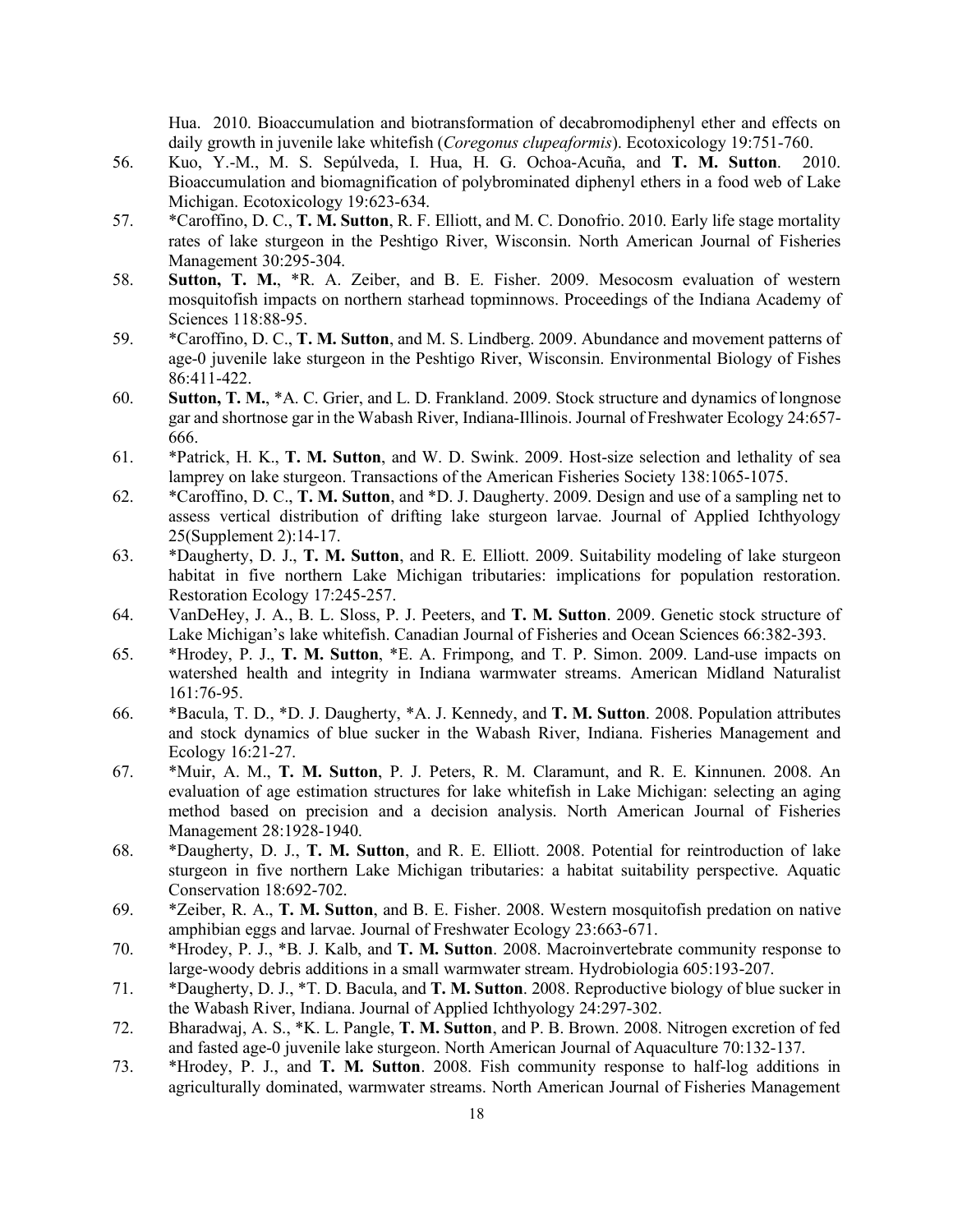28:70-80.

- 74. **Sutton, T. M.**, D. L. Parrish, and J. R. Jackson. 2007. Time for a change: revision of the process for judging student presentations at the annual meeting. *Fisheries* 32(1):42-43.
- 75. \*Patrick, H. K., **T. M. Sutton**, and W. D. Swink. 2007. Application of dichotomous key to the classification of sea lamprey marks on lake sturgeon. Great Lakes Fishery Commission Miscellaneous Publication 2007-02, Ann Arbor, Michigan.
- 76. \*Kennedy, A. J., **T. M. Sutton**, and B. E. Fisher. 2007. Effects of harvest and length limits on shovelnose sturgeon in the upper Wabash River, Indiana. Journal of Applied Ichthyology 23:465- 475.
- 77. \*Kennedy, A. J., \*D. J. Daugherty, **T. M. Sutton**, and B. E. Fisher. 2007. Population attributes of shovelnose sturgeon in the upper Wabash River, Indiana. North American Journal of Fisheries Management 27:52-62.
- 78. \*Frimpong, E. F., J. G. Lee, and **T. M. Sutton**. 2006. Cost effectiveness of vegetative filter strips and instream half-logs for ecological restoration. Journal of American Water Resources Association 42:1349-1361.
- 79. \*Kennedy, A. J., **T. M. Sutton**, and B. E. Fisher. 2006. Reproductive biology of female shovelnose sturgeon in the upper Wabash River, Indiana. Journal of Applied Ichthyology 22:177-182.
- 80. \*Benson, A. C., **T. M. Sutton**, R. F. Elliott, and T. G. Meronek. 2006. Biological attributes of age-0 lake sturgeon in the lower Peshtigo River, Wisconsin. Journal of Applied Ichthyology 22:103- 108.
- 81. \*Daugherty, D. J., and **T. M. Sutton**. 2005. Use of a chase boat for electrofishing flathead catfish in the lower St. Joseph River, Michigan. North American Journal of Fisheries Management 25:1528-1532.
- 82. \*Benson, A. C., **T. M. Sutton**, R. F. Elliott, and T. G. Meronek. 2005. Evaluation of sampling techniques for age-0 juvenile lake sturgeon in the lower Peshtigo River, Wisconsin, and nearshore waters of Green Bay. North American Journal of Fisheries Management 25:1378-1385.
- 83. \*Benson, A. C., **T. M. Sutton**, R. F. Elliott, and T. G. Meronek. 2005. Seasonal movement patterns and habitat preferences of age-0 juvenile lake sturgeon in the lower Peshtigo River, Wisconsin. Transactions of the American Fisheries Society 134:1400-1409.
- 84. \*Frimpong, E. A., **T. M. Sutton**, B. A. Engel, and T. P. Simon. 2005. Spatial-scale effects on relative importance of physical habitat predictors of stream health. Environmental Management 36:899-917.
- 85. \*Pangle, K. L., **T. M. Sutton**, R. E. Kinnunen, and M. H. Hoff. 2005. Effects of body size, condition, and lipid content on the survival of juvenile lake herring during rapid cooling events. Journal of Great Lakes Research 31:360-366.
- 86. Kreutzweiser, D. P., K. P. Good, and **T. M. Sutton**. 2005. Large woody debris characteristics and contributions to pool formation in Boreal Shield forest streams. Canadian Journal of Forest Research 35:1213-1223.
- 87. \*Daugherty, D. J., and **T. M. Sutton**. 2005. Population abundance and stock characteristics of flathead catfish in the lower St. Joseph River, Michigan. North American Journal of Fisheries Management 25:1191-1201.
- 88. \*Daugherty, D. J., and **T. M. Sutton**. 2005. Seasonal movement patterns, habitat use, and home range of flathead catfish in the lower St. Joseph River, Michigan. North American Journal of Fisheries Management 25:256-269.
- 89. \*Kennedy, A. J., R. W. Greil, R. C. Back, and **T. M. Sutton**. 2005. Population characteristics and spawning migration dynamics of pink salmon in U.S. waters of the St. Marys River. Journal of Great Lakes Research 31:11-21.
- 90. \*Pangle, K. L., and **T. M. Sutton**. 2005. Temporal changes in the relationship between body condition and proximate composition of juvenile *Coregonus artedi*. Journal of Fish Biology 66:1060-1072.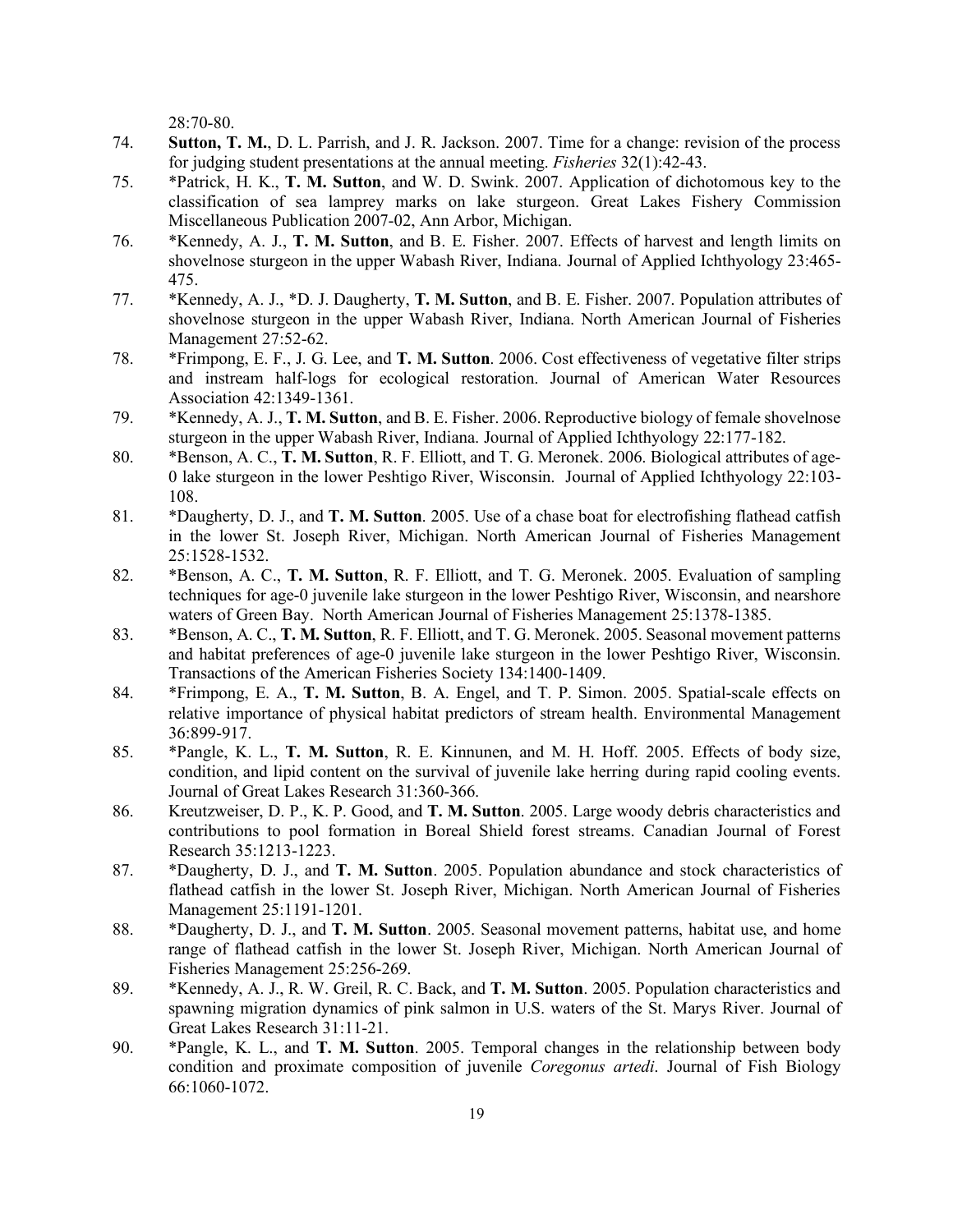- 91. \*Frimpong, E. A., **T. M. Sutton**, K. J. Lim, \*P. J. Hrodey, B. Engel, T. P. Simon, J. G. Lee, and D. C. Le Master. 2005. Determination of optimal riparian forest buffer dimensions for stream biota landscape association models using multimetric and multivariate response. Canadian Journal of Fisheries and Aquatic Sciences 62:1-6.
- 92. \*Daugherty, D. J., and **T. M. Sutton**. 2005. Diel movement patterns and habitat use of flathead catfish in the lower St. Joseph River, Michigan. Journal of Freshwater Ecology 20:1-8.
- 93. \*Bauer, W. F., **T. M. Sutton**, R. W. Greil, and K. G. Ostrand. 2004. Changes in population structure of yellow perch following manual removal. Proceedings of the Indiana Academy of Sciences 113:109-114.
- 94. **Sutton, T. M.**, \*E. T. Volkman, \*K. L. Pangle, \*D. A. Rajchel, and J. P. Duehr. 2004. Effects of absorbable suture strand diameter on retention of external radio transmitters by juvenile lake sturgeon. North American Journal of Fisheries Management 24:1394-1398.
- 95. Kreutzweiser, D., R. Back, **T. Sutton**, \*K. Pangle, and D. Thompson. 2004. Aquatic mesocosm assessments of a neem (azadirachtin) insecticide at environmentally realistic concentrations, part 2: zooplankton community responses and recovery. Ecotoxicology and Environmental Safety 59:194-204.
- 96. \*Volkman, E. T., \*K. L. Pangle, \*D. A. Rajchel, **T. M. Sutton**, and D. R. Bast. 2004. Comparison of hatchery-performance attributes among three strains of age-0 coaster brook trout. North American Journal of Aquaculture 66:278-284.
- 97. \*Pangle, K. L., **T. M. Sutton**, R. E. Kinnunen, and M. H. Hoff. 2004. Overwinter survival of age-0 lake herring in relation to body size, physiological condition, energy stores, and food ration. Transactions of the American Fisheries Society 133:1235-1246.
- 98. Kreutzweiser, D., **T. Sutton**, R. Back, \*K. Pangle, and D. Thompson. 2004. Some ecological implications of a neem (azadirachtin) insecticide disturbance to zooplankton communities in forest pond enclosures. Aquatic Toxicology 67:239-254.
- 99. **Sutton, T. M.**, M. J. Cyterski, J. J. Ney, and M. C. Duval. 2004. Determination of factors influencing stomach-content retention by striped bass captured using gill nets. Journal of Fish Biology 64:903-910.
- 100. \*Volkman, E. T., \*K. L. Pangle, \*D. A. Rajchel, and **T. M. Sutton**. 2004. Hatchery performance attributes of juvenile lake sturgeon fed two natural food types. North American Journal of Aquaculture 66:105-112.
- 101. **Sutton, T. M.**, B. L. Johnson, T. D. Bills, and C. S. Kolar. 2004. Effects of mortality sources on population viability of lake sturgeon: a stage-structured model approach. Great Lakes Fishery Commission Technical Report, Ann Arbor, Michigan.
- 102. **Sutton, T. M.**, and \*A. C. Benson. 2003. Influence of external radio transmitter shape and size on tag retention and growth of juvenile lake sturgeon. Transactions of the American Fisheries Society 132:1257-1263.
- 103. \*Daugherty, D. J., **T. M. Sutton**, and R. W. Greil. 2003. Life-history characteristics, population structure, and contribution of hatchery and wild steelhead in a Lake Huron tributary. Journal of Great Lakes Research 29:511-520.
- 104. \*Pangle, K. L., **T. M. Sutton**, and P. B. Brown. 2003. Evaluation of practical and natural diets for juvenile lake herring. North American Journal of Aquaculture 65:91-98.
- 105. **Sutton, T. M.**, and J. J. Ney. 2002. Influence of trophic competition on first-year survival of stocked striped bass in Smith Mountain Lake, Virginia. North American Journal of Fisheries Management 22:550-559.
- 106. **Sutton, T. M., \***K. L. Pangle, and R. W. Greil. 2002. Hatchery performance attributes of Nipigon, Assinica, and Iron River strains of age-0 brook trout. North American Journal of Aquaculture 64:188-194.
- 107. Kreutzweiser, D. P., R. C. Back, **T. M. Sutton**, D. G. Thompson, and T. A. Scarr. 2002. Community-level disruptions among zooplankton of pond mesocosms treated with a neem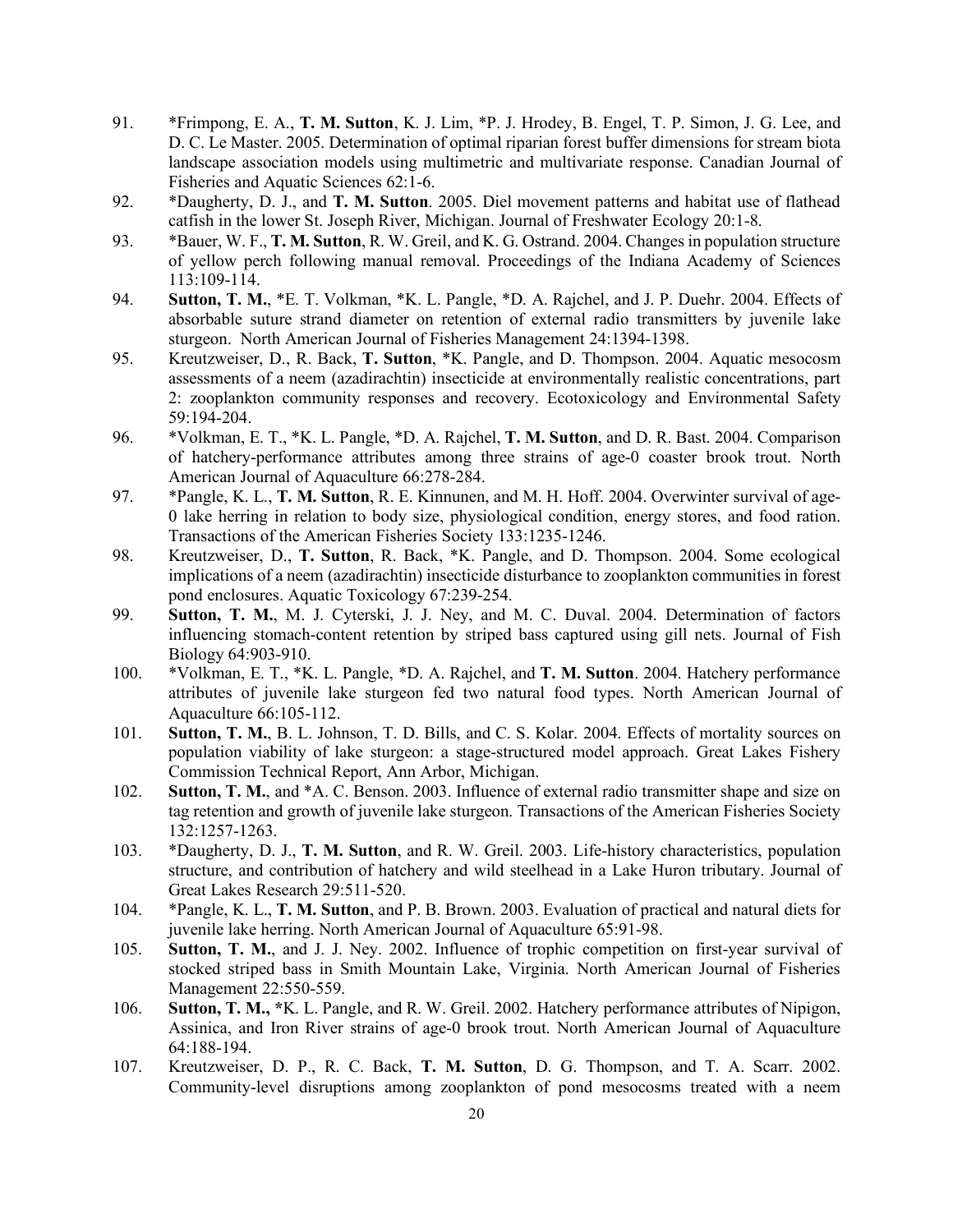(azadirachtin) insecticide. Aquatic Toxicology 56:257-273.

- 108. Michaelson, D. P., J. J. Ney, and **T. M. Sutton**. 2001. Largemouth bass predation on stocked striped bass in Smith Mountain Lake, Virginia. North American Journal of Fisheries Management 21:326- 332.
- 109. **Sutton, T. M.**, and J. J. Ney. 2001. Size-dependent mechanisms influencing first-year growth and winter survival of stocked striped bass in a Virginia mainstream reservoir. Transactions of the American Fisheries Society 130:1-17. **Finalist for 2001 paper of the year in** *Transactions of the American Fisheries Society***.**
- 110. **Sutton, T. M.**, K. A. Rose, and J. J. Ney. 2000. A model analysis for enhancing stocking success of landlocked striped bass populations. North American Journal of Fisheries Management 20:841- 859. **Finalist for 2000 paper of the year in** *North American Journal of Fisheries Management***.**
- 111. **Sutton, T.**, and M. Cyterski. 1996. Getting the most out of your AFS student membership. *Fisheries* 21(1):35.
- 112. **Sutton, T. M.**, and S. H. Bowen. 1994. Significance of organic detritus in the diet of larval lampreys in the Great Lakes Basin. Canadian Journal of Fisheries and Aquatic Sciences 51:2380- 2387.

### **IN REVIEW PUBLICATIONS**

\* = undergraduate or graduate students under my advisement

- 1. Mateus, C. S., J. Hess, G. Evanno, J. Hume, I. Oliveira, M. Docker, and **T. M. Sutton**. In review. Population structure in wide-ranging parasitic lampreys. Sea Lamprey International Symposium III, Journal of Great Lakes Research.
- 2. Clemens, B., H. Arakawa, C. Baker, S. Coghlan, M. Docker, A. Kucheryavyy, R. Lampman, M. J. Lanca, C. S. Mateau, M. Moser, H. Nazari, G. Pequeno, **T. M. Sutton**, and S. Yanai. In review. Management and conservation of anadromous lamprey populations and stock. Sea Lamprey International Symposium III, Journal of Great Lakes Research.
- 3. Quintella, B. S., M. J. Lanca, A. Happel, B. Clemens, C. Harvey, and **T. M. Sutton**. In review. Progress and uncertainties in the foraging ecology and food webs of parasitic lampreys. Sea Lamprey International Symposium III, Journal of Great Lakes Research.
- 4. \*Berkman, S. A., **T. M. Sutton**, F. J. Mueter, and B. W. Elliott. In review. Effect of Chinook salmon early life-stage attributes and environmental factors on survival to reproductive maturity in Southeastern Alaska rivers. Canadian Journal of Fisheries and Aquatic Sciences.
- 5. Khalsa, N. S., \*K. P. Gatt, **T. M. Sutton**, and A. L. Kelly. In review. Abiotic drivers of catches of nearshore fishes in a changing Arctic. ICES Journal of Marine Science.
- 6. \*Scannell, H. L., and **T. M. Sutton**. In review. Seasonal thermal habitat use and bathymetric distribution of burbot in Tanada and Copper lakes, Alaska. Ecology of Freshwater Fish.
- 7. \*Albert, M., and **T. M. Sutton**. Seasonal movements of northern pike in interior Alaska. Transactions of the American Fisheries Society.

### **PROCEEDINGS**

\* = undergraduate or graduate students under my advisement

- 1. **Sutton, T. M.**, D. M. Wilson, and J. J. Ney. 2013. Biotic and abiotic determinants of stocking success for striped bass in inland waters. Pages 365-382 *in* J. S. Bulak, C. C. Coutant, and J. A. Rice, editors. Biology and management of inland striped bass and hybrid striped bass. American Fisheries Society, Symposium 80, Bethesda, Maryland.
- 2. Fagan, K. M., M. Koops, M. T. Arts, **T. M. Sutton**, and M. Power. 2012. Lake whitefish feeding habits and condition in Lake Michigan. Pages 399-415 *in* Proceedings of the Tenth International Symposium on the Biology and Management of Coregonid Fishes. Advances in Limnology 63,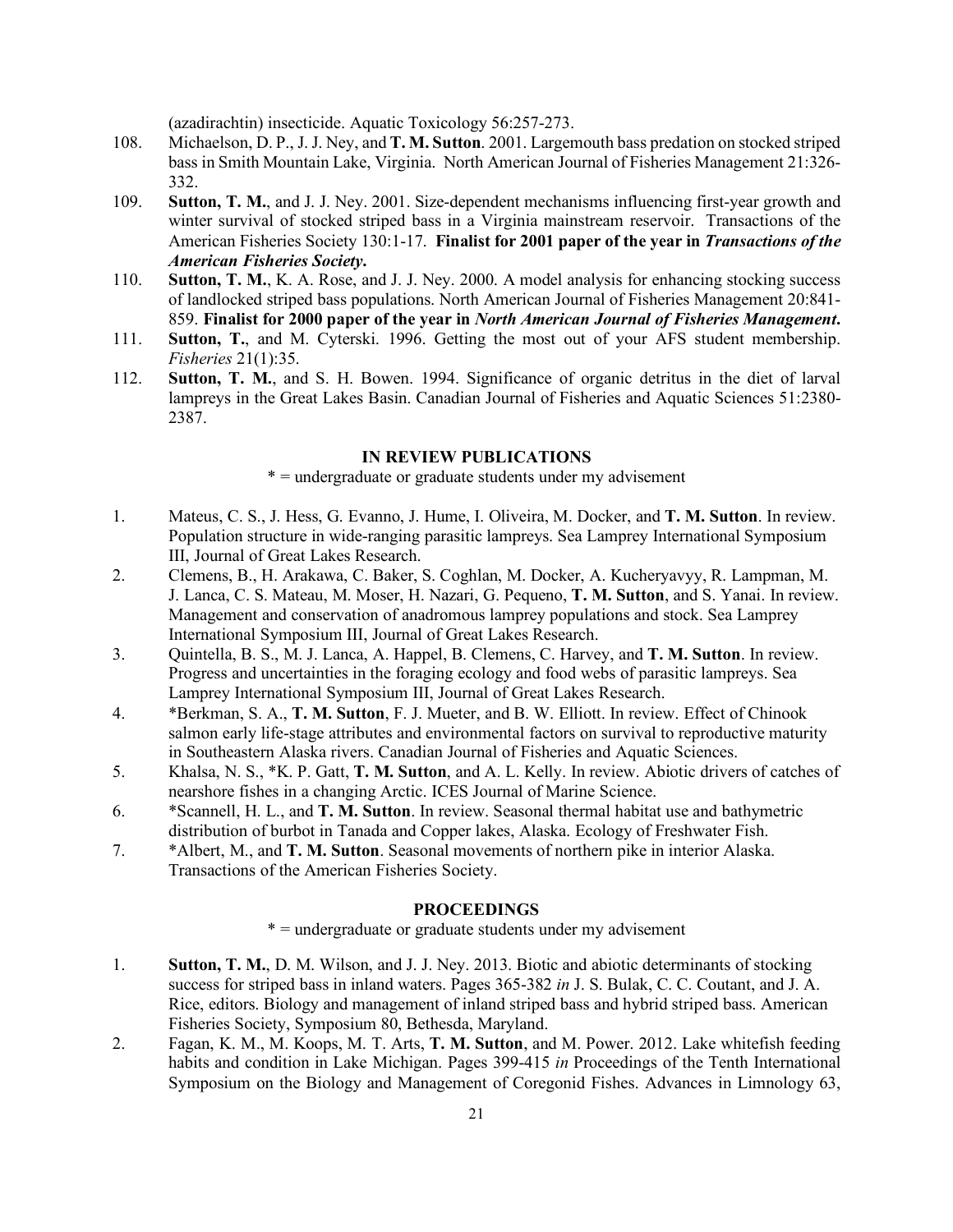Stuttgart, Germany.

- 3. **Sutton, T. M.**, and S. H. Bowen. 2009. Diel feeding by larval northern brook lampreys in two northern Michigan streams. Pages 153-164 *in* L. R. Brown, S. D. Chase, M. G. Mesa, R. J. Beamish, and P. B. Moyle, editors. Biology and Conservation of Lampreys of North America. American Fisheries Society Symposium 72, American Fisheries Society, Bethesda, Maryland.
- 4. Kreutzweiser, D., R. Back, **T. Sutton**, D. Thompson, S. Capell, and \*K. Pangle. 2001. Environmental fate and effects of Neemix 4.5 in forest ponds. Pages 7-10 *in* Spray Efficacy Research Group Workshop Proceedings, Wheeling, West Virginia.

### **BOOKS AND BOOK CHAPTERS**

\* = undergraduate or graduate students under my advisement

- 1. \*Patrick, H. K., and **T. M. Sutton**. 2013. Invasives and sturgeon. Pages 153-171 *in* D. Dempsey and N. Auer, editors. The *great* lake sturgeon. Michigan State University Press, East Lansing.
- 2. Zale, A. V., D. L. Parrish, and **T. M. Sutton**, editors. 2012. Fisheries techniques, third edition. American Fisheries Society, Bethesda, Maryland.
- 3. Zale, A. V., **T. M. Sutton**, and D. L. Parrish. 2012. Conducting fisheries investigations. Pages 1- 14 *in* A. V. Zale, D. L. Parrish, and T. M. Sutton, editors. Fisheries techniques, third edition. American Fisheries Society, Bethesda, Maryland.
- 4. **Sutton, T. M.**, \*R. A. Zeiber, and \*E. A. Frimpong. 2006. Developing an effective resume or curriculum vitae. Pages 13-37 *in* D. A. Hewitt, W. E. Pine III, and A. V. Zale, editors. An American Fisheries Society guide to fisheries employment, second edition. American Fisheries Society, Bethesda, Maryland.
- 5. Russell, R. E., J. E. Moore, M. S. Miller, **T. M. Sutton**, and S. M. Knapp. 2004. Selecting surrogate species for ecological assessments in land-use planning: a case study in the Upper Wabash River Basin. Pages 181-213 *in* R.K. Swihart and J.E. Moore, editors. Conserving biodiversity in agricultural landscapes: model-based planning tools. Purdue University Press, West Lafayette, Indiana.

# **TECHNICAL PAPERS PRESENTED AT SCIENTIFIC MEETINGS**

\* = undergraduate or graduate students under my advisement  $\gamma$  = invited presentation

- 1. Morris, J., S. Raut, J. Olimpo, **T. Sutton**, and P. Carroll. 2020. ROSE Network: Research on STEM Education. Annual Meeting of the Society for the Advancement of Biology Education Research, July 2020, virtual meeting.
- 2. McPhee, M. V., M. R. Catterson, D. C. Love, and **T. M. Sutton**. 2020. Changing ocean conditions, growth, and saltwater age at maturity in steelhead from the Situk River, Alaska (USA). North Pacific Anadromous Fish Commission Workshop, January 2020, Juneau, Alaska.
- 3. ^**Sutton, T.**, and S. Garcia. 2019. Traditional harvest of Arctic lamprey in the lower Yukon River, Alaska. Third Annual Lamprey Information Exchange, December 2019, Vancouver, Washington.
- 4. \*Shink, K. G., **T. M. Sutton**, J. M. Murphy, and J. A. Lopez. 2019. Using genetics to understand the population structure and diet of *Lethenteron* species in Alaska. Third Annual Lamprey Information Exchange, December 2019, Vancouver, Washington.
- 5. \*Priest, J. T., and **T. M. Sutton**. 2019. Changes in community structure of nearshore fishes in Prudhoe Bay, Alaska. 150th Annual Meeting of the American Fisheries Society, September-October 2019, Reno, Nevada.
- 6. \*Gatt, K., and **T. Sutton**. 2019. A long-term growth response of Arctic cisco to changing Arctic conditions. 150th Annual Meeting of the American Fisheries Society, September-October 2019,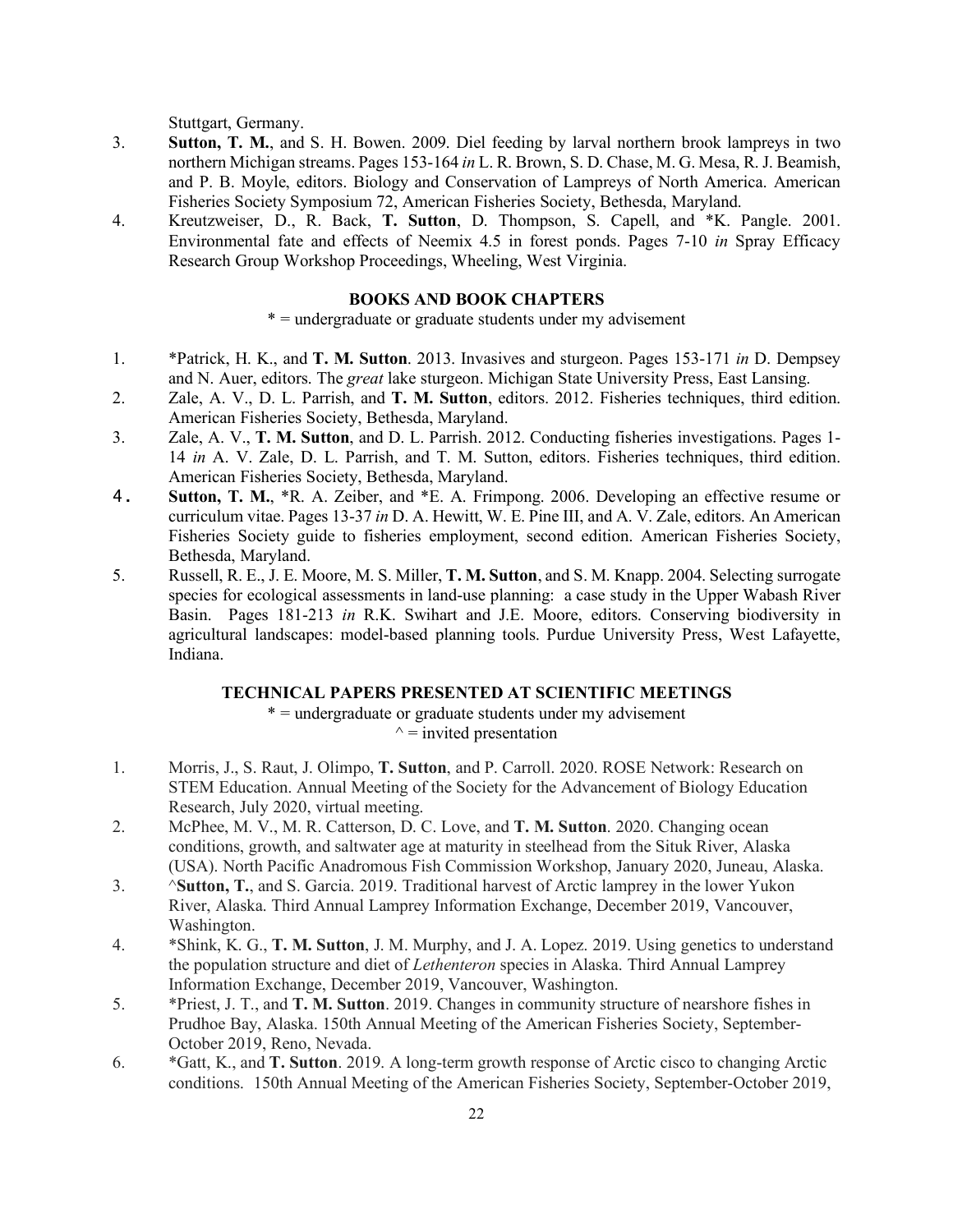Reno, Nevada.

- 7. ^Mateus, C. S., J. Hess, G. Evanno, J. Hume, I. Oliveira, M. Docker, and **T. M. Sutton**. 2019. Population structure in wide-ranging parasitic lampreys. Sea Lamprey International Symposium III, July-August 2019, Detroit, Michigan.
- 8. ^Clemens, B., H. Arakawa, C. Baker, S. Coghlan, M. Docker, A. Kucheryavyy, R. Lampman, M. J. Lanca, C. S. Mateau, M. Moser, H. Nazari, G. Pequeno, **T. M. Sutton**, and S. Yanai. 2019. Management and conservation of anadromous lamprey populations and stocks. Sea Lamprey International Symposium III, July-August 2019, Detroit, Michigan.
- 9. ^Quintella, B. S., M. J. Lanca, A. Happel, B. Clemens, C. Harvey, and **T. M. Sutton**. 2019. Progress and uncertainties in the foraging ecology and food webs of parasitic lampreys. Sea Lamprey International Symposium III, July-August 2019, Detroit, Michigan.
- 10. ^\*Hoover, A., and **T. Sutton**. 2019. Using gill pore papillae to distinguish Arctic and Alaskan brook lamprey. 2019 Council on Undergraduate Research Posters on the Hill, April 2019, Washington, D.C.
- 11. \*Hoover, A., and **T. Sutton**. 2019. Using gill pore papillae to distinguish Arctic and Alaskan brook lamprey. 2019 UAF Undergraduate Research and Creative Activity Day, April 2019, Fairbanks, Alaska.
- 12. \*Napier, J., \*K. Gatt, and **T. Sutton**. 2019. Monitoring of fishes in nearshore waters of the Beaufort Sea. 2019 UAF Undergraduate Research and Creative Activity Day, April 2019, Fairbanks, Alaska.
- 13. \*Maslen, K., \*K. Ressel, and **T. Sutton**. 2019. Isotopic analysis of trophic feeding levels of male *Mallotus villosus*. 2019 UAF Undergraduate Research and Creative Activity Day, April 2019, Fairbanks, Alaska. **2019 CFOS Dean's Choice Award.**
- 14. \*O'Neill, C., \*K. Ressel, and **T. Sutton**. 2019. Comparison of morphometric and meristic characteristics between capelin from Norton Sound, Alaska and Newfoundland, Canada. 22019 UAF Undergraduate Research and Creative Activity Day, April 2019, Fairbanks, Alaska.
- 15. \*Maslen, K., \*K. Ressel, and **T. Sutton**. 2019. Isotopic analysis of trophic feeding levels of male *Mallotus villosus*. 2019 UAF Student Subunit of the American Fisheries Society Meeting, April 2019, Fairbanks-Juneau, Alaska.
- 16. Arthur, D. E., J.A. Falke, A. H. Beaudreau, **T. M. Sutton**, and B. J. Blain-Roth. 2019. Reproductive life history and spawning potential modeling for yelloweye rockfish (*Sebastes ruberrimus*) in Prince William Sound and the northern Gulf of Alaska. 2019 UAF Student Subunit of the American Fisheries Society Meeting, April 2019, Fairbanks-Juneau, Alaska.
- 17. \*O'Neill, C., \*K. Ressel, and **T. Sutton**. 2019. Comparison of morphometric and meristic characteristics between capelin from Norton Sound, Alaska and Newfoundland, Canada. 2019 UAF Student Subunit of the American Fisheries Society Meeting, April 2019, Fairbanks-Juneau, Alaska.
- 18. **Sutton, T.**, \*J. Priest, \*D. Green, and \*K. Gatt. 2019. Deadhorse or deadfish: the Beaufort Sea fish monitoring project. College of Fisheries and Ocean Sciences Seminar Series, April 2019, Fairbanks, Alaska.
- 19. Arthur, D. E., J.A. Falke, A. H. Beaudreau, **T. M. Sutton**, and B. J. Blain-Roth. 2019. Reproductive life history and spawning potential modeling for yelloweye rockfish (*Sebastes ruberrimus*) in Prince William Sound and the northern Gulf of Alaska. Alaska Chapter Meeting of the American Fisheries Society, March 2019, Sitka, Alaska.
- 20. \*Gatt, K., and **T. Sutton**. 2019. A long-term growth response of Arctic cisco to changing Arctic conditions. Alaska Chapter Meeting of the American Fisheries Society, March 2019, Sitka, Alaska.
- 21. \*O'Neill, \*C., K. Ressel, and **T. Sutton**. 2019. Comparison of morphometric and meristic characteristics between capelin from Norton Sound, Alaska and Newfoundland, Canada. Alaska Chapter Meeting of the American Fisheries Society, March 2019, Sitka, Alaska.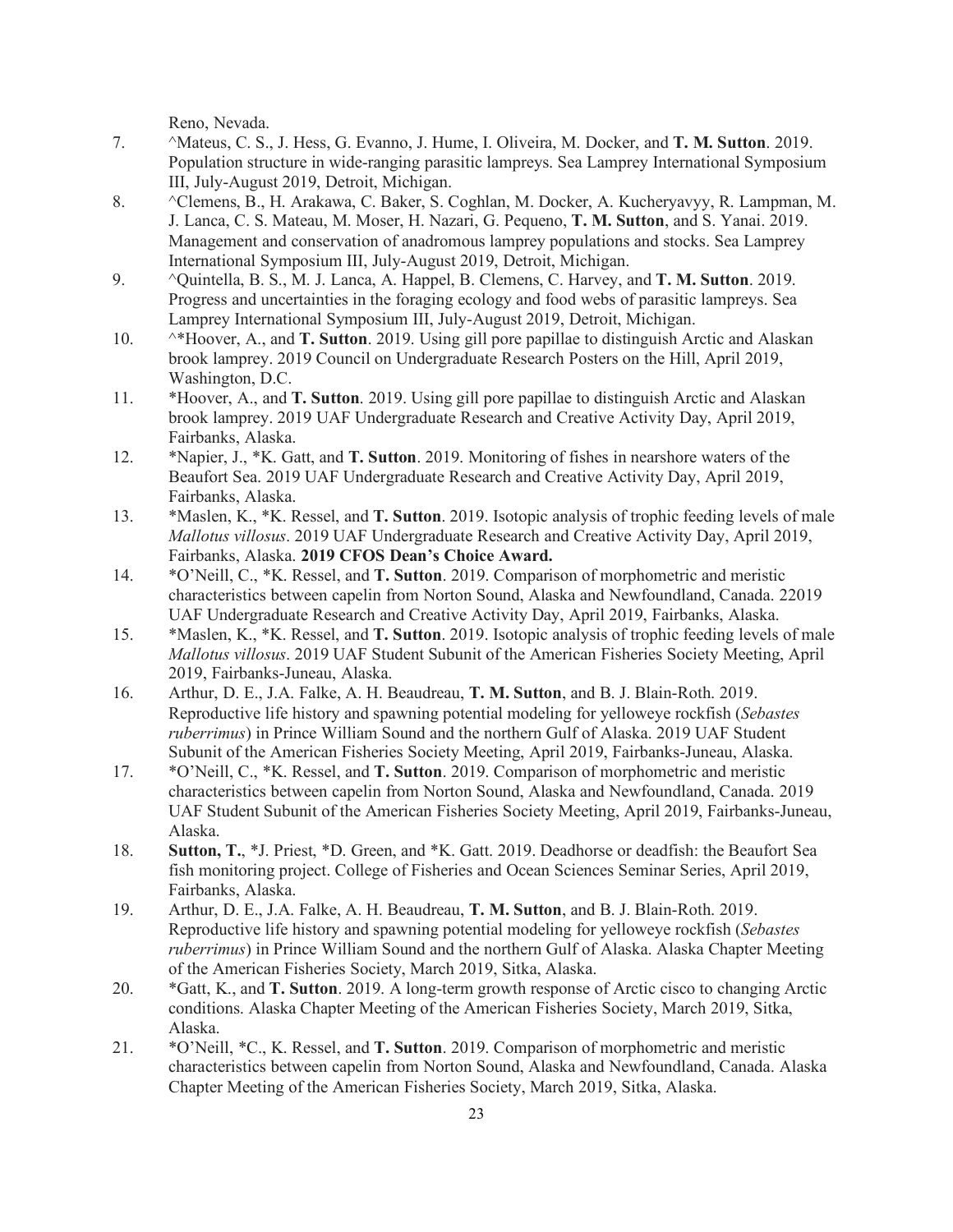- 22. \*Hoover, A., and **T. Sutton**. 2019. Using gill pore papillae to distinguish Arctic and Alaskan brook lamprey. Alaska Chapter Meeting of the American Fisheries Society, March 2019, Sitka, Alaska. **2019 Best Undergraduate Poster Award, Alaska Chapter of the American Fisheries Society**.
- 23. \*Ressel, K., B. Mikow, J. Bell, and **T. Sutton**. 2019. Distribution, life history, and reproductive biology of spawning capelin *Mallotus villosus* along the Southern Seward Peninsula, Alaska. Alaska Chapter Meeting of the American Fisheries Society, March 2019, Sitka, Alaska.
- 24. Harried, B. L., D. J. Daugherty, D. Neeley, **T. M. Sutton**, B. K. Soulen, B. J. Venables, A. P. Roberts, and D. J. Hoeinghaus. 2019. Mercury, PCB, and OCP body burden and maternal transfer, egg quality and fecundity of Alligator Gar in the lower Trinity River: Are bigger fish always better for recruitment? Southern Division Meeting of the American Fisheries Society, January 2019, Galveston Island, Texas. **2019 Best Student Oral Presentation Award, Texas Chapter of the American Fisheries Society**.
- 25. \*Ressel, K., B. Mikow, J. Bell, and **T. Sutton**. 2019. Distribution, life history, and reproductive biology of spawning capelin *Mallotus villosus* in Norton Sound, Alaska. Alaska Marine Science Symposium, January 2019, Anchorage, Alaska.
- 26. Konar, B., A. Beudreau, A. Bidlack, L. Munk, M. Berman, J. Fellman, C. Hauri, E. Hood, K. Iken, M. Johnson, A. Kelley, E. Klein, F. Mueter, A. Pinchuk, A. Prakash, J. Schmidt, M. Stuefer, **T. Sutton**, and P. Veazey. 2019. Alaska EPSCoR coastal margins project. Alaska Marine Science Symposium, January 2019, Anchorage, Alaska.
- 27. \*Shink, K. G., **T. M. Sutton**, J. M. Murphy, and J. A. Lopez. 2018. Utilizing DNA metabarcoding to characterize the diet of marine-phase Arctic lamprey *Lethenteron camtschaticum* in the eastern Bering Sea. Lamprey Information Exchange, December 2018, Portland, Oregon.
- 28. \*Priest, J. T., and **T. M. Sutton**. 2018. Changes in community structure of nearshore fishes in Prudhoe Bay, Alaska. Western Division Meeting of the American Fisheries Society Student Colloquium, November 2018, Corbett, Oregon.
- 29. \*Green, D. G., and **T. M. Sutton**. 2018. Whitefish growth in the Alaskan Arctic: bioenergetics modeling of climate warming effects on a subsistence resource. 12<sup>th</sup> Annual Graduate Climate Conference, November 2018, Pack Forest, Washington.
- 30. Harried, B. L., D. J. Daugherty, D. Neeley, **T. M. Sutton**, B. K. Soulen, D. Kim, A. Melton, M. Rubiano, A. P. Roberts, and D. J. Hoeinghaus. 2018. Mercury body burden and maternal transfer, egg quality and fecundity of Alligator Gar in the lower Trinity River: Are bigger fish always better for recruitment? 149th Annual Meeting of the American Fisheries Society, August 2018, Atlantic City, New Jersey.
- 31. \*Priest, J. T., and **T. M. Sutton**. 2018. Shifts in the baseline: changes to a nearshore Arctic fish community. Western Division Meeting of the American Fisheries Society, May 2018, Anchorage, Alaska.
- 32. \*Green, D. G., and **T. M. Sutton**. 2018. Bioenergetics modeling of juvenile broad whitefish growth in the Alaskan Arctic. Western Division Meeting of the American Fisheries Society, May 2018, Anchorage, Alaska.
- 33. **Sutton, T. M.** 2018. Ghosts of fishes past, present, and future: confronting data-limited stocks in a changing Arctic. Western Division Meeting of the American Fisheries Society, May 2018, Anchorage, Alaska.
- 34. Harried, B. L., D. J. Daugherty, D. Neeley, **T. M. Sutton**, B. K. Soulen, D. Kim, A. Melton, M. Rubiano, A. P. Roberts, and D. J. Hoeinghaus. 2018. Mercury body burden and maternal transfer, egg quality and fecundity of Alligator Gar in the lower Trinity River: Are bigger fish always better for recruitment? South Central Regional Chapter of the Society of Environmental Toxicology and Chemistry, April 2018, Junction, Texas.
- 35. \*Erickson, M., \*T. Dorsaz, D. Green, and **T. Sutton**. 2018. The Design and construction of an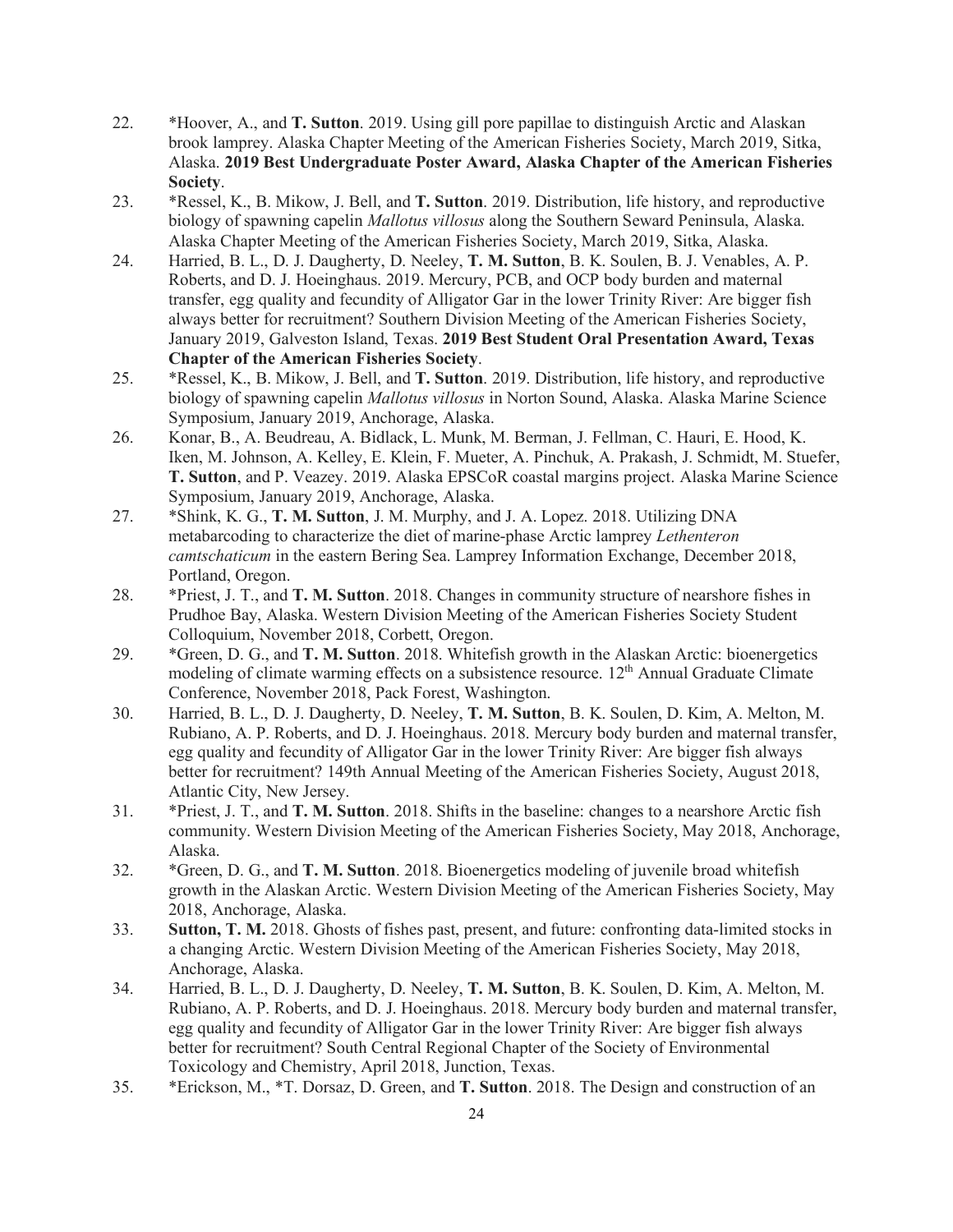intermittent-flow respirometer. UAF Research and Creative Activity Day Symposium, April 2018, Fairbanks, Alaska.

- 36. Dorsaz, T.\*, \*D. Green, and **T. Sutton**. 2018. Growth and metabolism of juvenile broad whitefish in a climate change context. UAF Research and Creative Activity Day Symposium, April 2018, Fairbanks, Alaska.
- 37. Priest\*, J. T., and **T. M. Sutton**. 2018. A shift in the baseline: changes to a nearshore Arctic fish community. 2018 UAF Student Subunit of the American Fisheries Society Meeting, April 2018, Fairbanks, Alaska.
- 38. Ressel\*, K. G., and **T. M. Sutton**. 2018. Distribution, life history, and reproductive biology of capelin *Mallotus villosus* in Norton Sound, Alaska: investigating stock differentiation along the Alaskan coastline and comparisons to Atlantic stocks. 2018 UAF Student Subunit of the American Fisheries Society Meeting, April 2018, Fairbanks, Alaska.
- 39. Daugherty, D. J., \*D. Neeley, T. M. Sutton, B. K. Soulen, J. Fuller, A. Melton, M. Rubiano, A. P. Roberts, and D. J. Hoeinghaus. 2018. Mercury body burden and maternal transfer, egg quality and fecundity of alligator gar in the lower Trinity River: are bigger fish always better for recruitment? Texas Chapter of the American Fisheries Society, January 2018, College Station, Texas.
- 40. \*Priest, J. T., \*D. G. Green, and **T. M. Sutton**. 2017. Species composition changes in an Arctic fish community. 148th Annual Meeting of the American Fisheries Society, August 2017, Tampa, Florida.
- 41. Berkman\*, S. A., **T. M. Sutton**, F. Mueter, and B. Elliott. 2017. The influence of environmental and biological factors on the freshwater and marine survival of Chinook Salmon in two Southeastern Alaska rivers. 148<sup>th</sup> Annual Meeting of the American Fisheries Society, August 2017, Tampa, Florida.
- 42. \*Priest, J. T., D. G. Green, and **T. M. Sutton**. 2017. Species composition changes in an Arctic fish community. Lowell Wakefield Fisheries Symposium, May 2017, Anchorage, Alaska.
- 43. Torvinen, E., J. Falke, C. Arp, **T. Sutton**, and C. Zimmerman. 2017. Using Lake trout (*Salvelinus namaycush*) otoliths to recreate past patterns of recent climate and growth in Arctic lakes. Alaska Chapter of the American Fisheries Society Meeting, March 2017, Fairbanks, Alaska.
- 44. \*Shink, K., J. A. Lopez, **T. M. Sutton**, and J. M. Murphy. 2017. Characterizing the diet of Arctic lamprey *Lethenteron camtschaticum* using next-generation sequencing (NGS). Alaska Chapter of the American Fisheries Society Meeting, March 2017, Fairbanks, Alaska.
- 45. \*Priest, J., \*D. Green, and **T.M. Sutton**. 2017. Nearshore fish sampling in the Alaskan Arctic, 2001-2016. Alaska Chapter of the American Fisheries Society Meeting, March 2017, Fairbanks, Alaska.
- 46. \*Berkman, S. A., **T. M. Sutton**, F. Mueter, and B. Elliott. 2017. The influence of environmental and biological factors on the freshwater and marine survival of Chinook Salmon in two Southeastern Alaska rivers. Alaska Chapter of the American Fisheries Society Meeting, March 2017, Fairbanks, Alaska.
- 47. \*Shink, K., J. A. Lopez, **T. M. Sutton**, and J. M. Murphy. 2017. Characterizing the diet of Arctic lamprey *Lethenteron camtschaticum* using next-generation sequencing (NGS). Alaska Chapter of the American Fisheries Society Meeting, March 2017, Fairbanks, Alaska.
- 48. \*Shink, K., **T. M. Sutton**, J. M. Murphy, and J. A. Lopez. 2017. Characterizing the degree of genetic variation among *Lethenteron* rearing sites within the Yukon River drainage, Alaska. 2017 UAF Student Subunit of the American Fisheries Society Meeting, March 2017, Fairbanks, Alaska.
- 49. **Sutton, T. M.** Charting a new course for fisheries undergraduates in Alaska. 147th Annual Meeting of the American Fisheries Society, August 2016, Kansas City, Missouri.
- 50. \*Berkman, S. A., **T. M. Sutton**, and F. J. Mueter. 2016. Evaluation of growth and survival on the recruitment of Chinook salmon in two southeast Alaska rivers. 147th Annual Meeting of the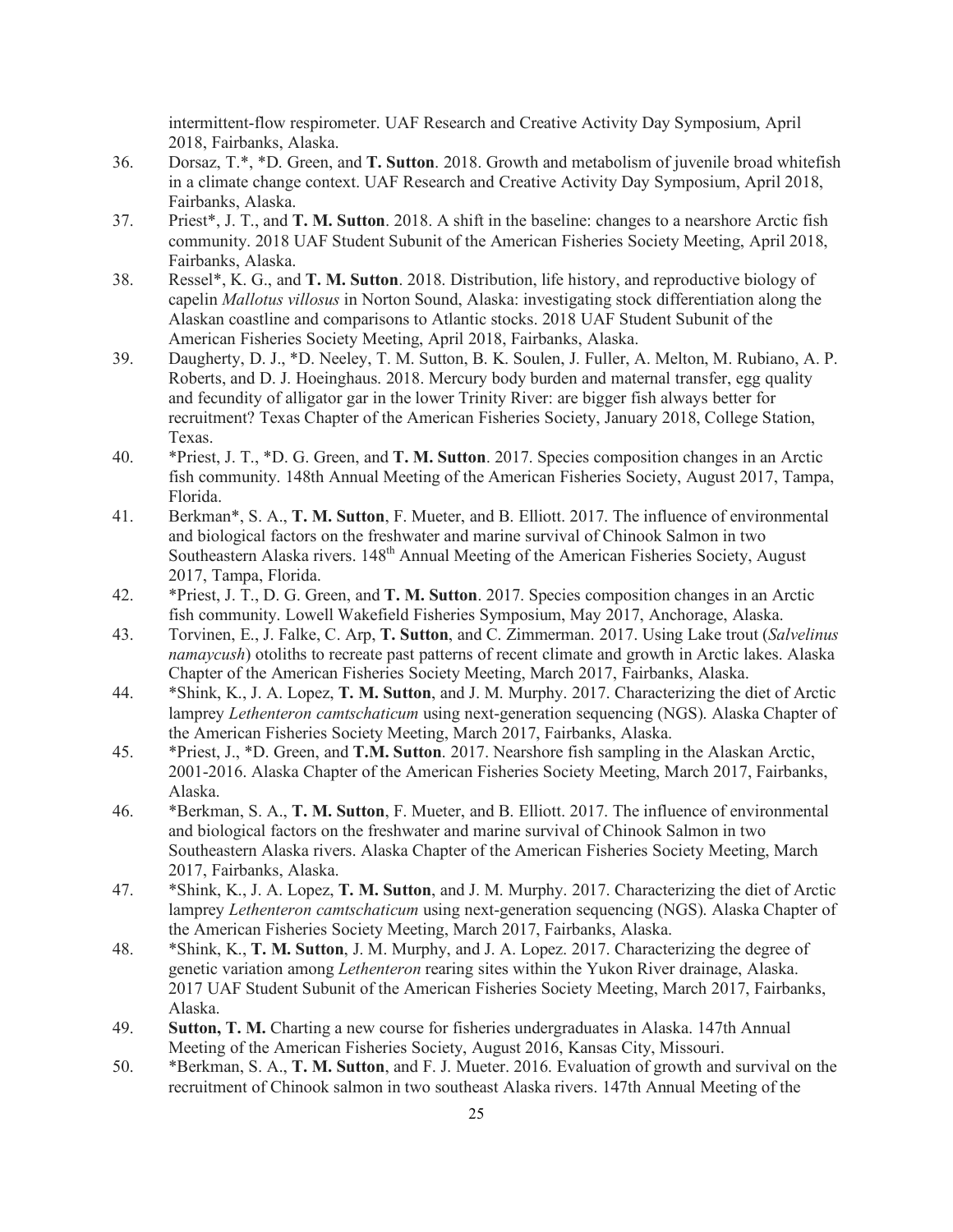American Fisheries Society, August 2016, Kansas City, Missouri.

- 51. \*Graham, C. J., and **T. M. Sutton**. 2016. Evaluation of growth, survival, and recruitment of Chinook salmon in southeast Alaska. 147th Annual Meeting of the American Fisheries Society, August 2016, Kansas City, Missouri.
- 52. \*Berkman, S. A., **T. M. Sutton**, and F. J. Mueter. 2016. Evaluation of growth and survival on the recruitment of Chinook salmon in two southeast Alaska rivers. University of Alaska Fairbanks Student Subsection of the American Fisheries Society Student Symposium, April 2016, Fairbanks-Juneau, Alaska.
- 53. \*Shink, K., J. A. Lopez, **T. M. Sutton**, and J. M. Murphy. 2016. Characterizing the diet of Arctic lamprey *Lethenteron camtschaticum* using molecular gene-based techniques. University of Alaska Fairbanks Student Subsection of the American Fisheries Society Student Symposium, April 2016, Fairbanks-Juneau, Alaska.
- 54. \*Albert, M., T. M. Sutton, J. F. Margraf, D. Verbyla, and M. Evenson. 2016. Seasonal Movements of Northern Pike *Esox lucius* in Minto Flats, Alaska. Alaska Cooperative Fish and Wildlife Research Unit Annual Research Review, March 2016, Fairbanks, Alaska.
- 55. \*Graham, C. J., and **T. M. Sutton**. 2015. Evaluation of growth, survival, and recruitment of Chinook salmon in southeast Alaska. Alaska Chapter of the American Fisheries Society Meeting, November 2015, Homer, Alaska.
- 56. \*Berkman, S. A., **T. M. Sutton**, and M. D. Adkison. 2015. Evaluation of growth and survival on the recruitment of Chinook salmon in two southeast Alaska rivers. Alaska Chapter of the American Fisheries Society Meeting, November 2015, Homer, Alaska.
- 57. \*Blain, B. J., and **T. M. Sutton**. 2015. Utilization of blood plasma for identifying sex and reproductive status of yelloweye rockfish subjected to barotrauma and recompression events. Alaska Chapter of the American Fisheries Society Meeting, November 2015, Homer, Alaska.
- 58. \*Interrante, A. J., A. Lopez, \*K. A. Shink, and **T. M. Sutton**. 2015. Diet analysis of Arctic lampreys in the Bering Sea using gene-based prey identification. Alaska Chapter of the American Fisheries Society Meeting, November 2015, Homer, Alaska.
- 59. \*Scannell, H., K. Wuttig, and **T. M. Sutton**. 2015. Using vertical movement patterns to improve burbot (*Lota lota*) stock assessments in Alaska. 146th Annual Meeting of the American Fisheries Society, August 2015, Portland, Oregon.
- 60. \*Blain, B. J., and **T. M. Sutton**. 2015. Utilization of blood plasma for identifying sex and reproductive status of yelloweye rockfish subjected to barotrauma and recompression events. 146th Annual Meeting of the American Fisheries Society, August 2015, Portland, Oregon.
- 61. \*Berkman, S. A., and **T. M. Sutton**. 2015. Evaluation of growth and survival on the recruitment of Chinook salmon in two southeast Alaska Rivers. 146th Annual Meeting of the American Fisheries Society, August 2015, Portland, Oregon.
- 62. \*Graham, C. J., and **T. M. Sutton**. 2015. Evaluation of growth, survival, and recruitment of Chinook salmon in southeast Alaska. 146th Annual Meeting of the American Fisheries Society, August 2015, Portland, Oregon.
- 63. \*McConnell, C. J., and **T. M. Sutton**. 2014. Amphidromy of humpback whitefish and least cisco from the Chatanika and Tanana rivers using otolith microchemistry. Alaska Chapter of the American Fisheries Society Meeting, October 2014, Juneau, Alaska.
- 64. \*Graham, C., Smith, N., **T. M. Sutton**, and M. D. Adkison. 2014. Evaluation of growth, survival, and recruitment of Chinook salmon in southeast Alaska. Alaska Chapter of the American Fisheries Society Meeting, October 2014, Juneau, Alaska.
- 65. \*Vega, S. L., and **T. M. Sutton**. 2014. Reconstruction of ocean-entry timing and growth rates of juvenile chum salmon in Alaskan waters of the Chukchi and north Bering seas. Alaska Chapter of the American Fisheries Society Meeting, October 2014, Juneau, Alaska.
- 66. **Sutton, T. M.**, and J. A. Lopez. 2014. Life history and variability of lampreys in interior Alaska rivers. 145th Annual Meeting of the American Fisheries Society, August 2014, Quebec City,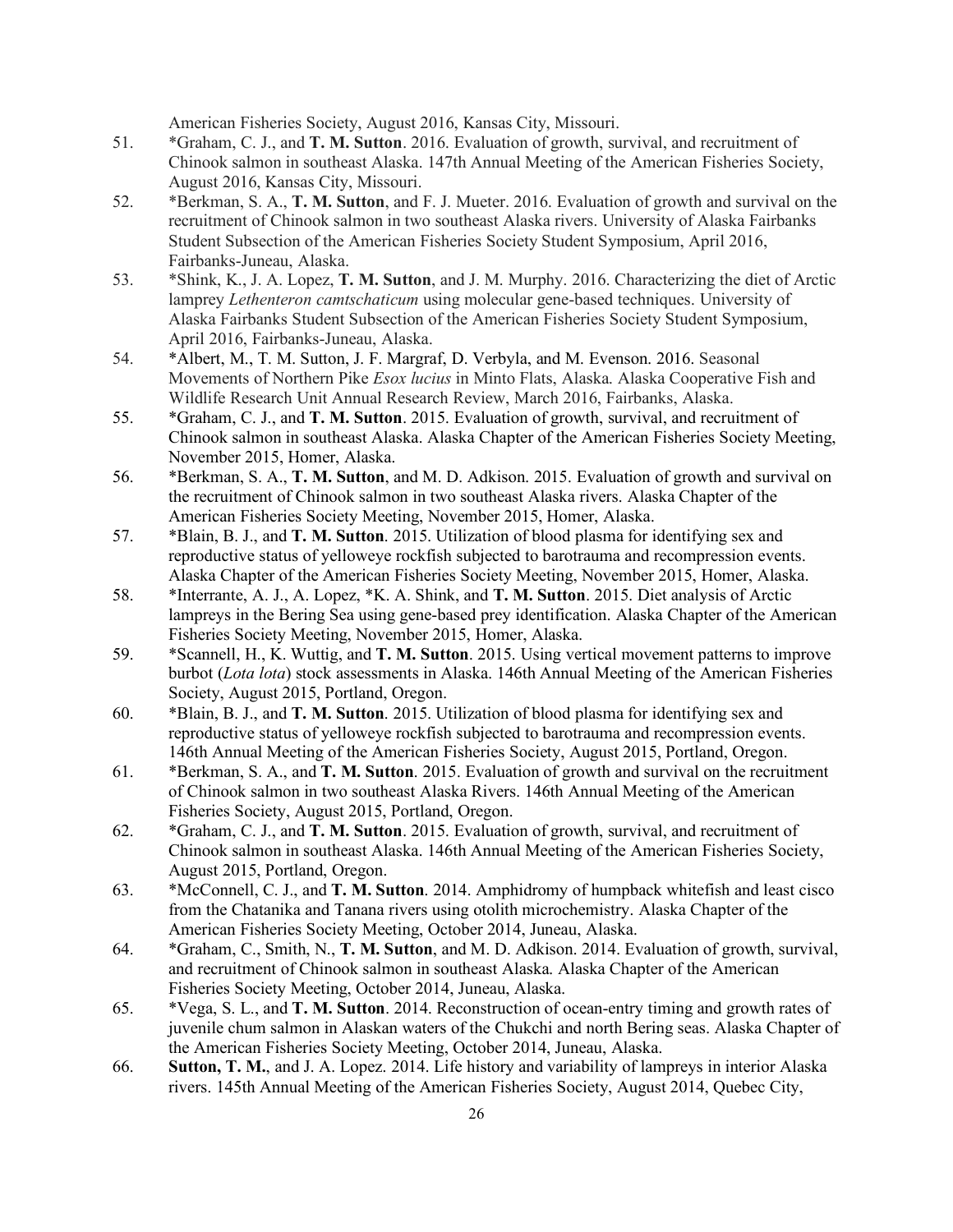Quebec, Canada.

- 67. Pangle, K. L., and **T. M. Sutton**. 2014. Early marine ecology and regional discrimination of chum salmon. 145th Annual Meeting of the American Fisheries Society, August 2014, Quebec City, Quebec, Canada.
- 68. \*Smith, N., \*C. Graham, **T. M. Sutton**, and M. D. Adkison. 2014. Evaluation of growth, survival, and recruitment of Chinook salmon in southeast Alaska. 145th Annual Meeting of the American Fisheries Society, August 2014, Quebec City, Quebec, Canada.
- 69. \*Vega, S. L., **T. M. Sutton**, M. Adkison, and J. Murphy. 2014. Reconstruction of ocean-entry timing and growth rates of juvenile chum salmon in Alaskan waters of the Chukchi and north Bering seas. 145th Annual Meeting of the American Fisheries Society, August 2014, Quebec City, Quebec, Canada.
- 70. \*Muir, A. M., M. T. Arts, M. A. Koops, T. B. Johnson, C. C. Krueger, and **T. M. Sutton**. 2014. Reproductive life-history strategies of lake whitefish *Coregonus clupeaformis* from the Laurentian Great Lakes. 145th Annual Meeting of the American Fisheries Society, August 2014, Quebec City, Quebec, Canada.
- 71. Elliott, R., M. Donofrio, E. Baker, D. Daugherty, and **T. Sutton**. 2014. Habitat and populationbased rational for lake sturgeon passage on the Menominee River. Fish Passage 2014 Conference, May 2014, Madison, Wisconsin.
- 72. ^**Sutton, T. M.** 2013. Sustainability of fish stocks in Arctic Alaska: linking life-history dynamics between freshwater and marine ecosystems. International Symposium on How to Establish Sustainable Society and Risk Management in the Boreal Coastal Zone – Biodiversity, Sustainability, and Ecosystem Service, November 2013, Sapporo, Japan.
- 73. \*Shink, K. G., J. D. Mears, J. A. Lopez, and **T. M. Sutton**. 2013. Habitat assessment and relative abundance of lamprey ammocoetes in the East Fork of the Andreafsky River, Alaska. Alaska Chapter of the American Fisheries Society Meeting, October 2013, Fairbanks, Alaska.
- 74. \*Scannell, H., K. Wuttig, and **T. M. Sutton**. 2013. Using archival tags to evaluate the vertical movements, activity level, and thermal habitat selection of burbot in Tanada and Copper lakes. Alaska Chapter of the American Fisheries Society Meeting, October 2013, Fairbanks, Alaska.
- 75. **Sutton, T. M.**, and K. L. Pangle. 2013. Early marine ecology and regional discrimination of chum salmon in Alaskan waters using otolith elemental analysis. Alaska Chapter of the American Fisheries Society Meeting, October 2013, Fairbanks, Alaska.
- 76. \*Vega, S. L., **T. M. Sutton**, M. Adkison, and J. Murphy. 2013. Reconstruction of ocean-entry timing and growth rates of juvenile chum salmon in Alaskan waters of the Chukchi and northern Bering seas. Alaska Chapter of the American Fisheries Society Meeting, October 2013, Fairbanks, Alaska.
- 77. Essig, R., C. Bonds, R. DeBruyne, T. Hartley, M. Kaemingk, M. Mather, S. McMullin, C. Myrick, Q. Phelps, and **T. Sutton**. 2013. AFS Special Committee on Educational Requirements: What the society is doing to help fisheries students find work. 144th Annual Meeting of the American Fisheries Society, September 2013, Little Rock, Arkansas.
- 78. Catterson, M., **T. Sutton**, D. Love, and M. McPhee. 2012. Early marine growth patterns of Situk River steelhead, *Oncorhynchus mykiss*. Alaska Chapter of the American Fisheries Society Meeting, October 2012, Kodiak, Alaska.
- 79. Floyd, T. P. L. Horstmann-Dehn, **T. Sutton**, and C. Skaugstad. 2012. Effects of *Ichthyophonus* on spawning Chinook salmon in the Yukon River drainage. Alaska Chapter of the American Fisheries Society Meeting, October 2012, Kodiak, Alaska.
- 80. \*McCall, \*P. L., S. L. Vega, **T. M. Sutton**, R. Barrows, P. Bechtel, and S. T. Smiley. 2012. Evaluation of fish by-product and plant protein based diets on juvenile least cisco hatchery performance. Alaska Chapter of the American Fisheries Society Meeting, October 2012, Kodiak, Alaska.
- 81. \*Smith, N., **T. Sutton**, C. Zimmerman, R. Hander, C. Moran, and A. Whiting. 2012. Winter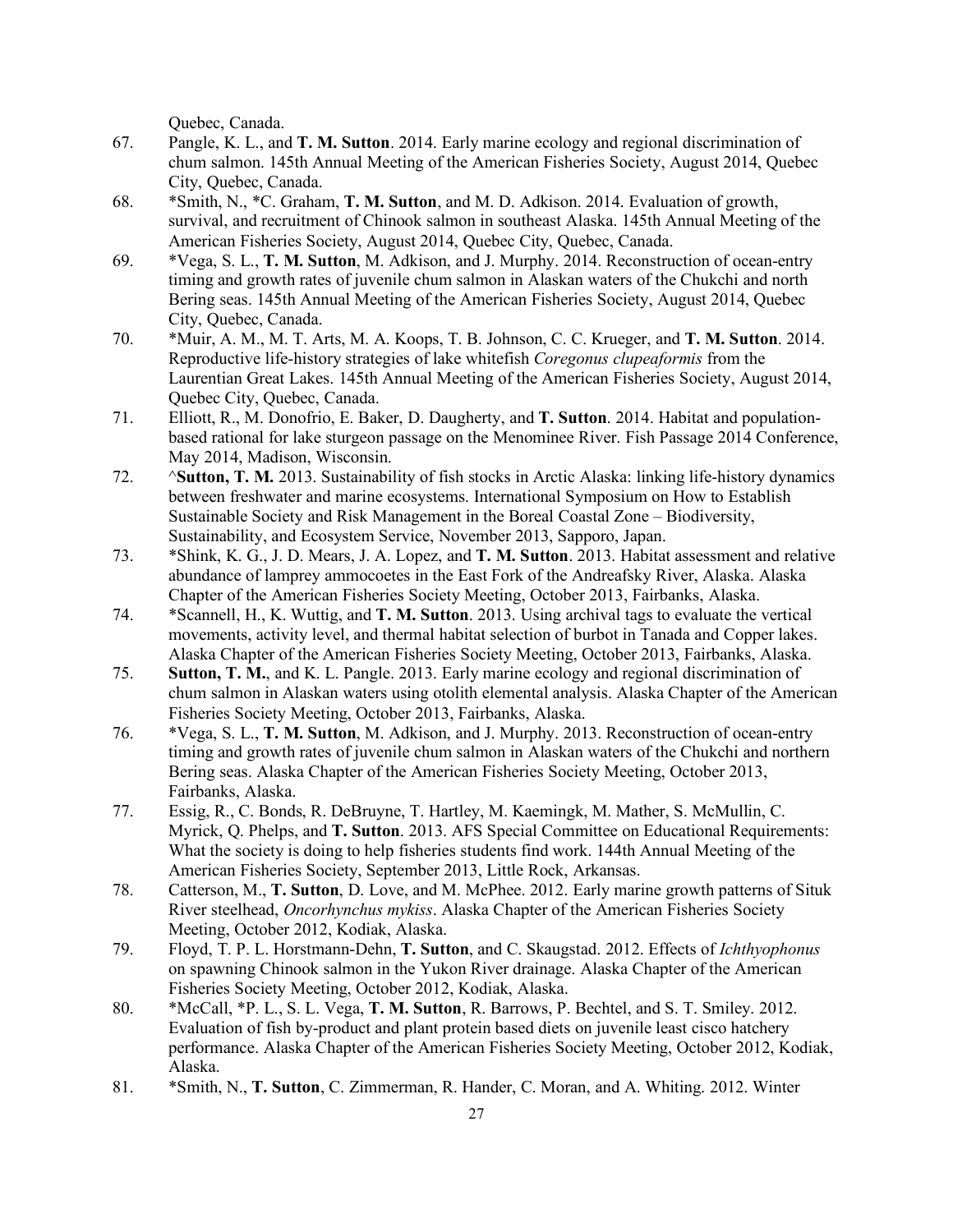movement patterns and habitat use of Kotzebue region inconnu. Alaska Chapter of the American Fisheries Society Meeting, October 2012, Kodiak, Alaska.

- 82. \*Woll, C. L., \*J. Coleman, **T. Sutton**, A. Prakash, and M. Lisac. 2012. Using multispectral aerial imagery and GIS-based approaches to quantify juvenile salmon rearing habitat and develop salmon habitat models: a case study. Alaska Chapter of the American Fisheries Society Meeting, October 2012, Kodiak, Alaska.
- 83. Sloss, B. L., J. A. VanDeHey, R. T. Andvik, L. R. Nathan, S. P. Hansen, R. M. Claramunt, and **T. M. Sutton**. 2012. Stock identification and distribution in the Lake Michigan lake whitefish commercial fishery. 143rd Annual Meeting of the American Fisheries Society, August 2012, Minneapolis, Minnesota.
- 84. \*Stolarski, J. and T. Sutton. 2012. An analysis of the precision of three aging structures for amphidromous Dolly Varden char (*Salvelinus malma*) from the Alaskan Arctic. Alaska Cooperative Fish and Wildlife Research Unit Annual Research Review, March 2012, Fairbanks, Alaska.
- 85. \*Smith, N., **T. Sutton**, C. Zimmerman, R. Hander, C. Moran, and A. Whiting. 2012. Winter movement patterns and habitat use of Kotzebue region inconnu. Alaska Cooperative Fish and Wildlife Research Unit Annual Research Review, March 2012, Fairbanks, Alaska.
- 86. Siwicke, K.A., **T. M. Sutton**, and A. C. Seitz. 2011. Utilization of attack marks as a proxy for lamprey distribution and abundance in the Bering Sea. Alaska Chapter of the American Fisheries Society Meeting, November 2011, Girdwood, Alaska.
- 87. **Sutton, T. M.**, J. A. Lopez, and M. J. Evenson. 2011. Life history and genetic variability of larval lampreys in interior of Alaska rivers. Alaska Chapter of the American Fisheries Society Meeting, November 2011, Girdwood, Alaska.
- 88. Seitz, A. C., K. M. Straub, and **T. M. Sutton**. 2011. Educating and recruiting the next generation of fisheries professionals. Alaska Chapter of the American Fisheries Society Meeting, November 2011, Girdwood, Alaska.
- 89. Straub, K. M., A. E. Rosenberger, and **T. M. Sutton**. 2011. Experiential learning in fisheries a "win-win" for students and industry. Alaska Chapter of the American Fisheries Society Meeting, November 2011, Girdwood, Alaska.
- 90. \*Walker, B., and **T. Sutton**. 2011. Growth increment formation using otoliths and scales of juvenile Chinook salmon. Alaska Chapter of the American Fisheries Society Meeting, November 2011, Girdwood, Alaska.
- 91. Floyd, T., L. Dehn, and **T. Sutton**. 2011. Effects of Ichthyophonus on Chinook salmon reproductive success in the Yukon River drainage. Alaska Chapter of the American Fisheries Society Meeting, November 2011, Girdwood, Alaska.
- 92. \*Runfola, D. M., and T. M. Sutton. 2011. A description of biological characteristics of Bering cisco *Coregonus laurettae* in the coastal Yukon River delta. Alaska Chapter of the American Fisheries Society Meeting, November 2011, Girdwood, Alaska.
- 93. \*Smith, N., **T. Sutton**, C. Zimmerman, R. Hander, C. Moran, and A. Whiting. 2011. Winter movement patterns and habitat use of Kotzebue region inconnu. Alaska Chapter of the American Fisheries Society Meeting, November 2011, Girdwood, Alaska.
- 94. \*Coleman, J., \*C. Woll, **T. Sutton**, and M. Lisac. 2011. Physical habitat correlates of juvenile Pacific salmon density in the Kulukak River, Alaska. Alaska Chapter of the American Fisheries Society Meeting, November 2011, Girdwood, Alaska.
- 95. \*Woll, C., **T. Sutton**, A. Prakash, M. Lisac, and \*J. Coleman. 2011. Determining effective methods for classifying and quantifying juvenile salmon habitat on the Kulukak River using decision-based fusion of multispectral photography. 2011 Arctic Science Conference, September 2011, Dillingham, Alaska.
- 96. \*Coleman, J., \*C. Woll, **T. Sutton**, and M. Lisac. 2011. Using aerial imagery and fish capture data to estimate juvenile Pacific salmon abundance. 2011 Arctic Science Conference, September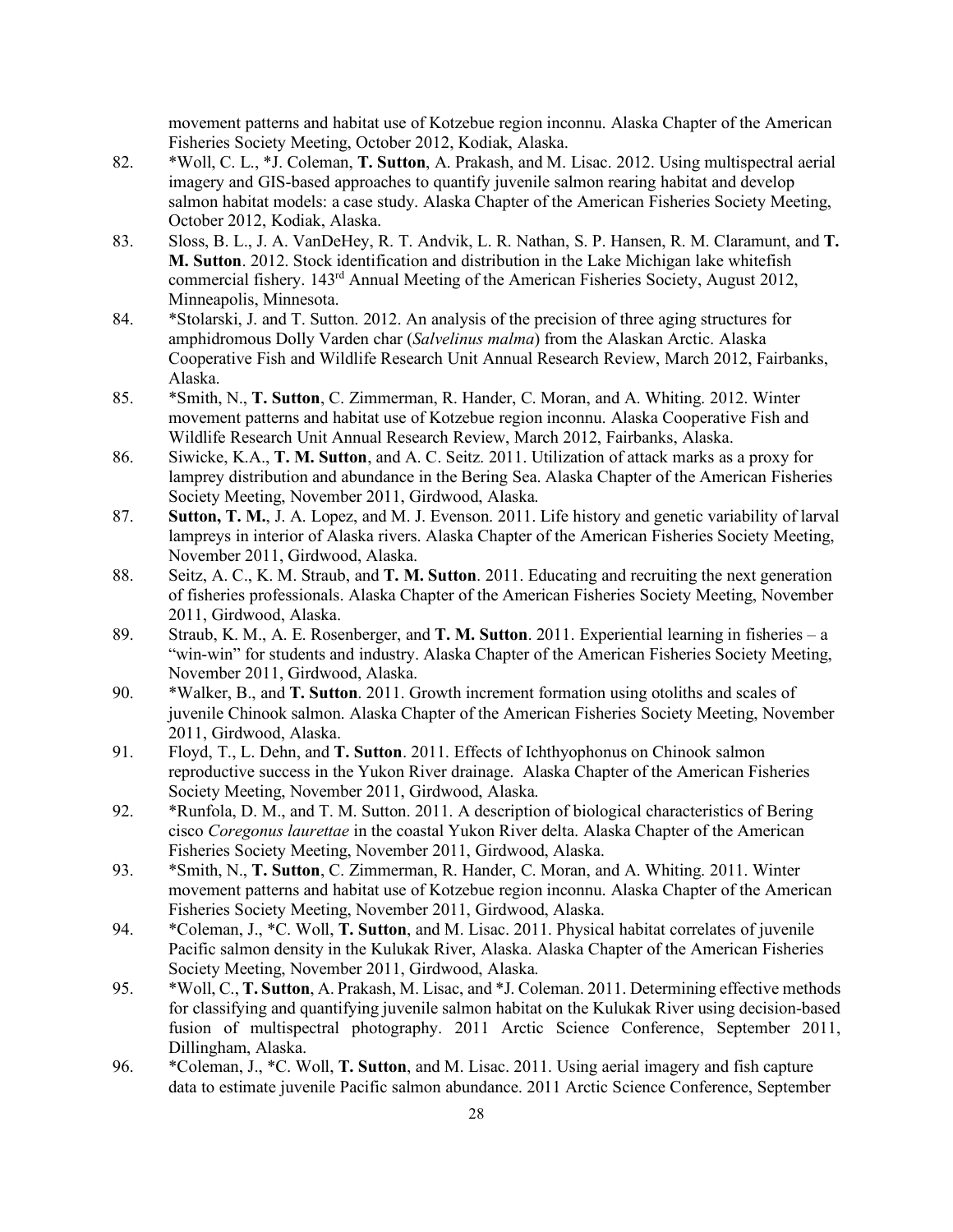2011, Dillingham, Alaska.

- 97. Seitz, A., K. Straub, and **T. M. Sutton**. 2011. Educating and recruiting the next generation of fisheries professionals.  $142<sup>nd</sup>$  Annual Meeting of the American Fisheries Society, September 2011, Seattle, Washington.
- 98. ^**Sutton, T. M.**, J. A. Lopez, and M. J. Evenson. 2011. Life history and genetic variability of larval lampreys in interior of Alaska rivers. 142<sup>nd</sup> Annual Meeting of the American Fisheries Society, September 2011, Seattle, Washington.
- 99. \*Coleman, J. M., \*C. W. Woll, and **T. M. Sutton**. 2011. Using aerial imagery and fish capture data to estimate juvenile Pacific salmon abundance.  $142<sup>nd</sup>$  Annual Meeting of the American Fisheries Society, September 2011, Seattle, Washington.
- 100. Floyd, T., L. Dehn, and **T. Sutton**. 2011. Effects of Ichthyophonus on Chinook salmon reproductive success in the Yukon River drainage. 142<sup>nd</sup> Annual Meeting of the American Fisheries Society, September 2011, Seattle, Washington.
- 101. **^Sutton, T. M.**, and \*D. J. Daugherty. 2011. A decision-support tool for sturgeon rehabilitation strategies: implications for restoration of Danube River sturgeons. International Conference on the Conservation, Recovery, and Sustainable Use of Danube River Sturgeons, March 2011, Tulcea, Romania.
- 102. \*Blain, B. J., **T. M. Sutton**, and S. Hochhalter. 2011. The effects of barotrauma and deepwaterrelease devices on the reproductive viability of yelloweye rockfish. BGSA Interdisciplinary Research Symposium, March 2011, Fairbanks, Alaska.
- 103. \*Stolarski, J. T., J. G. Carlson, F. J. Margraf, and **T. M. Sutton**. 2011. Dolly Varden bioelectrical impedance modeling and the evaluation of three electrode placement schemes. Alaska Cooperative Fish and Wildlife Research Unit Annual Research Review, March 2011, Fairbanks, Alaska.
- 104. \*Blain, B. J., **T. M. Sutton**, and S. Hochhalter. 2011. The effects of barotrauma and deepwaterrelease devices on the reproductive viability of yelloweye rockfish. Alaska Cooperative Fish and Wildlife Research Unit Annual Research Review, March 2011, Fairbanks, Alaska.
- 105. \*McKellar, J., K. Iken, and **T. Sutton**. 2011. Growth and maturity of razor clam (*Siliqua patula*) in eastern Cook Inlet. Alaska Cooperative Fish and Wildlife Research Unit Annual Research Review, March 2011, Fairbanks, Alaska.
- 106. \*Smith, N., **T. Sutton**, C. Zimmerman, R. Hander, C. Moran, and A. Whiting. 2011. Winter movement patterns and habitat use of Kotzebue region inconnu. Alaska Cooperative Fish and Wildlife Research Unit Annual Research Review, March 2011, Fairbanks, Alaska.
- 107. \*Scannell, H. L., **T. M. Sutton**, and K. Wuttig. 2011. Vertical movements and thermal habitat utilized by burbot in Copper and Tanada lakes, Alaska. Alaska Cooperative Fish and Wildlife Research Unit Annual Research Review, March 2011, Fairbanks, Alaska.
- 108. \*McKellar, J., K. Iken, and **T. Sutton**. 2010. Population structure and reproductive status of razor clams, *Siliqua patula*, in eastern Cook Inlet. Alaska Chapter of the American Fisheries Society Meeting, November 2010, Juneau, Alaska. **Best Student Poster Presentation.**
- 109. \*Mansfield, K. A. Rosenberger, **T. Sutton**, and C. Skaugstad. 2010. The influence of lake habitat on stocked rainbow trout success in interior Alaska lakes. Alaska Chapter of the American Fisheries Society Meeting, November 2010, Juneau, Alaska.
- 110. \*Woll, C., \*J. Coleman, **T. Sutton**, M. Lisac, and A. Prakash. 2010. Using aerial imagery to quantify Pacific salmon rearing habitat and estimate juvenile abundance in the Kulukak River. Alaska Chapter of the American Fisheries Society Meeting, November 2010, Juneau, Alaska.
- 111. \*Smith, N., **T. Sutton**, C. Zimmerman, R. Hander, C. Moran, and A. Whiting. 2010. Winter movement patterns and habitat use of Kotzebue region inconnu. Alaska Chapter of the American Fisheries Society Meeting, November 2010, Juneau, Alaska.
- 112. \*Scannell, H. L., **T. M. Sutton**, and K. Wuttig. 2010. Vertical movements and thermal habitat use by burbot in Copper and Tanada Lakes, Alaska. Alaska Chapter of the American Fisheries Society Meeting, November 2010, Juneau, Alaska.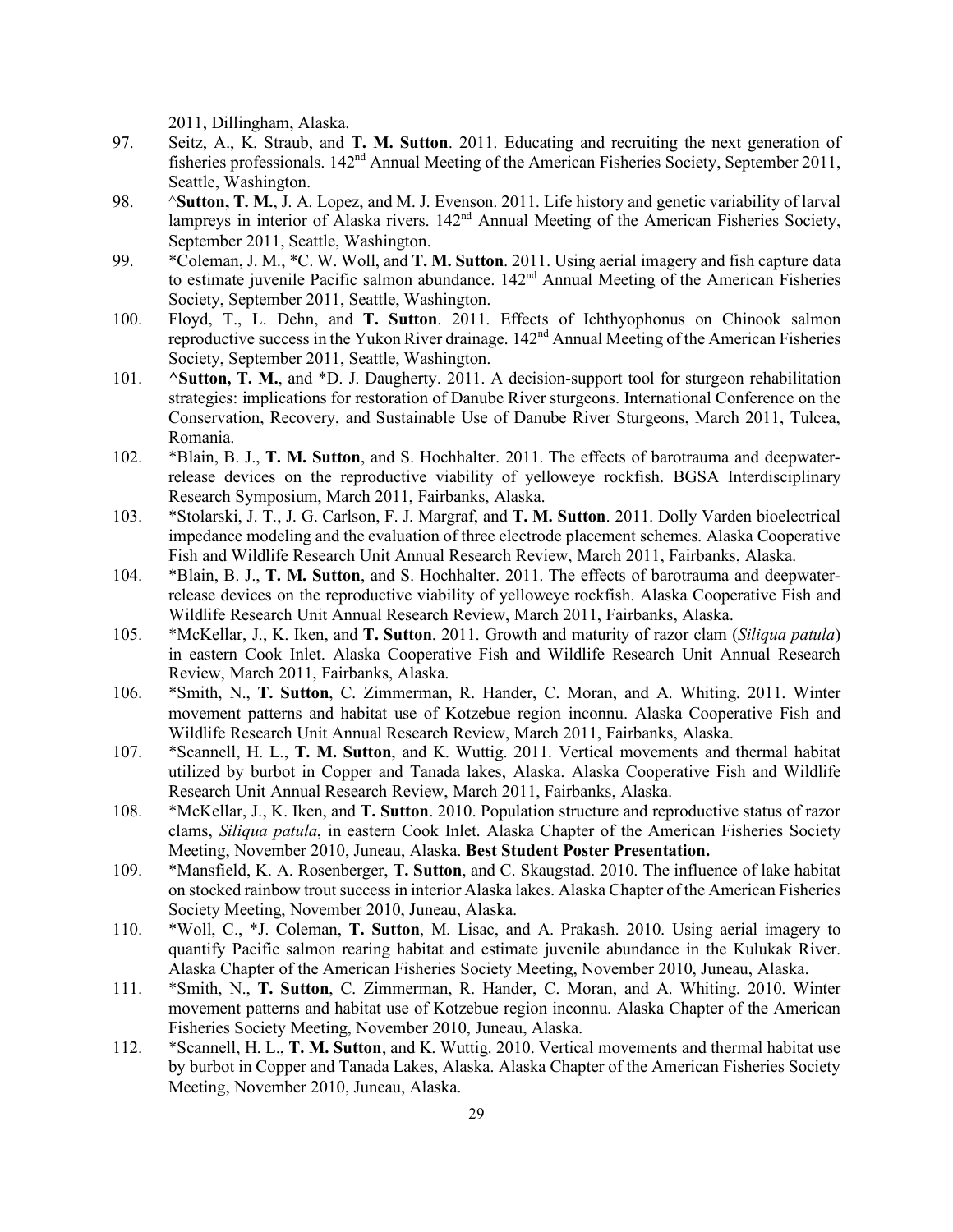- 113. \*Larson-Blair, K., **T. Sutton**, M. Adkison, and D. Molyneaux. 2010. Investigation of the spawnerrecruit relationship of Kuskokwim River Chinook salmon with the incorporation of abiotic and biotic variables. Alaska Chapter of the American Fisheries Society Meeting, November 2010, Juneau, Alaska.
- 114. \*Stolarski, J. T., J. G. Carlson, F. J. Margraf, and **T. M. Sutton**. 2010. Estimating proximate composition of Dolly Varden using bioelectrical impedance analysis. Alaska Chapter of the American Fisheries Society Meeting, November 2010, Juneau, Alaska.
- 115. \*Blain, B. J., **T. M. Sutton**, and S. Hochhalter. 2010. The effects of barotrauma and deepwaterrelease devices on the reproductive viability of yelloweye rockfish *Sebastes ruberrimus* in Prince William Sound. Alaska Chapter of the American Fisheries Society Meeting, November 2010, Juneau, Alaska.
- 116. **Sutton, T. M.**, \*A. W. Dupuis, and M. Evenson. 2010. Distribution, abundance, life history, and habitat use of larval lampreys in the Chatanika River, Alaska. Alaska Chapter of the American Fisheries Society Meeting, November 2010, Juneau, Alaska.
- 117. \*Woll, C., \*J. Coleman, **T. Sutton**, M. Lisac, and A. Prakash. 2010. Using aerial imagery to quantify Pacific salmon rearing habitat and estimate juvenile abundance in the Kulukak River.  $26<sup>th</sup>$ Lowell Wakefield Fisheries Symposium, November 2010, Anchorage, Alaska.
- 118. Brennan, S., S. VanLaningham, **T. Sutton**, S. Naidu, and M. Wooller. 2010. Working towards a high resolution map of  $87$ Sr/ $86$ Sr ratios variation of western Alaskan rivers: tracking salmon migrations of the Nushagak River.  $7<sup>th</sup>$  International Conference on Applications of Stable Isotope Techniques to Ecological Studies, August 2010, Fairbanks, Alaska.
- 119. \*Stolarski, J. T., F. J. Margraf, A. Prakash, and **T. M. Sutton**. 2010. Dolly Varden energetics: temporal patterns, environmental correlates, and bioelectrical impedance modeling. Alaska Cooperative Fish and Wildlife Research Unit Annual Research Review, March 2010, Fairbanks, Alaska.
- 120. \*Albert, M., F. J. Margraf, M. Evenson, and **T. M. Sutton**. 2010. Seasonal movements of northern pike in Minto Flats, Alaska. Alaska Cooperative Fish and Wildlife Research Unit Annual Research Review, March 2010, Fairbanks, Alaska.
- 121. \*Dupuis, A. W., and **T. M. Sutton**. 2009. Reproductive biology of humpback whitefish and least cisco in the Chatanika River. Alaska Chapter of the American Fisheries Society Meeting, November 2009, Fairbanks, Alaska.
- 122. \*Mansfield, K. A. Rosenberger, **T. Sutton**, and C. Skaugstad. 2009. The influence of lake habitat on stocked rainbow trout success in interior Alaska lakes. Alaska Chapter of the American Fisheries Society Meeting, November 2009, Fairbanks, Alaska.
- 123. VanDeHey, J. B. Sloss, P. Peeters, and **T. Sutton**. 2009. Determining the efficacy of microsatellite DNA based mixed stock analysis of Lake Michigan's lake whitefish commercial fishery.  $140<sup>th</sup>$ Annual Meeting of the American Fisheries Society, September 2009, Nashville, Tennessee.
- 124. ^Colombo, R., J. Garvey, K. J. Killgore, J. Koch, M. Pegg, M. Quist, A. Schrey, **T. M. Sutton**, V. Travnichek, C. S. Guy, R. Klumb, N. Caswell, S. Hale, Q. Phelps, and B. Gardner. 2009. Current status of shovelnose sturgeon. 140<sup>th</sup> Annual Meeting of the American Fisheries Society, September 2009, Nashville, Tennessee.
- 125. ^**Sutton, T. M.**, D. M. Wilson, and J. J. Ney. 2009. Biotic and abiotic determinants of stocking success for striped bass in inland waters. 140<sup>th</sup> Annual Meeting of the American Fisheries Society, September 2009, Nashville, Tennessee.
- 126. ^**Sutton, T. M.**, and A. C. Seitz. 2009. Distance learning in today's classroom: the good, the bad, and the ugly.  $140<sup>th</sup>$  Annual Meeting of the American Fisheries Society, September 2009, Nashville, Tennessee.
- 127. \*Runfola, D. M., and **T. M. Sutton**. 2008. A traditional knowledge and fisheries biology study developing baseline life-history data of Bering cisco *Coregonus laurettae* of the Yukon River delta. Alaska Chapter of the American Fisheries Society Meeting, October 2008, Anchorage, Alaska.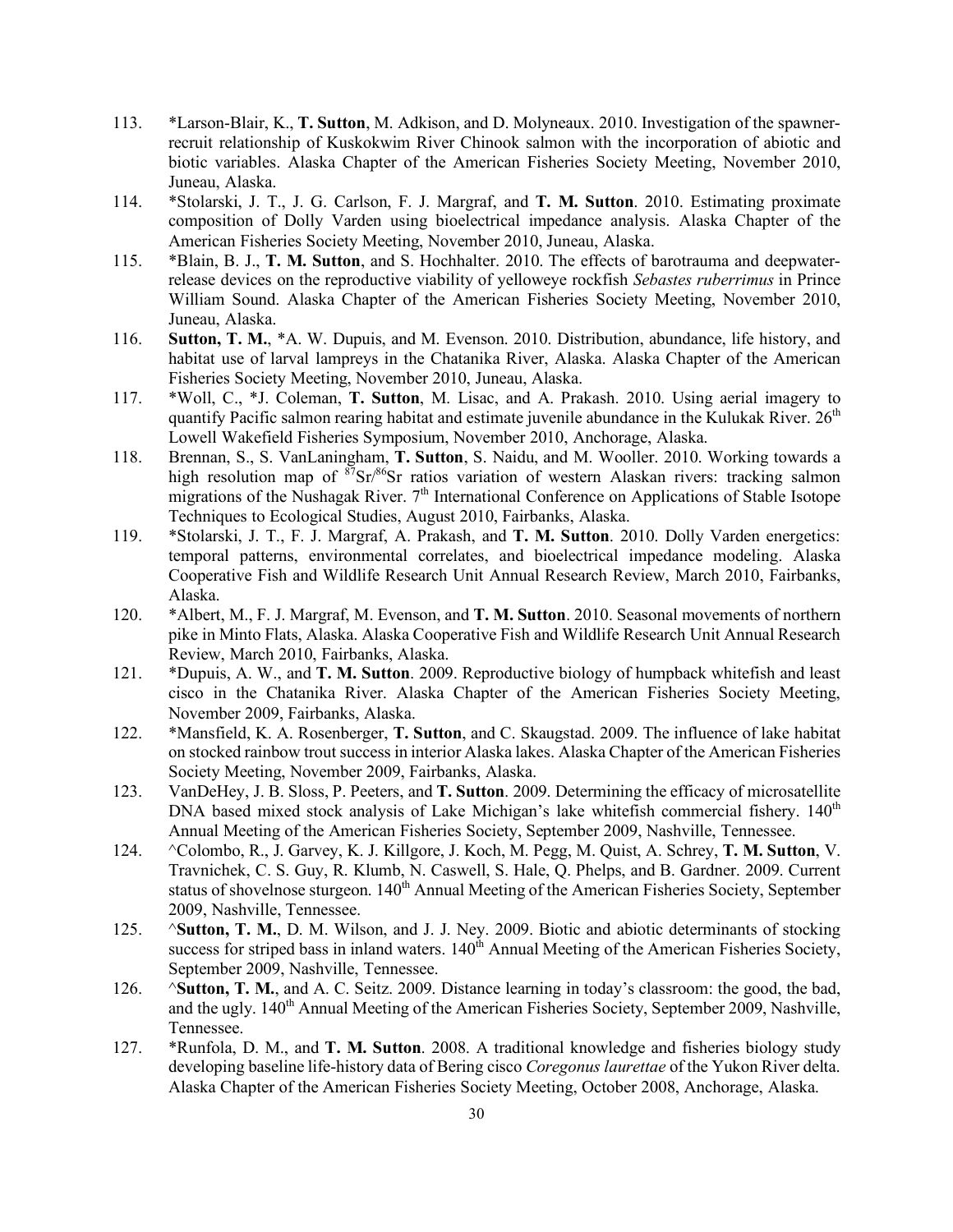- 128. \*Dupuis, A. W., and **T. M. Sutton**. 2008. Movement patterns and reproductive biology of humpback whitefish and least cisco in the Minto Flats-Chatanika River complex, Alaska. Alaska Chapter of the American Fisheries Society Meeting, October 2008, Anchorage, Alaska.
- 129. \*Edenfield, L. E., and **T. M. Sutton**. 2008. Population dynamics and potential harvest impacts on humpback whitefish and least cisco in the Chatanika River. Alaska Chapter of the American Fisheries Society Meeting, October 2008, Anchorage, Alaska.
- 130. Fagan, K. M. M. A. Koops, M. T. Arts, **T. M. Sutton**, and M. Power. 2008. Lake whitefish feeding habits in a disrupted system: Lake Michigan. 10<sup>th</sup> International Coregonid Symposium, August 2008, Winnipeg, Manitoba, Canada.
- 131. \*^Caroffino, D. C., D. J. Daugherty, and **T. M. Sutton**. 2008. Drift dynamics and abundance of larval lake sturgeon in the Peshtigo River, Wisconsin, USA. 139<sup>th</sup> Annual Meeting of the American Fisheries Society, August 2008, Ottawa, Ontario, Canada.
- 132. Fagan, K. M. M. A. Koops, M. T. Arts, **T. M. Sutton**, and M. Power. 2008. Relating feeding habits and trophic position to changes in condition of lake whitefish.  $139<sup>th</sup>$  Annual Meeting of the American Fisheries Society, August 2008, Ottawa, Ontario, Canada.
- 133. ^Arts, M. R. Claramunt, M. Ebener, M. Faisal, J. Fitzsimons, D. Honeyfield, J. Hoyle, T. Johnson, M. Jones, R. Kinnunen, M. Koops, T. Mezek, \*A. Muir, A. Richards, **T. Sutton**, T. Wagner, and G. Wright. 2008. Fatty-acid profiles of lake whitefish (*Coregonus clupeaformis*) in the everchanging Great Lakes. 2008 Summer Meeting of the American Society of Limnology and Oceanography, June 2008, St. John's, Newfoundland, Canada.
- 134. Fagan, K. M. M. A. Koops, M. T. Arts, **T. M. Sutton**, and M. Power. 2008. The effects of trophic disruption on the diet and condition of lake whitefish.  $51<sup>th</sup>$  Annual Meeting of the International Association of Great Lakes Research, May 2008, Petersborough, Ontario, Canada.
- 135. Koops, M. A., **T. M. Sutton**, M. T. Arts, \*A. M. Muir, R. M. Claramunt, M. P. Ebener, J. D. Fitzsimons, T. B. Johnson, and R. E. Kinnunen. 2008. Implications of ecosystem change for the life history of lake whitefish. 51<sup>th</sup> Annual Meeting of the International Association of Great Lakes Research, May 2008, Petersborough, Ontario, Canada.
- 136. \*Muir, A. M., M. S. Sepulveda, **T. M. Sutton**, M. T. Arts, R. M. Claramunt, M. P. Ebener, J. D. Fitzsimons, T. B. Johnson, R. E. Kinnunen, and M. A. Koops. 2008. Impacts of reduced growth and condition on lake whitefish recruitment potential. Forestry and Natural Resources 2008 Annual Research Symposium, April 2008, West Lafayette, Indiana.
- 137. Kinnunen, R. E., **T. M. Sutton**, M. A. Koops,\* A. M. Muir, M. T. Arts, J. D. Fitzsimons, T. B. Johnson, R. M. Claramunt, and M. P. Ebener. 2007. Does adult body condition affect recruitment potential in lake whitefish (*Coregonus clupeaformis*)?. Western Great Lakes Research Conference, April 2008, Marquette, Michigan.
- 138. Rennaker, C. M., \*A. M. Muir, M. S. Sepulveda, R. M. Claramunt, and **T. M. Sutton**. 2008. Validation of daily growth increment formation in laboratory-reared lake whitefish *Coregonus clupeaformis* sagittal otoliths. Purdue University Undergraduate Research and Poster Symposium, March 2008, West Lafayette, Indiana.
- 139. Miller, B. D., \*A. M. Muir, M. S. Sepulveda, Y.-M. Kuo, and **T. M. Sutton**. 2008. Effects of polybrominated flame retardants on daily growth of lake whitefish *Coregonus clupeaformis*. Purdue University Undergraduate Research and Poster Symposium, March 2008, West Lafayette, Indiana.
- 140. Kuo, Y.-M., M. Sepulveda, **T. Sutton**, H. Ochoa-Acuna, and I. Hua. 2008. Congener distribution of polybrominated diphenyl ethers in Chinook salmon, lake trout, and lake whitefish from Lake Michigan.  $47<sup>th</sup>$  Annual Meeting of the Society of Toxicology, March 2008, Seattle, Washington.
- 141. VanDeHey, J. A., B. L. Sloss, P. J. Peeters, **T. M. Sutton**, and P. J. Schneeberger. 2007. Genetic structure among Lake Michigan's lake whitefish spawning aggregates.  $68<sup>th</sup>$  Midwest Fish and Wildlife Conference, December 2007, Madison, Wisconsin. Honorable Mention Best Student Oral Presentation**.**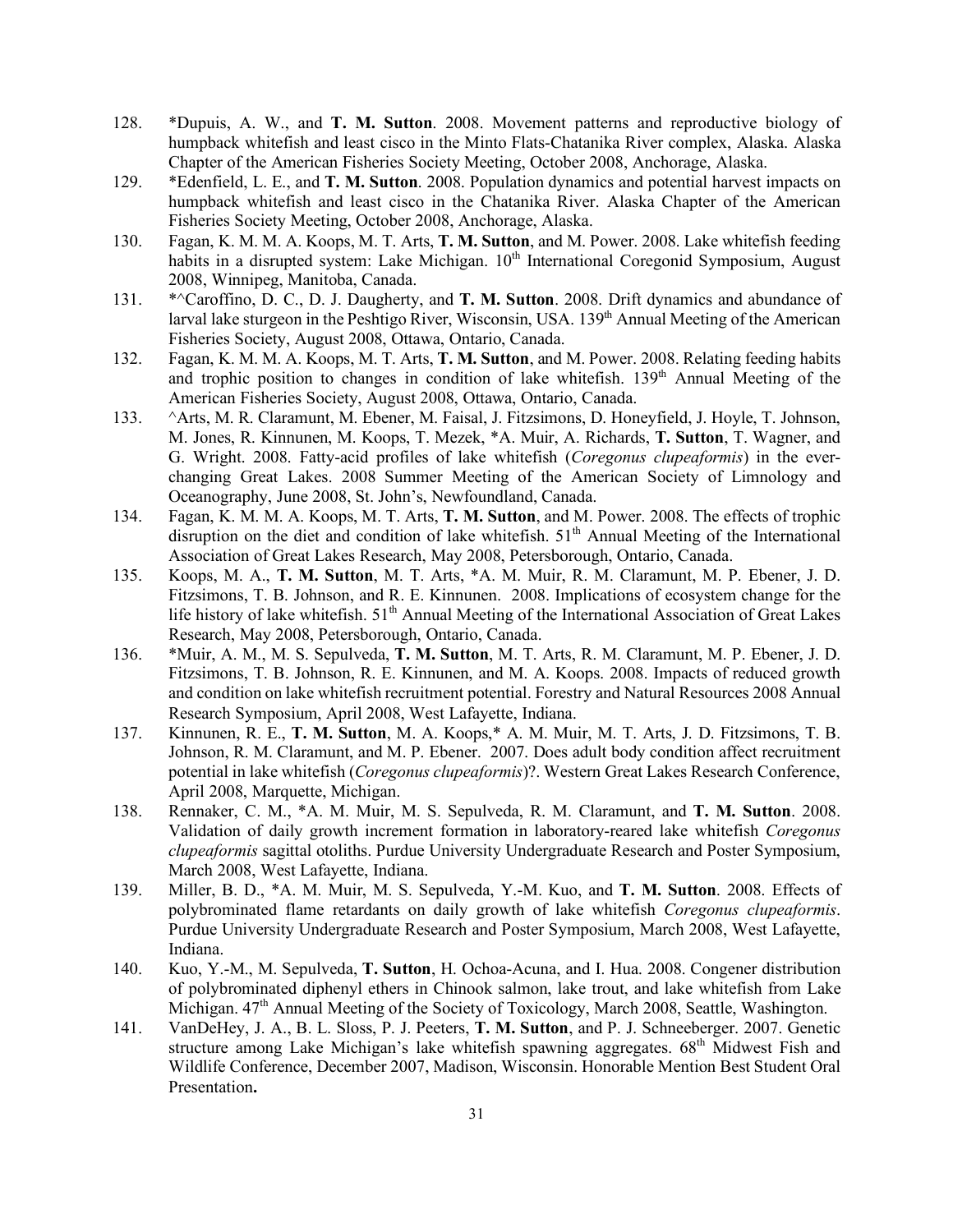- 142. \*Caroffino, D. C., **T. M. Sutton**, R. F. Elliott, M. C. Donofrio, and E. A. Baker. 2007. Abundance and mortality of lake sturgeon in the Peshtigo River, Wisconsin. 68<sup>th</sup> Midwest Fish and Wildlife Conference, December 2007, Madison, Wisconsin.
- 143. \*Patrick, H., **T. Sutton**, W. Swink, and M. Sepulveda. 2007. Host-size selection and lethality of sea lamprey on lake sturgeon. Recovery Potential Assessment for Lake Sturgeon - Great Lakes-Upper St. Lawrence Populations Zonal Peer Review Meeting (Central & Arctic Regions), November 2007, Sault Ste. Marie, Ontario.
- 144. Kuo, Y.-M., M. Sepulveda, **T. Sutton**, H. Ochoa-Acuna, and I. Hua. 2007. Polybrominated diphenyl ethers in Chinook salmon, lake trout, and lake whitefish from Lake Michigan. Purdue University Ecological Science and Engineering Symposium, November 2007, West Lafayette, Indiana.
- 145. ^Kinnunen, R. E., **T. M. Sutton**, M. A. Koops, \*A. M. Muir, M. T. Arts, J. D. Fitzsimons, T. B. Johnson, R. M. Claramunt, and M. P. Ebener. 2007. Does adult body condition affect recruitment potential in lake whitefish (*Coregonus clupeaformis*)?. State of Lake Michigan Meeting, October 2007, Traverse City, Michigan.
- 146. \*^Patrick, H. K., **T. M. Sutton**, M. S. Sepúlveda, and W. D. Swink. 2007. Effects of a single sea lamprey attack on lake sturgeon hematology.  $138<sup>th</sup>$  Annual Meeting of the American Fisheries Society, September 2007, San Francisco, California.
- 147. \*^Patrick, H. K., **T. M. Sutton**, and W. D. Swink. 2007. Host-size selection and lethality of sea lamprey on lake sturgeon. 138<sup>th</sup> Annual Meeting of the American Fisheries Society, September 2007, San Francisco, California.
- 148. **^Sutton, T. M.**, \*D. C. Caroffino, A. C. Benson, and R. F. Elliott. 2007. Early life-stage mortality and recruitment of lake sturgeon in a Great Lakes tributary. 138<sup>th</sup> Annual Meeting of the American Fisheries Society, September 2007, San Francisco, California.
- 149. ^**Sutton, T. M.**, and S. H. Bowen. 2007. Diel feeding by larval northern brook lampreys in two northern Michigan streams. 138<sup>th</sup> Annual Meeting of the American Fisheries Society, September 2007, San Francisco, California.
- 150. Arts, M., A. Blukacz, R. Claramunt, M. Ebener, M. Faisal, J. Fitzsimons, D. Honeyfield, J. Hoyle, T. Johnson, M. Jones, R. Kinnunen, M. Koops, A. Muir, **T. Sutton**, T. Wagner, and G. Wright. 2007. Spatial and temporal patterns in fatty acid profiles of lake whitefish *Coregonis clupeaformis*  in the Great Lakes in relation to fish condition and inferred diet.  $30<sup>th</sup>$  Congress of the International Association of Theoretical and Applied Limnology, August 2007, Montréal, Québec.
- 151. Richards, A., M. Koops, **T. Sutton**, J. Fitzsimons, M. Arts, M. Ebener, R. Kinnunen, R. Claramunt, and T. Johnson. 2007. Toward organizing, storing, and sharing data collected from large collaborative projects. 50<sup>th</sup> Annual Meeting of the International Association of Great Lakes Research, May 2007, University Park, Pennsylvania.
- 152. \*Hoffmeister, J. L., R. A. Zeiber, and **T. M. Sutton**. 2007. Age and growth of longnose and shortnose gar in the Wabash River. Forestry and Natural Resources 2005 Annual Research Symposium, April 2007, West Lafayette, Indiana.
- 153. \*Daugherty, D. J., and **T. M. Sutton**. 2007. Seasonal movement patterns, habitat use, and home range of flathead catfish in a Michigan tributary. Aquatic Biology Seminar Series, April 2007, Texas State University, San Marcos, Texas.
- 154. \*Hoffmeister, J. L., R. A. Zeiber, and **T. M. Sutton**. 2007. Age and growth of longnose and shortnose gar in the Wabash River. Purdue University Undergraduate Research and Poster Symposium, April 2007, West Lafayette, Indiana.
- 155. \*^Patrick, H. K., **T. M. Sutton**, W. D. Swink. 2007. Host-size selection and lethality of sea lamprey on lake sturgeon. Great Lakes Fishery Commission Upper Lakes Meeting, Ypsilanti, Michigan.
- 156. ^**Sutton, T. M.** 2007. Role of adult condition and proximate composition on juvenile lake whitefish *Coregonus clupeaformis* recruitment. Annual Meeting of the Michigan Fish Producer's Association, January 2007, Traverse City, Michigan.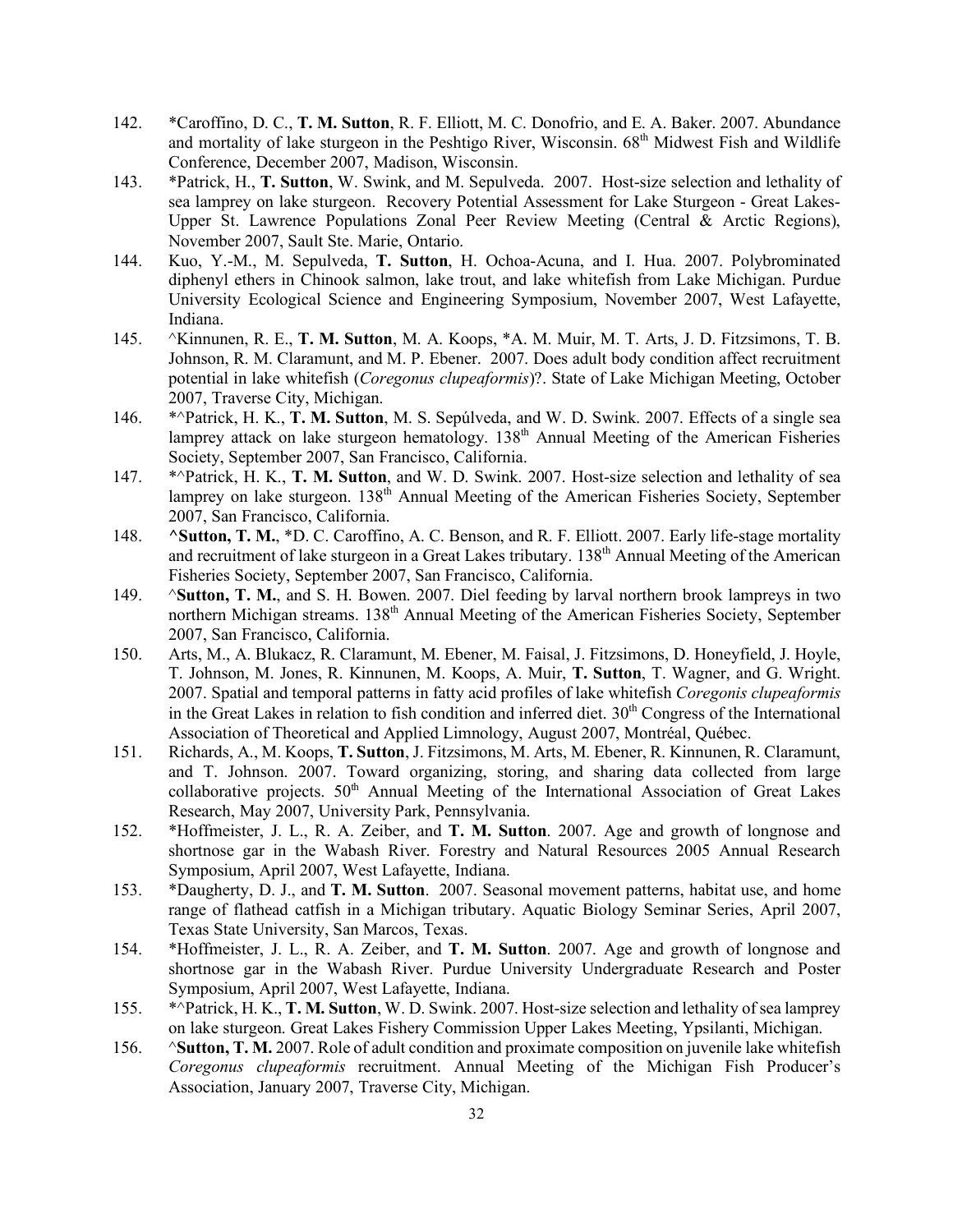- 157. VanDeHey, J. A., B. L. Sloss, **T. M. Sutton**, P. J. Peeters and P. J. Schneeberger. 2006. Lake Michigan lake whitefish stock structure. 67<sup>th</sup> Midwest Fish and Wildlife Conference, December 2006, Omaha, Nebraska.
- 158. \*Zeiber, R. A., **T. M. Sutton**, and B. E. Fisher. 2006. Mosquitofish predation on native Indiana amphibian eggs and larvae.  $67<sup>th</sup>$  Midwest Fish and Wildlife Conference, December 2006, Omaha, Nebraska.
- 159. \*Patrick, H. K., **T. M. Sutton**, and W. D. Swink. 2006. Host-size selection and lethality of sea lamprey on lake sturgeon. 67<sup>th</sup> Midwest Fish and Wildlife Conference, December 2006, Omaha, Nebraska.
- 160. \*Muir, A. M., **T. M. Sutton**, R. M. Claramunt, R. E. Kinnunen, M. P. Ebener, M. A. Koops, J. D. Fitzsimons, and T. B. Johnson. 2006. Role of adult condition and proximate composition in juvenile lake whitefish *Coregonus clupeaformis* growth and survival. 67<sup>th</sup> Midwest Fish and Wildlife Conference, December 2006, Omaha, Nebraska.
- 161. **Sutton, T. M.**, \*D. J. Daugherty, D. J., and R. F. Elliott. 2006. Determination of lake sturgeon habitat availability in Lake Michigan tributaries: applications to the restoration process. Great Lakes Lake Sturgeon Research Coordination Meeting, November 2006, Sault Ste. Marie, Michigan.
- 162. \*Patrick, H. K., **T. M. Sutton**, and W. D. Swink. 2006. Host-size selection and lethality of sea lamprey on lake sturgeon. Great Lakes Lake Sturgeon Research Coordination Meeting, November 2006, Sault Ste. Marie, Michigan.
- 163. \*Caroffino, D. C., **T. M. Sutton**, R. F. Elliott, E. A. Baker, and M. C. Donofrio. 2006. Abundance and mortality of early-life stages of lake sturgeon in the Peshtigo River, Wisconsin. Great Lakes Lake Sturgeon Research Coordination Meeting, November 2006, Sault Ste. Marie, Michigan.
- 164. \*^Muir, A. M., **T. M. Sutton**, M. A. Koops, M. T. Arts, R. M. Claramunt, J. D. Fitzsimons, T. B. Johnson, R. E. Kinnunen, and M. P. Ebener. 2006. Proximate composition of lake whitefish in Lake Michigan. Lake Whitefish Natural Mortality Workshop, October 2006, Ann Arbor, Michigan.
- 165. \*Zeiber, R. A., **T. M. Sutton**, and B. E. Fisher. 2006. Behavioral interactions between western mosquitofish and native Indiana killifishes.  $137<sup>th</sup>$  Annual Meeting of the American Fisheries Society, September 2006, Lake Placid, New York.
- 166. \*Daugherty, D. J., and **T. M. Sutton**. 2006. Determination of lake sturgeon habitat availability in Lake Michigan tributaries: applications to the restoration process.  $137<sup>th</sup>$  Annual Meeting of the American Fisheries Society, September 2006, Lake Placid, New York.
- 167. \*^Muir, A. M., S.C. Crawford, D. L. G. Noakes, and **T. M. Sutton**. 2006. Validity of the scale method of age estimation for lake whitefish in Lake Huron.  $49<sup>th</sup>$  Annual Meeting of the International Association of Great Lakes Research, May 2006, Windsor, Ontario, Canada.
- 168. ^VanDeHey, J. A., B. L. Sloss, **T. M. Sutton**, P. J. Peeters, and P. J. Schneeberger. 2006. Stock identification of Lake Michigan lake whitefish using microsatellite DNA. 49<sup>th</sup> Annual Meeting of the International Association of Great Lakes Research, May 2006, Windsor, Ontario, Canada.
- 169. ^Fitzgerald, D. G., M. A. Koops, M. T. Arts, **T. M. Sutton**, T. B. Johnson, R. M. Claramunt, J. D. Fitzsimons, R. E. Kinnunen, and M. P. Ebener. 2006. Truss analysis as a rapid, non-invasive indicator of condition in lake white fish.  $49<sup>th</sup>$  Annual Meeting of the International Association of Great Lakes Research, May 2006, Windsor, Ontario, Canada.
- 170. ^Koops, M. A., J. D. Fitzsimons, M. T. Arts, **T. M. Sutton**, R. M. Claramunt, T. B. Johnson, R. E. Kinnunen, and M. P. Ebener. 2006. Implications of a changing environment for quality, size and variability of lake whitefish eggs.  $49<sup>th</sup>$  Annual Meeting of the International Association of Great Lakes Research, May 2006, Windsor, Ontario, Canada.
- 171. ^Claramunt, R. M., **T. M. Sutton**, and M. A. Koops. 2006. Recruitment dynamics of lake whitefish in Lake Michigan. 49<sup>th</sup> Annual Meeting of the International Association of Great Lakes Research, May 2006, Windsor, Ontario, Canada.
- 172. ^Arts, M., M. Jones, **T. Sutton**, and M. Koops. 2006. Fatty acid profiles from selected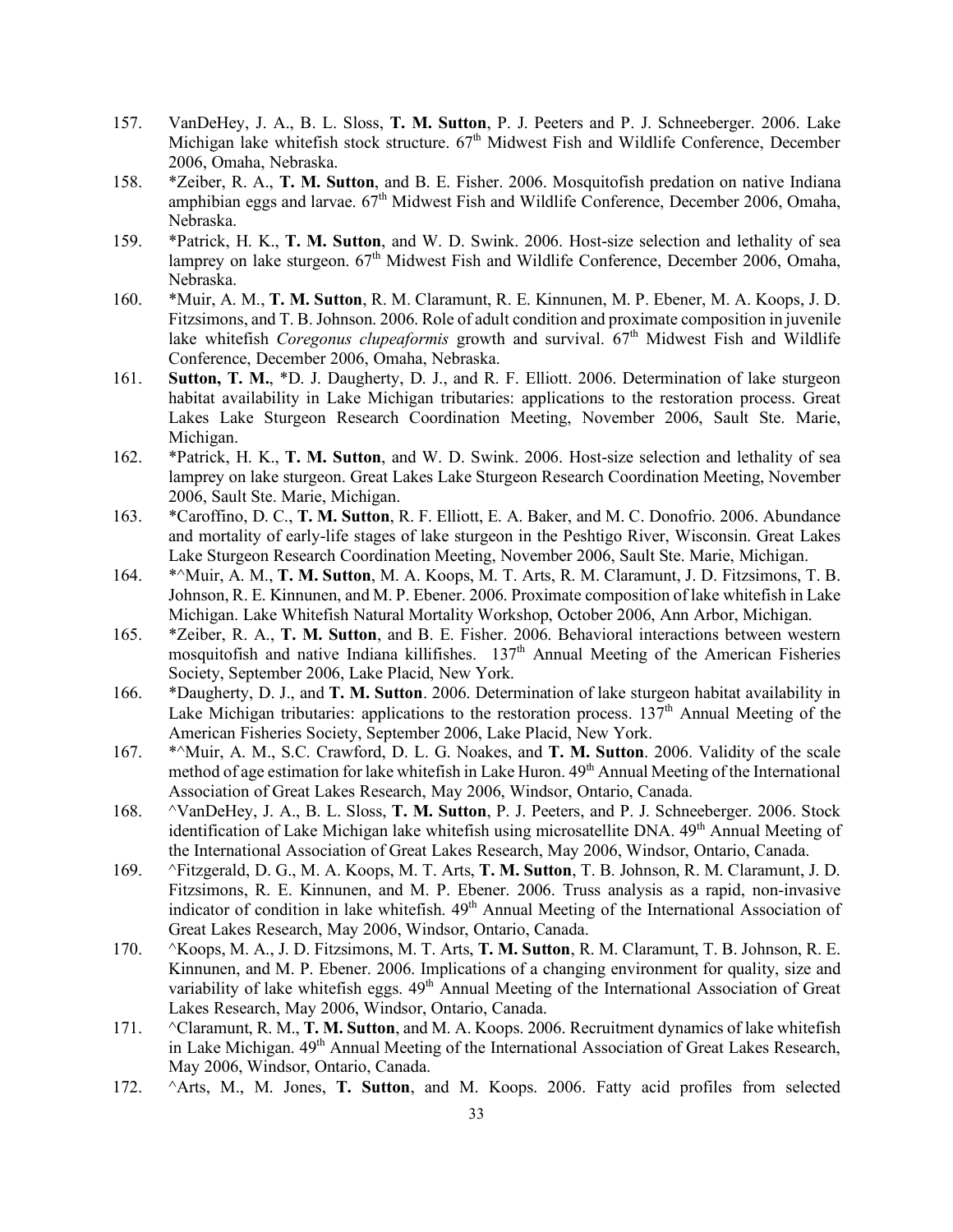stocks/locations of lake whitefish (*Coregonus clupeaformis*) in the Great Lakes. 49<sup>th</sup> Annual Meeting of the International Association of Great Lakes Research, May 2006, Windsor, Ontario, Canada.

- 173. ^Williston, G., M. A. Koops, J. D. Fitzsimons, M. T. Arts, **T. M. Sutton**, R. M. Claramunt, T. B. Johnson, R. E. Kinnunen, and M. P. Ebener. 2006. The affect of maternal body condition affect the fecundity of lake whitefish (*Coregonus clupeaformis*)? 49<sup>th</sup> Annual Meeting of the International Association of Great Lakes Research, May 2006, Windsor, Ontario, Canada.
- 174. \*Bacula, T. D., D. J. Daugherty, and **T. M. Sutton**. 2006. Biological characteristics of blue sucker in the Wabash River, Indiana. Forestry and Natural Resources 2006 Annual Research Symposium, April 2006, West Lafayette, Indiana.
- 175. \*Maravilla, K. N., D. J. Daugherty, and **T. M. Sutton**. 2006. Aging flathead catfish using pectoral spines: do the characteristics of the central lumen affect aging accuracy? Forestry and Natural Resources 2006 Annual Research Symposium, April 2006, West Lafayette, Indiana.
- 176. \*Bacula, T. D., D. J. Daugherty, and **T. M. Sutton**. 2006. Biological characteristics of blue sucker in the Wabash River, Indiana. Purdue University Undergraduate Research and Poster Symposium, April 2006, West Lafayette, Indiana.
- 177. \*Maravilla, K. N., D. J. Daugherty, and **T. M. Sutton**. 2006. Aging flathead catfish using pectoral spines: do the characteristics of the central lumen affect aging accuracy? Purdue University Undergraduate Research and Poster Symposium, April 2006, West Lafayette, Indiana.
- 178. \*Daugherty, D. J., and **T. M. Sutton**. 2006. Spatial modeling of in-stream habitat variables using geographic information system techniques. Spring Meeting of the Indiana Chapter of the American Fisheries Society, March 2006, South Bend, Indiana.
- 179. \*Bacula, T. D., D. J. Daugherty, and **T. M. Sutton**. 2006. Biological characteristics of blue sucker in the Wabash River, Indiana. Spring Meeting of the Indiana Chapter of the American Fisheries Society, March 2006, South Bend, Indiana.
- 180. \*Maravilla, K. N., D. J. Daugherty, and **T. M. Sutton**. 2006. Aging flathead catfish using pectoral spines: do the characteristics of the central lumen affect aging accuracy? Spring Meeting of the Indiana Chapter of the American Fisheries Society, March 2006, South Bend, Indiana. **Best Student Poster Presentation.**
- 181. \*Zeiber, R. A., **T. M. Sutton**, and B. E. Fisher. 2006. Comparison of behavioral interactions between western mosquitofish and native Indiana killifishes. Spring Meeting of the Indiana Chapter of the American Fisheries Society, March 2006, South Bend, Indiana. **2006 Best Student Oral Presentation, Indiana Chapter of the American Fisheries Society.**
- 182. ^Kinnunen, R. E., and **T. M. Sutton**. 2006. Does adult body size affect recruitment potential in lake whitefish? Annual Meeting of the Michigan Fish Producer's Association, January 2006, Traverse City, Michigan.
- 183. VanDeHey, J. A., B. L. Sloss, **T. M. Sutton**, P. J. Peters, and P. J. Schneeberger. 2005. Stock structure identification of Lake Michigan lake whitefish using microsatellites and mitochondrial DNA. 66<sup>th</sup> Midwest Fish and Wildlife Conference, December 2005, Grand Rapids, Michigan.
- 184. Bott, K., P. W. DeHaan, K. T. Scribner, **T. M. Sutton**, A. C. Benson, and R. F. Elliott. 2005. Genetic methods for the estimation of effective number of reproducing adults: examples from lake sturgeon in the Great Lakes. 66<sup>th</sup> Midwest Fish and Wildlife Conference, December 2005, Grand Rapids, Michigan.
- 185. \*Bacula, T. D., D. J. Daugherty, E. T. Volkman, and **T. M. Sutton**. 2005. Biological characteristics of blue sucker in the upper Wabash River, Indiana. 66<sup>th</sup> Midwest Fish and Wildlife Conference, December 2005, Grand Rapids, Michigan.
- 186. \*Hrodey, P. J., E. T. Volkman, **T. M. Sutton**, and D. P. Kreutzweiser. 2005. Evaluation of sampling techniques used to measure fine sediment in small streams.  $66<sup>th</sup>$  Midwest Fish and Wildlife Conference, December 2005, Grand Rapids, Michigan.
- 187. \*Volkman, E. T., **T. M. Sutton**, R. M. Claramunt, and M. A. Koops. 2005. Recruitment dynamics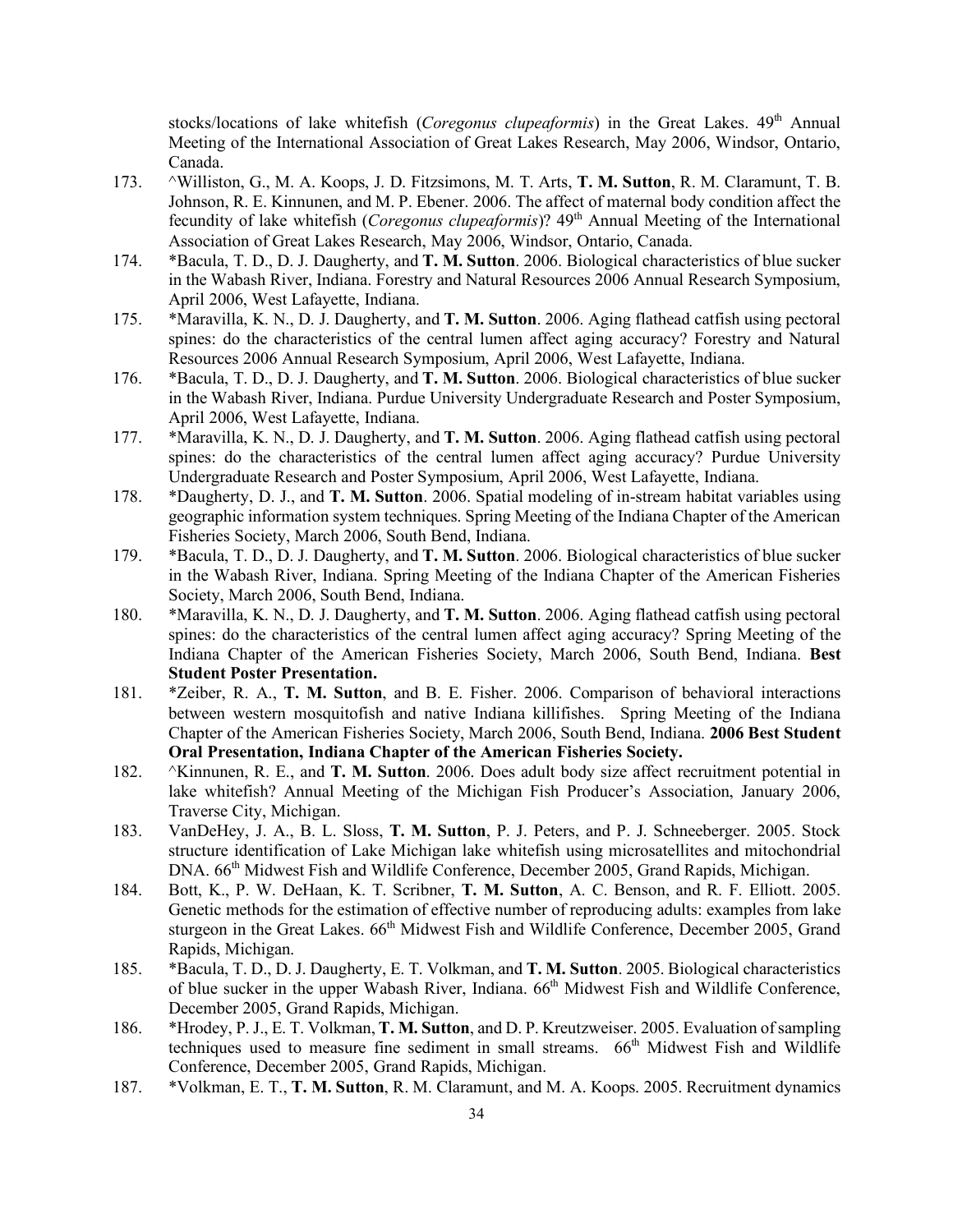of lake whitefish in Lake Michigan. 66<sup>th</sup> Midwest Fish and Wildlife Conference, December 2005, Grand Rapids, Michigan.

- 188. \*Zeiber, R. A., **T. M. Sutton**, and B. E. Fisher. 2005. Comparison of behavioral interactions between western mosquitofish and native Indiana killifishes. 66<sup>th</sup> Midwest Fish and Wildlife Conference, December 2005, Grand Rapids, Michigan.
- 189. ^**Sutton, T. M.** 2005. Does adult body size affect recruitment potential in lake whitefish? Lake Whitefish Natural Mortality Workshop, September 2005, Ann Arbor, Michigan.
- 190. Bott, K., P. W. DeHaan, K. T. Scribner, **T. M. Sutton**, A. C. Benson, and R. F. Elliott. 2005. Genetic methods for the estimation of effective number of reproducing adults: examples from lake sturgeon in the Laurentian Great Lakes.  $136<sup>th</sup>$  Annual Meeting of the American Fisheries Society, September 2005, Anchorage, Alaska.
- 191. \*Zeiber, R. A., **T. M. Sutton**, and B. E. Fisher. 2005. Comparisons of behavioral interactions between western mosquitofish and northern starhead topminnows. 136<sup>th</sup> Annual Meeting of the American Fisheries Society, September 2005, Anchorage, Alaska.
- 192. Kreutzweiser D. P., D. G. Thompson, **T. M. Sutton**, and R. C. Back. 2005. Ecological significance of short-term pesticide perturbations to zooplankton communities in forest ponds.  $90<sup>th</sup>$  Annual Meeting of the Ecological Society of America, August 2005, Quebec City, Quebec.
- 193. ^**Sutton, T. M.** 2005. Does adult body size affect recruitment potential in lake whitefish? Summer Meeting of the Lake Michigan Technical Committee, July 2005, Sturgeon Bay, Wisconsin.
- 194. Fitzgerald, D. G., M. A. Koops, **T. M. Sutton**, \*E. T. Volkman, and T. B. Johnson. 2005. Assessment of Truss Analysis to quantify fish condition in lake whitefish (*Coregonus clupeaformis*) from Lake Erie and Michigan. Annual Meeting of the International Association of Great Lakes Research, May 2005, Ann Arbor, Michigan.
- 195. \*Volkman, E. T., and **T. M. Sutton**. 2005. Comparison of fatty acids and proximate composition between southern and northern stocks of Lake Michigan lake whitefish. Annual Meeting of the International Association of Great Lakes Research, May 2005, Ann Arbor, Michigan.
- 196. Kreutzweiser, D. P., K. P. Good, and **T. M. Sutton**. 2005. Large woody debris in forest streams of the Canadian Boreal Shield: implications for riparian management strategies. Annual Meeting of the North American Benthological Society, May 2005, New Orleans, Louisiana.
- 197. \*Zeiber, R. A., **T. M. Sutton**, and B. E. Fisher. 2005. Comparisons of growth and behavioral interactions between western mosquitofish and northern starhead topminnow. Forestry and Natural Resources 2005 Annual Research Symposium, April 2005, West Lafayette, Indiana.
- 198. \*Kennedy, A. J., **T. M. Sutton**, T. C. Stefanavage, and B. E. Fisher. 2005. Reproductive biology of sexually mature female shovelnose sturgeon during the spring spawning migration in the Wabash River, Indiana. Forestry and Natural Resources 2005 Annual Research Symposium, April 2005, West Lafayette, Indiana.
- 199. \*Hrodey, P. J., and **T. M. Sutton**. 2005. Evaluation of a common stream restoration technique. Forestry and Natural Resources 2005 Annual Research Symposium, April 2005, West Lafayette, Indiana.
- 200. \*Kalb, B. J., P. J. Hrodey, and **T. M. Sutton**. 2005. Macroinvertebrate community responses to large woody-debris additions in small warmwater streams. Forestry and Natural Resources 2005 Annual Research Symposium, April 2005, West Lafayette, Indiana.
- 201. \*Bacula, T. D., E. T. Volkman, and **T. M. Sutton**. 2005. Biological characteristics of blue sucker in the upper Wabash River, Indiana. Forestry and Natural Resources 2005 Annual Research Symposium, April 2005, West Lafayette, Indiana.
- 202. \*Kennedy, A. J., **T. M. Sutton**, T. C. Stefanavage, and B. E Fisher. 2005. Population characteristics of shovelnose sturgeon from the Upper Wabash River, Indiana. Forestry and Natural Resources 2005 Annual Research Symposium, April 2005, West Lafayette, Indiana.
- 203. \*Kalb, B. J., P. J. Hrodey, and **T. M. Sutton**. 2005. Macroinvertebrate community responses to large woody-debris additions in small warmwater streams. Purdue University Undergraduate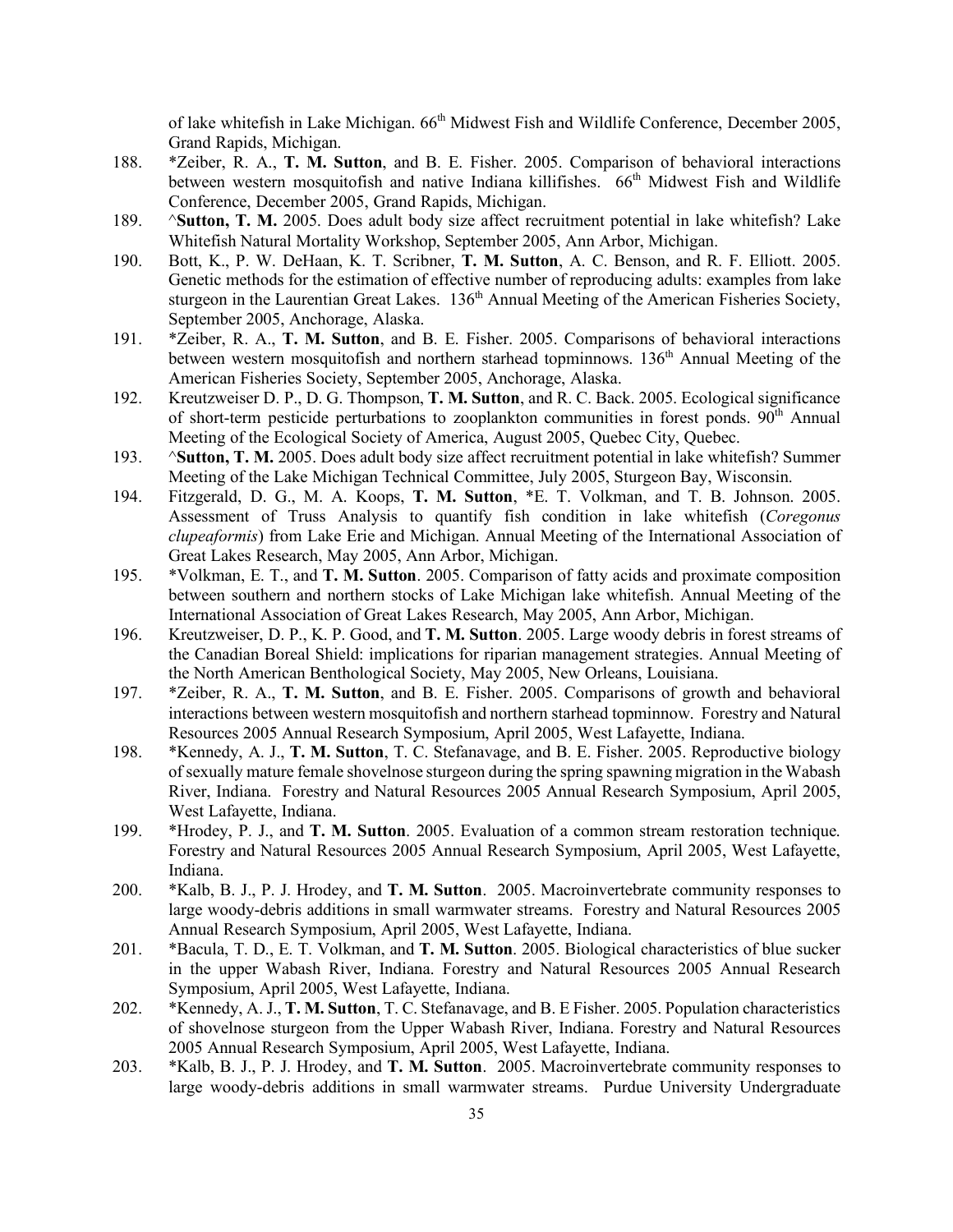Research and Poster Symposium, April 2005, West Lafayette, Indiana.

- 204. \*Bacula, T. D., E. T. Volkman, and **T. M. Sutton**. 2005. Biological characteristics of blue sucker in the upper Wabash River, Indiana. Purdue University Undergraduate Research and Poster Symposium, April 2005, West Lafayette, Indiana.
- 205. \*Huffer, K. A., A. J. Kennedy, and **T. M. Sutton.** 2005. Population characteristics of shovelnose sturgeon in the upper Wabash River, Indiana. Indiana State Science and Engineering Fair, April 2005, Indianapolis, Indiana.
- 206. \*Huffer, K. A., A. J. Kennedy, and **T. M. Sutton**. 2005. Population characteristics of shovelnose sturgeon in the upper Wabash River, Indiana. Lafayette Regional Science and Engineering Fair, March 2005, West Lafayette, Indiana.
- 207. \*Van Dame, J., R. A. Zeiber, and **T. M. Sutton**. 2005. The effects of water temperature on the growth of *Gambusia affinis* and *Fundulus dispar*. Lafayette Regional Science and Engineering Fair, March 2005, West Lafayette, Indiana.
- 208. \*Zeiber, R. A., **T. M. Sutton**, and B. E. Fisher. 2005. Comparisons of growth and behavioral interactions between western mosquitofish and northern starhead topminnow. Spring Meeting of the Indiana Chapter of the American Fisheries Society, March 2005, Bloomington, Indiana.
- 209. \*Kennedy, A. J., **T. M. Sutton**, T. C. Stefanavage, and B. E. Fisher. 2005. Reproductive biology of sexually mature female shovelnose sturgeon during the spring spawning migration in the Wabash River, Indiana. Spring Meeting of the Indiana Chapter of the American Fisheries Society, March 2005, Bloomington, Indiana. **Best Student Poster Presentation.**
- 210. \*Kennedy, A. J., T. C. Stefanavage, L. D. Frankland, B. E. Fisher, A. E. Gima, K. A. Huffer, and **T. M. Sutton**. 2005. Seasonal distribution, relative abundance, and movement patterns of shovelnose sturgeon in the Wabash River, Indiana. Spring Meeting of the Indiana Chapter of the American Fisheries Society, March 2005, Bloomington, Indiana.
- 211. \*Hrodey, P. J., and **T. M. Sutton**. 2005. Evaluation of a common stream restoration technique. Spring Meeting of the Indiana Chapter of the American Fisheries Society, March 2005, Bloomington, Indiana.
- 212. \*Kalb, B. J., P. J. Hrodey, and **T. M. Sutton**. 2005 Colonization and use of half-log structures by aquatic macroinvertebrates in small warmwater streams. Spring Meeting of the Indiana Chapter of the American Fisheries Society, March 2005, Bloomington, Indiana.
- 213. Bauman, J. A. Moerke, R. Greil, and **T. Sutton**. 2005. Population assessment of lake sturgeon in the St. Marys River. Annual Meeting of the Michigan Chapter of the American Fisheries Society, February 2005, Roscommon, Michigan.
- 214. \*Kennedy, A. J., **T. M. Sutton**, T. C. Stefanavage, and B. E. Fisher. 2005. Population characteristics of shovelnose sturgeon from an exploited and unexploited reach of the Wabash River, Indiana. Scaphirhynchus Conference, January 2005, St. Louis, Missouri.
- 215. \*Kennedy, A. J., T. C. Stefanavage, L. D. Frankland, B. E. Fisher, A. E. Gima, K. A. Huffer, and **T. M Sutton**. 2005. Seasonal distribution, relative abundance, and movement patterns of shovelnose sturgeon in the Wabash River, Indiana. Scaphirhynchus Conference, January 2005, St. Louis, Missouri.
- 216. \*Kennedy, A. J., **T. M. Sutton**, T. C. Stefanavage, and B. E. Fisher. 2005. Reproductive biology of sexually mature female shovelnose sturgeon during the spring spawning migration in the Wabash River, Indiana. Scaphirhynchus Conference, January 2005, St. Louis, Missouri.
- 217. \*Zeiber, R. A., **T. M. Sutton,** B. L. Johnson, C. S. Kolar, and T. D. Bills. 2004. Effects of sea lamprey-related mortality sources on population viability of lake sturgeon in the Laurentian Great Lakes. 65<sup>th</sup> Midwest Fish and Wildlife Conference, December 2004, Indianapolis, Indiana.
- 218. \*Volkman, E. T., **T. M. Sutton**, B. A. Watkins, and Y. Li. 2004. Comparison of fatty acids and proximate composition between southern and northern stocks of Lake Michigan lake whitefish. 65th Midwest Fish and Wildlife Conference, December 2004, Indianapolis, Indiana.
- 219. \*Kennedy, A. J., T. C. Stefanavage, L. D. Frankland, B. E. Fisher, A. E. Gima, and **T. M. Sutton**.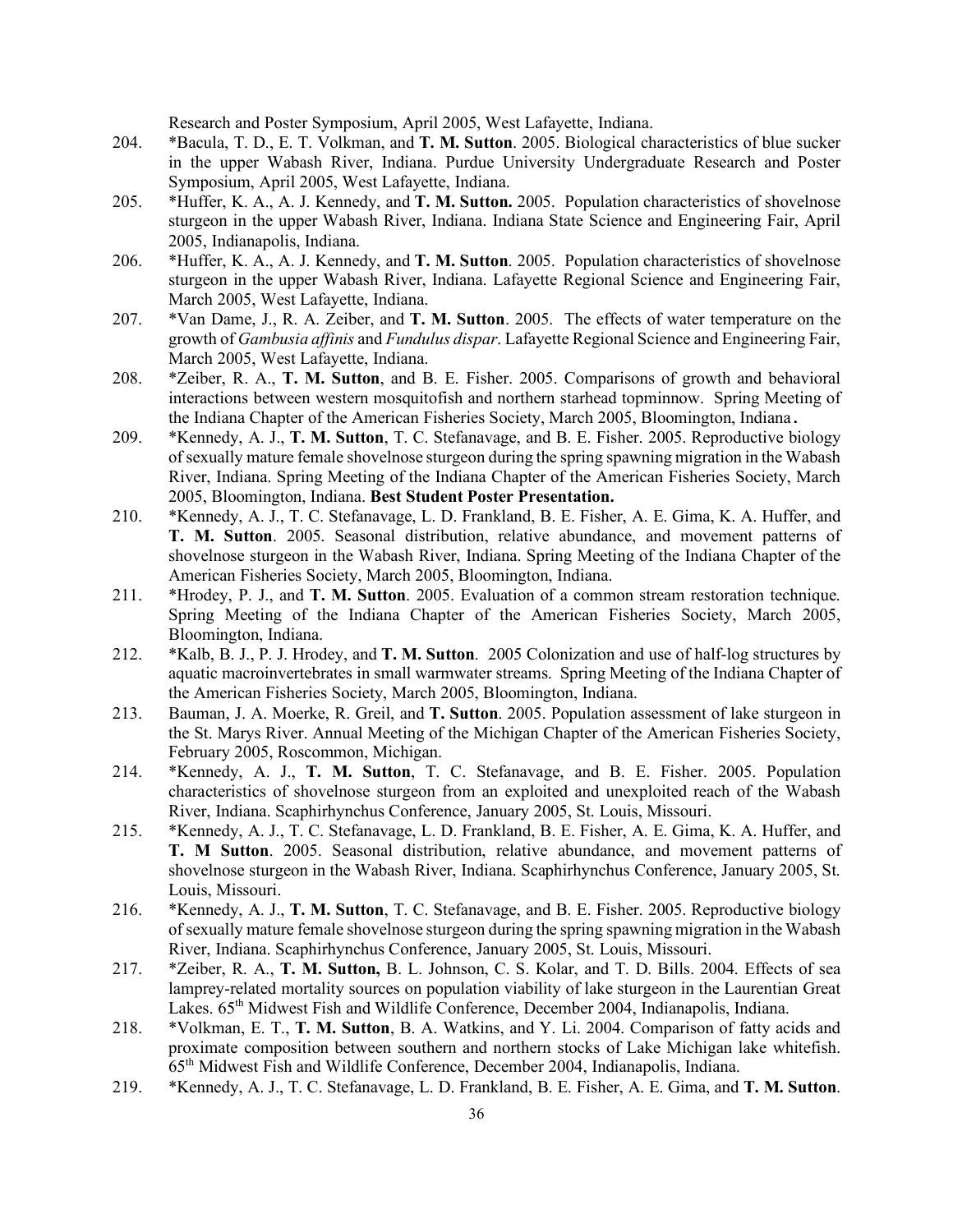2004. Seasonal distribution, relative abundance, and movement patterns of shovelnose sturgeon in the Wabash River, Indiana. 65<sup>th</sup> Midwest Fish and Wildlife Conference, December 2004, Indianapolis, Indiana.

- 220. \*^Frimpong, E. A., **T. M. Sutton**, D. C. Le Master, and P. J. Hrodey. 2004. Standardizing sampling to detect stream fish community response to environmental changes in the upper Wabash River basin. 65th Midwest Fish and Wildlife Conference, December 2004, Indianapolis, Indiana.
- 221. \*^Hrodey, P. J., **T. M. Sutton**, and T. P. Simon. 2004. Fish community response to half-log additions in agriculturally dominated streams of the upper Wabash River basin, Indiana.  $65<sup>th</sup>$ Midwest Fish and Wildlife Conference, December 2004, Indianapolis, Indiana.
- 222. \*^Kalb, B. J., P. J. Hrodey, and **T. M. Sutton**. 2004. Macroinvertebrate community response to large woody-debris additions in small warmwater streams.  $65<sup>th</sup>$  Midwest Fish and Wildlife Conference, December 2004, Indianapolis, Indiana.
- 223. **^Sutton, T. M.**, A. C. Benson, R. F. Elliott, and T. G. Meronek. 2004. Habitat use and movement patterns of age-0 juvenile lake sturgeon in the lower Peshtigo River, Wisconsin. Great Lakes Fishery Trust Great Lakes Lake Sturgeon Research Coordination Meeting, November 2004, Sault Ste. Marie, Michigan.
- 224. \*Daugherty, D. J., **T. M. Sutton**, and R. F. Elliott. 2004. Potential for lake sturgeon habitat rehabilitation in Green Bay tributaries of Lake Michigan. Great Lakes Fishery Trust Great Lakes Lake Sturgeon Research Coordination Meeting, November 2004, Sault Ste. Marie, Michigan.
- 225. **^Sutton, T. M.**, K. L. Pangle, R. E. Kinnunen, and M. H. Hoff. 2004. Winter mortality and recruitment of juvenile lake herring: the role of body size, condition, energy levels, and food ration. Lake Whitefish Natural Mortality Workshop, September 2004, Ann Arbor, Michigan.
- 226. \*Benson, A. C., **T. M. Sutton**, R. F. Elliott, and T. G. Meronek. 2004. Movement and habitat use of juvenile lake sturgeon within the Peshtigo River, Wisconsin. 135<sup>th</sup> Annual Meeting of the American Fisheries Society, August 2004, Madison, Wisconsin.
- 227. \*Daugherty, D. J., and **T. M. Sutton**. 2004. Seasonal movement patterns, habitat use, and home range of flathead catfish in the lower St. Joseph River, Michigan. 135<sup>th</sup> Annual Meeting of the American Fisheries Society, August 2004, Madison, Wisconsin.
- 228. \*Daugherty, D. J., and **T. M. Sutton**. 2004. Population characteristics and stock dynamics of flathead catfish in the lower St. Joseph River, Michigan. 135<sup>th</sup> Annual Meeting of the American Fisheries Society, August 2004, Madison, Wisconsin.
- 229. **Sutton, T. M.**, R. A. Zeiber, B. L. Johnson, C. S. Kolar, and T. D. Bills. 2004. Effects of sea lamprey-related mortality sources on population viability of lake sturgeon in the Laurentian Great Lakes. 135<sup>th</sup> Annual Meeting of the American Fisheries Society, August 2004, Madison, Wisconsin.
- 230. \*Benson, A. C., **T. M. Sutton**, R. F. Elliott, T. G. Meronek, and B. J. Gunderman. 2004. Evaluation of sampling techniques for juvenile lake sturgeon in the Peshtigo River and Green Bay, Wisconsin. 135th Annual Meeting of the American Fisheries Society, August 2004, Madison, Wisconsin.
- 231. \*Kennedy, A. J., A. E. Gima, **T. M. Sutton**, and B. F. Fisher. 2004. Population characteristics of shovelnose sturgeon from an exploited and unexploited reach of the Wabash River, Indiana. 135<sup>th</sup> Annual Meeting of the American Fisheries Society, August 2004, Madison, Wisconsin.
- 232. \*^Frimpong, E. A., P. J. Hrodey, **T. M. Sutton**, and D. C. Le Master. 2004. Habitat evaluation, scale effects, and prediction of biotic integrity in an agricultural watershed. 135<sup>th</sup> Annual Meeting of the American Fisheries Society, August 2004, Madison, Wisconsin.
- 233. \*^Hrodey, P. J., E. A. Frimpong, **T. M. Sutton**, and T. P. Simon. 2004. Effects of land-use practices on warmwater stream ecosystems. 135<sup>th</sup> Annual Meeting of the American Fisheries Society, August 2004, Madison, Wisconsin.
- 234. Gunderman, B., R. Elliott, T. Lychwick, T. Meronek, G. Kornely, **T. Sutton**, and A. Benson. 2004. Status assessment of lake sturgeon stocks in the lower Green Bay basin. 135<sup>th</sup> Annual Meeting of the American Fisheries Society, August 2004, Madison, Wisconsin.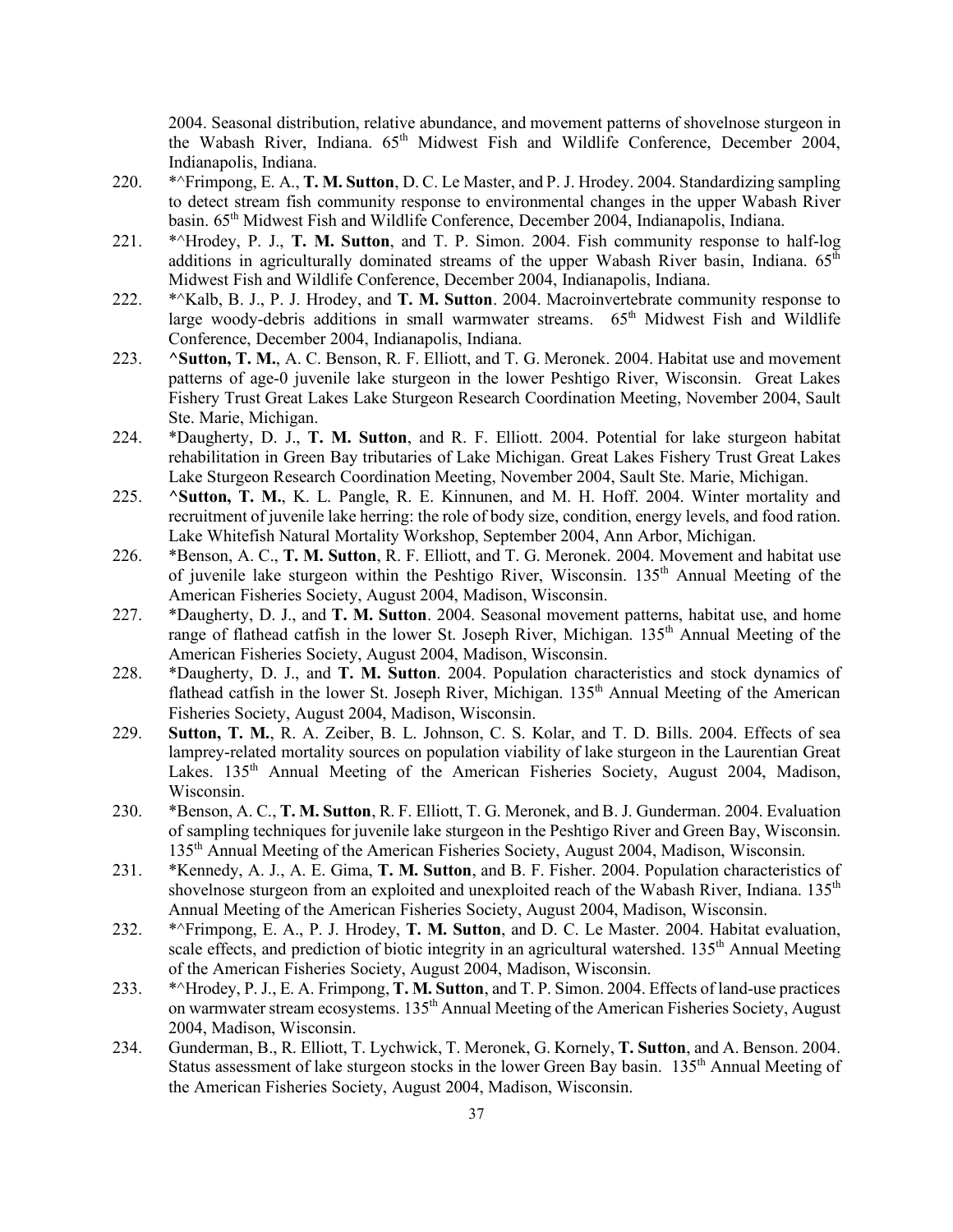- 235. **^Sutton, T. M.**, and K. L. Pangle. 2004. Hatchery methods for rearing early life stages of lake herring. Reintroduction of Native Fish Research Coordination Meeting, June 2004, Ann Arbor, Michigan.
- 236. \*Frimpong, E., P. Hrodey, **T. Sutton**, B. Engel, and D. Le Master. 2004. Delineating impacted and less impacted streams using fish and macroinvertebrate assemblages and their environmental correlates. Environmental Sciences and Engineering Institute Symposium, April 2004, West Lafayette, Indiana.
- 237. Kalb, B. J., P. J. Hrodey, and **T. M. Sutton**. 2004. Colonization and use of half-log structures by aquatic macroinvertebrates in small warmwater streams. Forestry and Natural Resources 2004 Annual Research Symposium, April 2004, West Lafayette, Indiana.
- 238. \*Daugherty, D. J., and **T. M. Sutton**. 2004. Population characteristics and stock dynamics of flathead catfish in the lower St. Joseph River, Michigan. Forestry and Natural Resources 2004 Annual Research Symposium, April 2004, West Lafayette, Indiana.
- 239. \*Hrodey, P. J., and **T. M. Sutton**. 2004. Fish community response to half-log addition in agriculturally dominated, warmwater streams of the upper Wabash River basin, Indiana. Forestry and Natural Resources 2004 Annual Research Symposium, April 2004, West Lafayette, Indiana.
- 240. \*Kalb, B. J., P. J. Hrodey, and **T. M. Sutton**. 2004. Colonization and use of half-log structures by aquatic macroinvertebrates in small warmwater streams. Forestry and Natural Resources 2004 Annual Research Symposium, April 2004, West Lafayette, Indiana.
- 241. \*Kennedy, A. J., A. E. Gima, and **T. M. Sutton**. 2004. Population characteristics of shovelnose sturgeon from an exploited and unexploited reach of the Wabash River, Indiana. Forestry and Natural Resources 2004 Annual Research Symposium, West Lafayette, Indiana.
- 242. \*Benson, A. C., **T. M. Sutton**, R. F. Elliott, T. G. Meronek, B. J. Gunderman, and T. D. Bacula. 2004. Evaluation of sampling techniques for juvenile lake sturgeon in the Peshtigo River and Green Bay, Wisconsin. Forestry and Natural Resources 2004 Annual Research Symposium, April 2004, West Lafayette, Indiana.
- 243. \*Frimpong, E., P. Hrodey, **T. Sutton**, and D. Le Master. 2004. Measuring fish assemblage composition to assess stream biotic integrity: numerical abundance versus biomass. Forestry and Natural Resources 2004 Annual Research Symposium, West Lafayette, Indiana.
- 244. Drauch, A. M., B. Fisher, C. Shattuck, **T. Sutton**, and O. E. Rhodes, Jr. 2004. Population assignment and assessment of reintroduction success in lake sturgeon (*Acipenser fulvescens*) using genetic criteria. Forestry and Natural Resources 2004 Annual Research Symposium, April 2004, West Lafayette, Indiana.
- 245. \*Zeiber, R. A., **T. M. Sutton,** B. L. Johnson, and C. S. Kolar. 2004. Effects of sea lamprey-related mortality sources on population viability of lake sturgeon in the Laurentian Great Lakes. 2004 Spring Meeting of the Indiana Chapter of the American Fisheries Society, March 2004, West Lafayette, Indiana.
- 246. \*Benson, A. C., S. B. Donabauer, **T. M. Sutton**, R. F. Elliott, and T. G. Meronek. 2004. Movement and habitat use of juvenile lake sturgeon in the Peshtigo River, Wisconsin. 2004 Spring Meeting of the Indiana Chapter of the American Fisheries Society, March 2004, West Lafayette, Indiana.
- 247. \*Daugherty, D. J., and **T. M. Sutton**. 2004. Movement patterns, habitat use, and home range of flathead catfish in the lower St. Joseph River, Michigan: implications for Indiana catfish management. 2004 Spring Meeting of the Indiana Chapter of the American Fisheries Society, March 2004, West Lafayette, Indiana.
- 248. \*Hrodey, P. J., E. A. Frimpong, and **T. M. Sutton**. 2004. Effects of land-use practices on warmwater stream ecosystems. 2004 Spring Meeting of the Indiana Chapter of the American Fisheries Society, March 2004, West Lafayette, Indiana.
- 249. \*Daugherty, D. J., and **T. M. Sutton**. 2004. Population characteristics and stock dynamics of flathead catfish in the lower St. Joseph River, Michigan. 2004 Spring Meeting of the Indiana Chapter of the American Fisheries Society, March 2004, West Lafayette, Indiana. **2004 Best**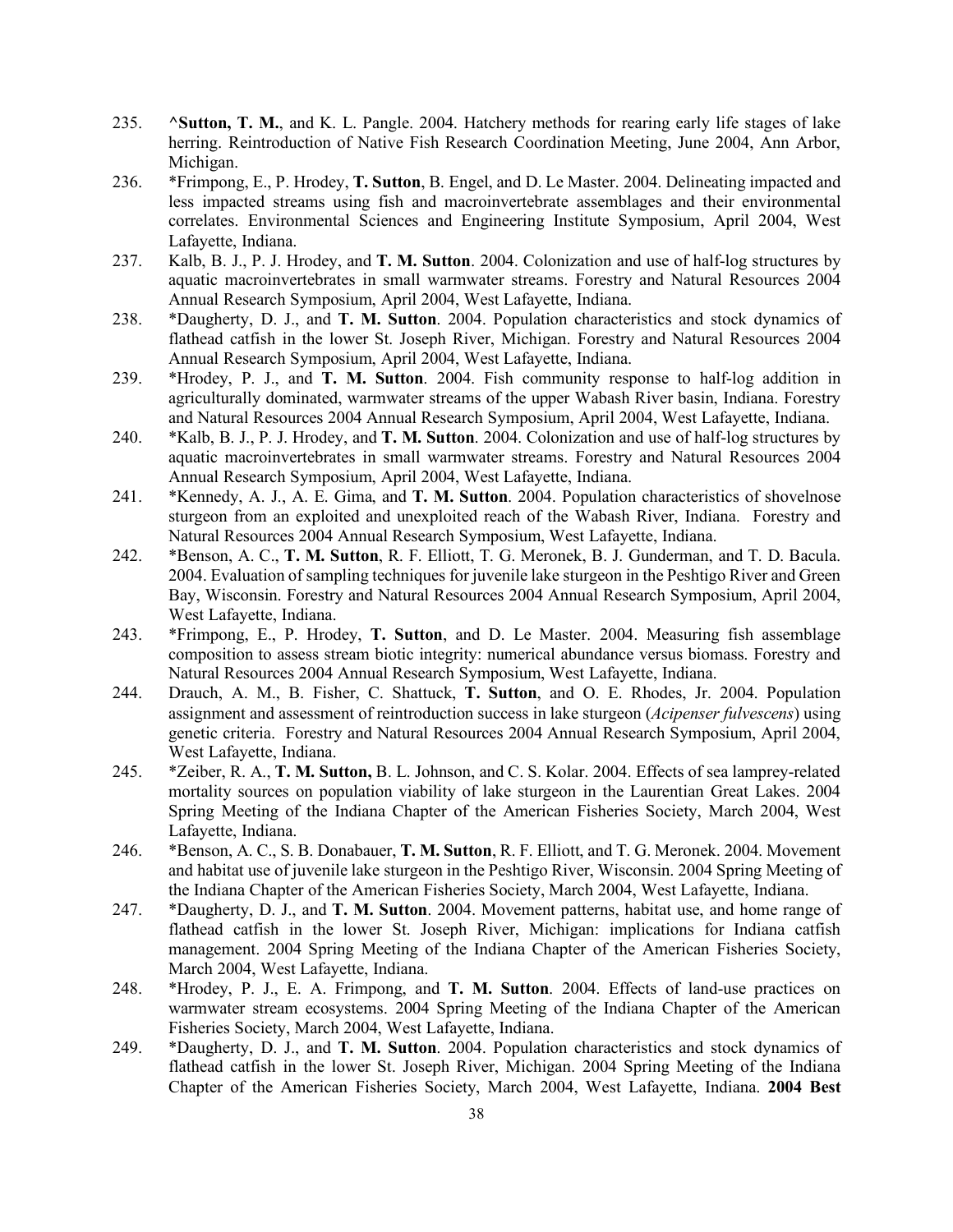#### **Student Poster Presentation, Indiana Chapter of the American Fisheries Society.**

- 250. \*Frimpong, E. A., P. J. Hrodey, **T. M. Sutton**, and D. C. Le Master. 2004. When is catch-per-uniteffort truly standardized as a stream-quality metric? 2004 Spring Meeting of the Indiana Chapter of the American Fisheries Society, March 2004, West Lafayette, Indiana.
- 251. \*Kennedy, A. J., A. E. Gima, **T. M. Sutton**, and B. E. Fisher. 2004. Population characteristics of shovelnose sturgeon from an exploited and unexploited reach of the Wabash River, Indiana. 2004 Spring Meeting of the Indiana Chapter of the American Fisheries Society, March 2004, West Lafayette, Indiana.
- 252. Kinnunen, R. E., K. L. Pangle, **T. M. Sutton**, and M. H. Hoff. 2004. Overwinter mortality of age-0 lake herring in relation to body size, physiological condition, and energy stores. Upper Lakes Meeting of the Great Lakes Fishery Commission, March 2004, Ann Arbor, Michigan.
- 253. ^**Sutton, T. M.**, R. W. Greil, T. D. Hill, E. A. Baker, L. C. Mohr, and T. C. Pratt. 2004. Biological attributes, spawning success and recruitment, and habitat use of lake sturgeon in the St. Marys River. Great Lakes Fishery Commission Board of Technical Experts Meeting, March 2004, Romulus, Michigan.
- 254. ^Sloss, B. L., **T. M. Sutton**, P. J. Peters, and P. J. Schneeberger. 2004. Stock structure and population dynamics of lake whitefish in northern Lake Michigan and Green Bay. Great Lakes Fishery Commission Board of Technical Experts Meeting, March 2004, Romulus, Michigan.
- 255. ^**Sutton, T. M.**, R. A. Zeiber, B. L. Johnson, C. S. Kolar, and T. D. Bills. 2004. Effects of mortality sources on population viability of lake sturgeon: a stage-structured model approach. Great Lakes Fishery Commission Sea Lamprey Research Priorities Working Group, March 2004, Romulus, Michigan.
- 256. **^Sutton, T. M.**, and W. D. Swink. 2004. Host-size selection and lethality of sea lamprey on lake sturgeon. Great Lakes Fishery Commission Sea Lamprey Research Priorities Working Group, March 2004, Romulus, Michigan.
- 257. \*^Daugherty, D. J., and **T. M. Sutton**. 2004. St. Joseph River flathead catfish: population characteristics, habitat use, movement patterns, and capture techniques. Annual Research Planning Meeting of the Michigan Department of Natural Resources, February 2004, Plainwell, Michigan.
- 258. ^**Sutton, T. M.**, B. L. Johnson, C. S. Kolar, and T. D. Bills. 2004. Modeling the effects of sea lamprey control on lake sturgeon in the Great Lakes. Great Lakes Fishery Commission Sea Lamprey Annual Workshop, January 2004, Gaylord, Michigan.
- 259. Gunderman, B., R. Elliott, T. Lychwick, T. Meronek, G. Kornely, **T. Sutton**, and A. Benson. 2004. Status assessment of lake sturgeon stocks in the lower Green Bay basin. Joint Meeting of the Michigan-Wisconsin Chapters of the American Fisheries Society, January 2004, Menominee, Michigan.
- 260. \*Daugherty, D. J., and **T. M. Sutton**. 2004. Population characteristics and stock dynamics of flathead catfish in the lower St. Joseph River, Michigan. Joint Meeting of the Michigan-Wisconsin Chapters of the American Fisheries Society, January 2004, Menominee, Michigan.
- 261. \*Daugherty, D. J., and **T. M. Sutton**. 2004. Seasonal movements and habitat use of flathead catfish in the St. Joseph River, Michigan. Joint Meeting of the Michigan-Wisconsin Chapters of the American Fisheries Society, January 2004, Menominee, Michigan.
- 262. \*Benson, A. C., **T. M. Sutton**, R. F. Elliott, and T. G. Meronek. 2004. Movement and habitat use of juvenile lake sturgeon within the Peshtigo River, Wisconsin. Joint Meeting of the Michigan-Wisconsin Chapters of the American Fisheries Society, January 2004, Menominee, Michigan.
- 263. \*Kennedy, A. J., **T. M. Sutton**, and R. W. Greil. 2004. Pink salmon population attributes and spawning migration dynamics in the St. Marys River, Michigan. Joint Meeting of the Michigan-Wisconsin Chapters of the American Fisheries Society, January 2004, Menominee, Michigan.
- 264. Kinnunen, R. E., K. L. Pangle, **T. M. Sutton**, and M. H. Hoff. 2003. Overwinter mortality of age-0 lake herring in relation to body size, physiological condition, and energy stores. Joint Meeting of the Michigan-Wisconsin Chapters of the American Fisheries Society, January 2004, Menominee,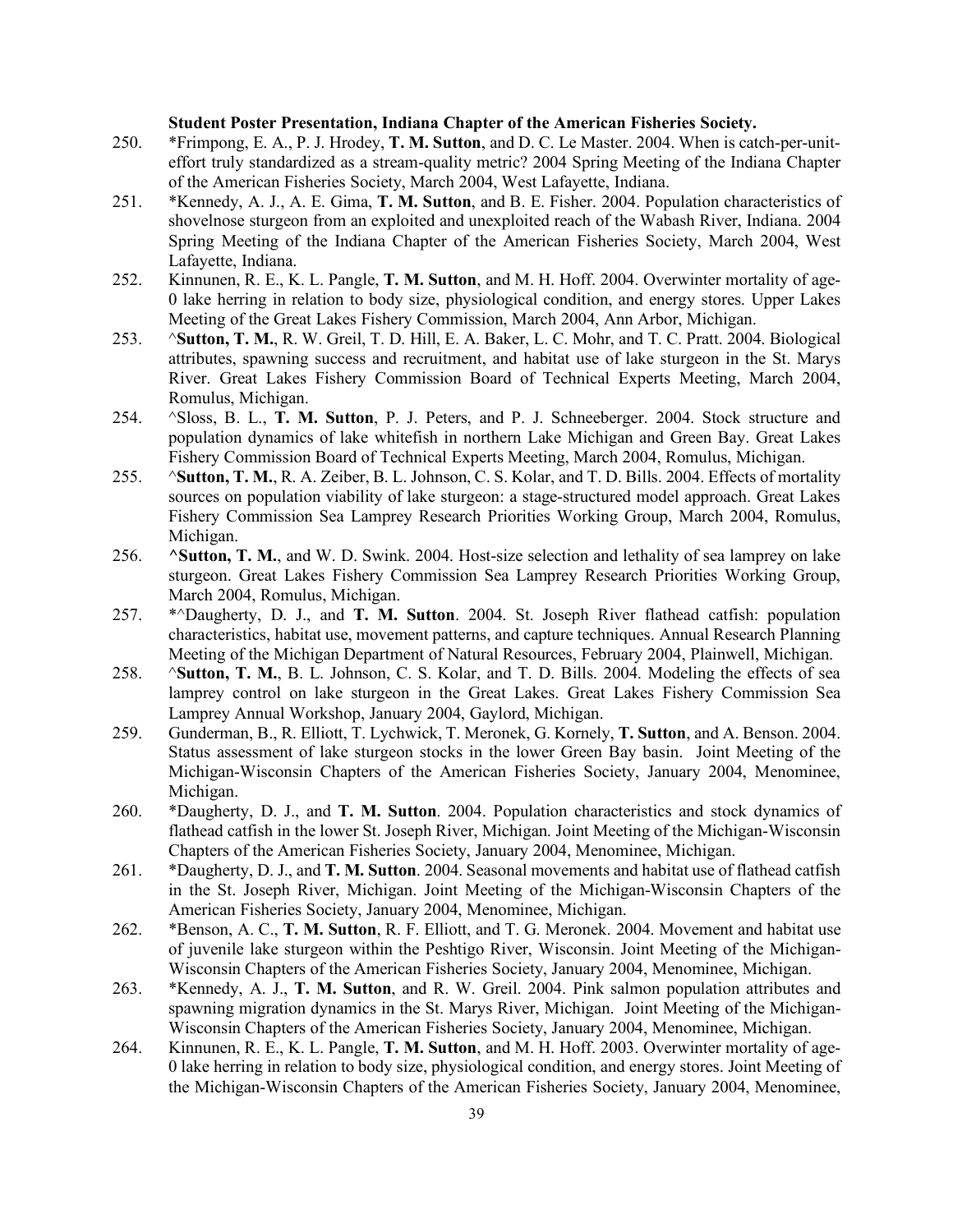Michigan.

- 265. **Sutton, T. M.**, K. L. Pangle, R. E. Kinnunen, and M. H. Hoff. 2003. Overwinter mortality of age-0 lake herring in relation to body size, physiological condition, and energy stores. 64th Midwest Fish and Wildlife Conference, December 2003, Kansas City, Missouri.
- 266. \*Volkman, E. T., K. L. Pangle, D. A. Rajchel, and **T. M. Sutton**. 2003. Hatchery-performance attributes of juvenile lake sturgeon fed two natural food types. 64th Midwest Fish and Wildlife Conference, December 2003, Kansas City, Missouri.
- 267. \*Kennedy, A. J., **T. M. Sutton**, and R. W. Greil. 2003. Pink salmon population attributes and spawning migration dynamics in the St. Marys River, Michigan. 64th Midwest Fish and Wildlife Conference, December 2003, Kansas City, Missouri.
- 268. \*Hrodey, P. J., and **T. M. Sutton**. 2003. Effects of land-use practices on warmwater stream fish communities. 64th Midwest Fish and Wildlife Conference, December 2003, Kansas City, Missouri.
- 269. \*Benson, A. C., **T. M. Sutton**, R. F. Elliott, and T. G. Meronek. 2003. Movement and habitat use of juvenile lake sturgeon within the Peshtigo River, Wisconsin. 64th Midwest Fish and Wildlife Conference, December 2003, Kansas City, Missouri.
- 270. \*^Daugherty, D. J., and **T. M. Sutton**. 2003. Seasonal movements and habitat use of flathead catfish in the St. Joseph River, Michigan. 64th Midwest Fish and Wildlife Conference, December 2003, Kansas City, Missouri.
- 271. **^Sutton, T. M.**, K. L. Pangle, R. E. Kinnunen, and M. H. Hoff. 2003. Overwinter mortality of age-0 lake herring in relation to body size, physiological condition, and energy stores. Summer Meeting of the Lake Superior Technical Committee, July 2003, Marquette, Michigan.
- 272. \*^Pangle, K. L., and **T. M. Sutton.** 2003. Development of an optimal feeding regime for rearing lake herring early life stages. Great Lakes Lake Herring Rehabilitation Workshop, June 2003, Ann Arbor, Michigan.
- 273. \*Pangle, K. L., **T. M. Sutton**, R. E. Kinnunen, and M. H. Hoff. 2003. Overwinter mortality of age-0 lake herring in relation to body size, physiological condition, and energy stores.  $46<sup>th</sup>$  Annual Meeting of the International Association of Great Lakes Research, June 2003, Chicago, Illinois.
- 274. Kreutzweiser, D., **T. Sutton**, R. Back, K. Pangle, and D. Thompson. 2003. Some ecological implications of pesticide perturbations in zooplankton communities in pond enclosures. 13<sup>th</sup> Annual Meeting of the Society of Environmental Toxicology and Chemistry (SETAC) Europe, April-May 2003, Hamburg, Germany.
- 275. \*Benson, A. C., **T. M. Sutton**, R. F. Elliott, and T. G. Meronek. 2003. Movement and habitat use of juvenile lake sturgeon within the Peshtigo River, Wisconsin. Forestry and Natural Resources 2003 Annual Research Symposium, April 2003, West Lafayette, Indiana.
- 276. \*Daugherty, D. J., and **T. M. Sutton.** 2003. Seasonal movements and habitat use of flathead catfish in the St. Joseph River, Michigan. Forestry and Natural Resources 2003 Annual Research Symposium, April 2003, West Lafayette, Indiana.
- 277. \*Pangle, K. L., E. T. Volkman, D. A. Rajchel, and **T. M. Sutton.** 2003. Comparison of natural diets for juvenile lake sturgeon. Forestry and Natural Resources 2003 Annual Research Symposium, April 2003, West Lafayette, Indiana.
- 278. Guenther, C., A. Spacie, and **T. M. Sutton.** 2003. Assessing the impacts of channel fragmentation on stream fish communities in the Upper Wabash drainage basin. Forestry and Natural Resources 2003 Annual Research Symposium, April 2003, West Lafayette, Indiana.
- 279. \*Benson, A. C., **T. M. Sutton**, R. F. Elliott, and T. G. Meronek. 2003. Movement and habitat use of juvenile lake sturgeon within the Peshtigo River, Wisconsin. Spring meeting of the Indiana Chapter of the American Fisheries Society, March 2003, Bloomington, Indiana.
- 280. \*Daugherty, D. J., and **T. M. Sutton.** 2003. Seasonal movements and habitat use of flathead catfish in a Lake Michigan tributary. Spring meeting of the Indiana Chapter of the American Fisheries Society, March 2003, Bloomington, Indiana.
- 281. \*Pangle, K. L., and **T. M. Sutton.** 2003. Development of an optimal feeding regime for rearing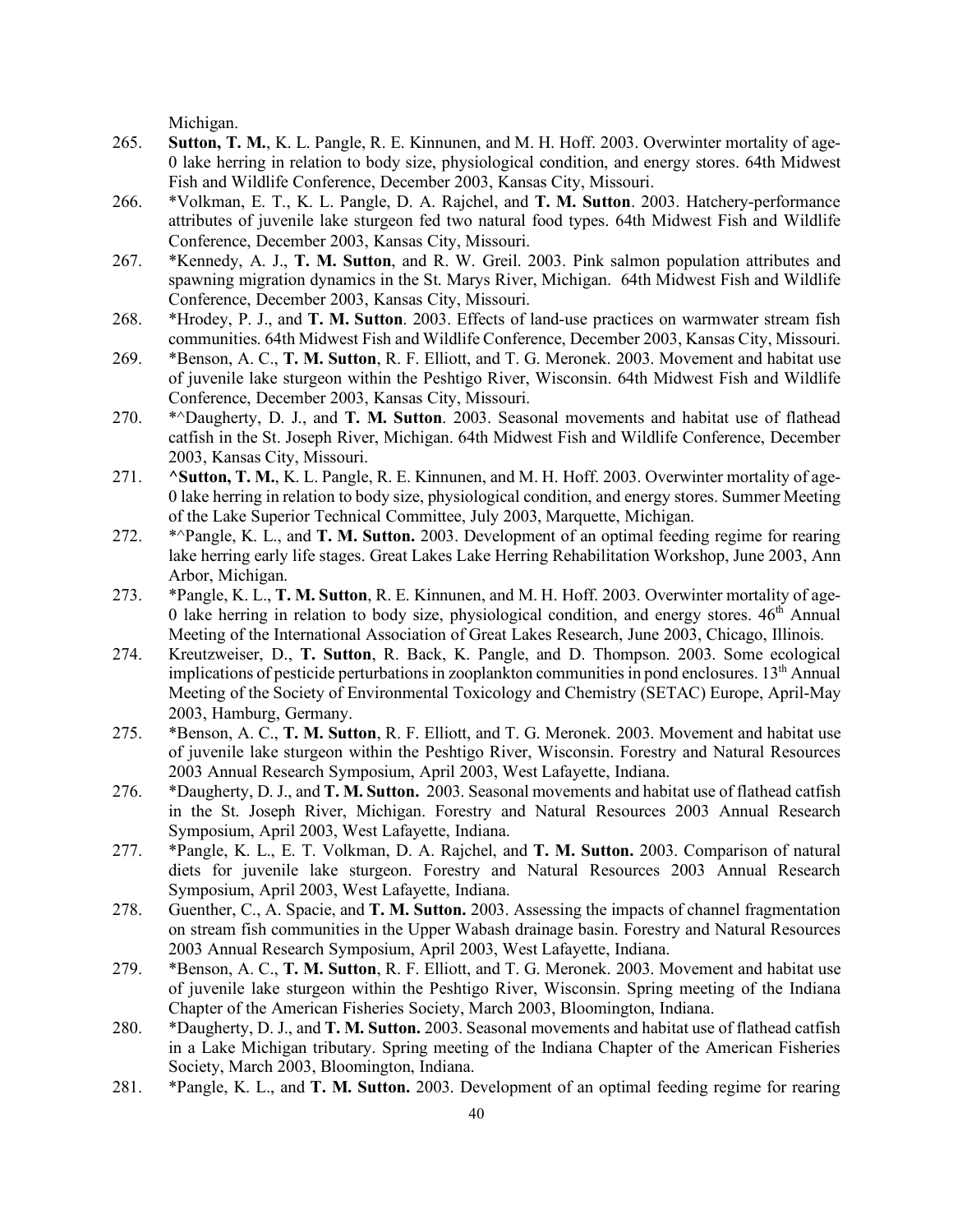lake herring early life stages. Spring meeting of the Indiana Chapter of the American Fisheries Society, March 2003, Bloomington, Indiana.

- 282. \*Pangle, K. L., E. T. Volkman, D. A. Rajchel, and **T. M. Sutton.** 2003. Comparison of natural diets for juvenile lake sturgeon. Spring meeting of the Indiana Chapter of the American Fisheries Society, March 2003, Bloomington, Indiana. **2003 Best Student Poster Presentation, Indiana Chapter of the American Fisheries Society.**
- 283. \*Pangle, K. L., **T. M. Sutton**, and P. B. Brown. 2003. Evaluation of practical diets for juvenile lake herring *Coregonus artedi*. World Aquaculture Society Meeting, February 2003, Louisville, Kentucky.
- 284. \*^Daugherty, D. J., and **T. M. Sutton**. 2003. St. Joseph River flathead catfish: population characteristics, habitat use, movement patterns, and capture techniques. Annual Research Planning Meeting of the Michigan Department of Natural Resources, February 2003, Plainwell, Michigan.
- 285. \*Benson, A. C., and **T. M. Sutton**. 2002. Influence of external radio transmitter size and shape on survival, growth, and tag loss of juvenile lake sturgeon. Great Lakes Lake Sturgeon Coordination Meeting, December 2002, Sault Ste. Marie, Michigan.
- 286. \*Benson, A. C., **T. M. Sutton**, R. F. Elliott, and T. G. Meronek. 2002. Characterization of early life history stages of lake sturgeon in the Peshtigo River, Wisconsin. Great Lakes Lake Sturgeon Coordination Meeting, December 2002, Sault Ste. Marie, Michigan.
- 287. **Sutton, T. M.**, R. W. Greil, S. R. Koproski, and E. A. Baker. 2002. Population status, biological characteristics, and stock structure of lake sturgeon in the St. Marys River. Great Lakes Lake Sturgeon Coordination Meeting, December 2002, Sault Ste. Marie, Michigan.
- 288. \*Benson, A. C., and **T. M. Sutton**. 2002. Influence of external radio transmitter size and shape on survival, growth, and behavior of juvenile lake sturgeon.  $63<sup>rd</sup>$  Midwest Fisheries Conference, December 2002, Bettendorf, Iowa.
- 289. \*Daugherty, D. J., and **T. M. Sutton**. 2002. Contributions and comparability of hatchery-stocked steelhead to the wild population in a tributary to Lake Huron.  $133<sup>rd</sup>$  Annual Meeting of the American Fisheries Society, August 2002, Baltimore, Maryland.
- 290. \*Benson, A. C., and **T. M. Sutton**. 2002. Influence of external radio transmitter size and shape on survival, growth, and behavior of juvenile lake sturgeon.  $133<sup>rd</sup>$  Annual Meeting of the American Fisheries Society, August 2002, Baltimore, Maryland.
- 291. \*Jefferson, L., **T. Sutton**, and K. Pangle. 2002. Hatchery performance and behavior of juvenile brook trout in enriched versus conventional rearing environments. Purdue University MARC/AIM Summer Research Symposium, August 2002, West Lafayette, Indiana.
- 292. \*Pangle, K. L., **T. M. Sutton**, and R. W. Greil. 2002. Hatchery performance attributes of Nipigon, Assinica, and Iron River strains of age-0 brook trout. Forestry and Natural Resources 2002 Annual Research Symposium, April 2002, West Lafayette, Indiana.
- 293. \*Pangle, K. L., **T. M. Sutton**, and R. W. Greil. 2002. Hatchery performance attributes of Nipigon, Assinica, and Iron River strains of age-0 brook trout. Spring Meeting of the Indiana Chapter of the American Fisheries Society, March 2002, Bloomington, Indiana.
- 294. **^Sutton, T. M.**, B. L. Johnson, and T. D. Bills. 2002. Effects of mortality sources on population viability of lake sturgeon: a stage-structured model approach. Great Lakes Fishery Commission, Sea Lamprey Research Workshop, February 2002, Romulus, Michigan.
- 295. \*Daugherty, D. J., D. A. Frederick, M. B. Smedley, and **T. M. Sutton**. 2002. Life history characteristics of hatchery-reared and wild steelhead in the Carp River, Michigan. Ball State University Student Fish and Wildlife Conference, February 2002, Muncie, Indiana.
- 296. Kreutzweiser, D. P., R. C. Back, **T. M. Sutton**, S. Capell, and K. L. Pangle. 2001. Environmental fate and effects of Neemix 4.5 in forest ponds. Environmental Fate and Effects of Azadiracthtin (Neem) Workshop, Environment Canada, October 2001, Mount Pearl, Newfoundland.
- 297. Kreutzweiser, D., R. Back, **T. Sutton**, and D. Thompson. 2001. Community balance upsets among zooplankton of pond enclosures treated with a neem insecticide. Annual Meeting of the Society of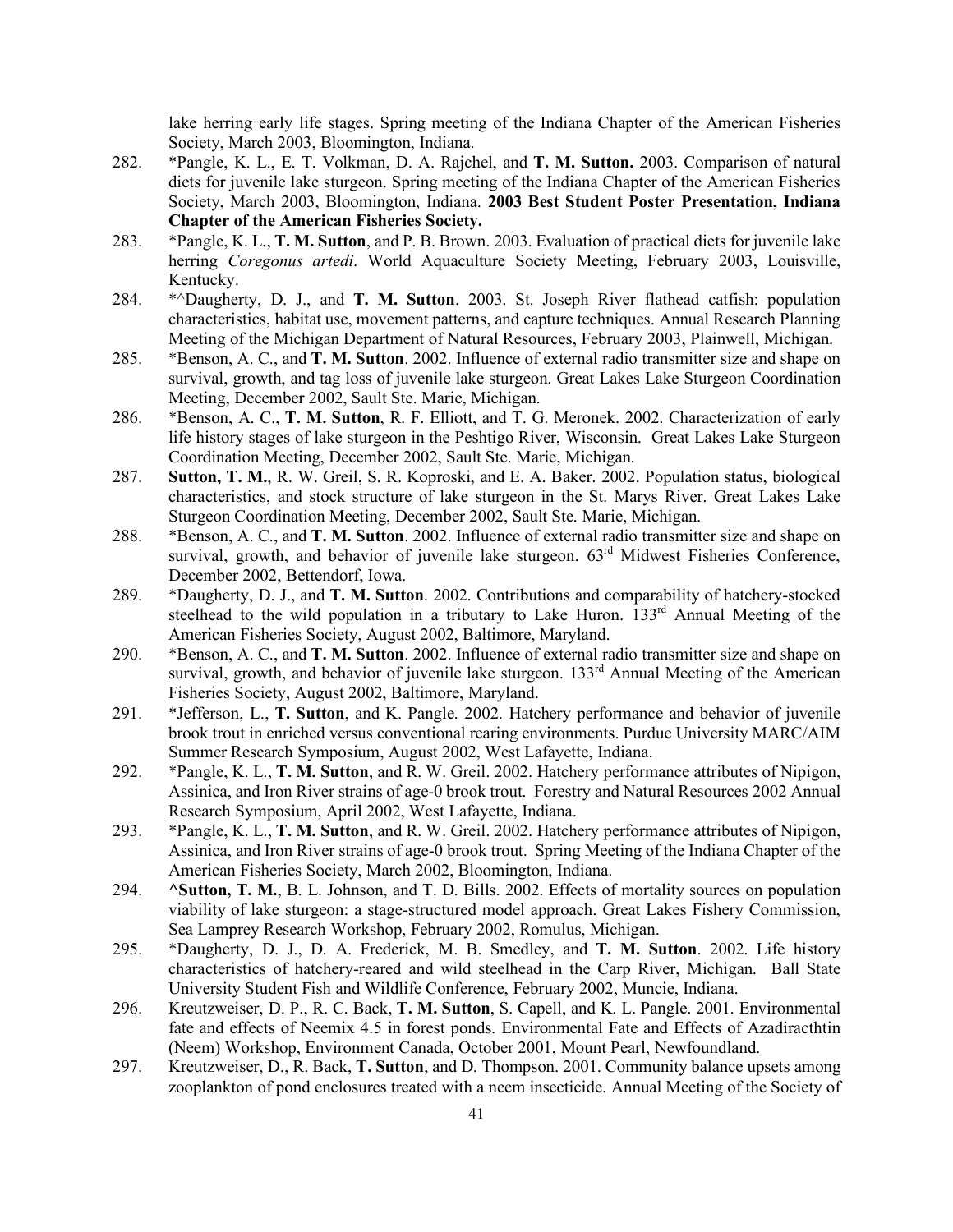Environmental Toxicology and Chemistry, May 2001, Madrid, Spain.

- 298. \*Pangle, K. L., **T. M. Sutton**, and R. W. Greil. 2001. Comparison of hatchery performance of Coaster strain to Assinica and Iron River strain brook trout. Spring Meeting of the Indiana Chapter of the American Fisheries Society, March 2001, Nashville, Indiana.
- 299. \*Pangle, K. L., **T. M. Sutton**, and R. W. Greil. 2000. Comparison of hatchery performance of Coaster strain to Assinica and Iron River strain brook trout. 62nd Midwest Fish and Wildlife Conference, December 2000, Minneapolis, Minnesota.
- 300. \*Kala, J. P., R. J. Robinson, and **T. M. Sutton.** 1998. Analysis of spawning steelhead population structure in the Carp River, Michigan, using scale characteristics. Fall Meeting of the Michigan Chapter of the American Fisheries Society, September 1998, Sault Ste. Marie, Michigan.
- 301. \*Blaauw, J. J., and **T. M. Sutton.** 1998. Evaluation of quality fishing regulations on sport fish population structure in Wakeley Lake, Michigan. Fall Meeting of the Michigan Chapter of the American Fisheries Society, September 1998, Sault Ste. Marie, Michigan.
- 302. Scott, S. J., **T. M. Sutton.**, and R. W. Greil. 1998. The Atlantic salmon sport fishery in northern Lake Huron and the St. Marys River. Fall Meeting of the Michigan Chapter of the American Fisheries Society, September 1998, Sault Ste. Marie, Michigan.
- 303. **Sutton, T. M.**, K. A. Rose, and J. J. Ney. 1998. Stocking strategies for juvenile striped bass in a mainstream Virginia reservoir: an individual-based model approach. 128<sup>th</sup> Annual Meeting of the American Fisheries Society, August 1998, Hartford, Connecticut.
- 304. ^Scott, S. J., **T. M. Sutton**, and R. W. Greil. 1997. Atlantic salmon in the upper Great Lakes: successful sport fishery or just another introduced salmonid? 59th Midwest Fish and Wildlife Conference, December 1997, Milwaukee, Wisconsin.
- 305. \*Kaller, M. D., and **T. M. Sutton**. 1997. Evaluation of techniques used to determine age structure for walleyes (*Stizostedion vitreum*) in Munuscong Bay, Michigan. Spring Meeting of the Michigan Chapter of the American Fisheries Society, March 1997, East Lansing, Michigan.
- 306. **^Sutton, T. M.** 1997. Significance of detritivory to the life history strategy of larval sea lampreys (*Petromyzon marinus*) in the Great Lakes basin. Spring Meeting of the Michigan Chapter of the American Fisheries Society, March 1997, East Lansing, Michigan.
- 307. **Sutton, T. M.**, J. J. Ney, and D. P. Michaelson. 1995. Development of bimodality in the size distribution of stocked age-0 striped bass in a Virginia reservoir.  $125<sup>th</sup>$  Annual Meeting of the American Fisheries Society, August 1995, Tampa, Florida.
- 308. **Sutton, T. M.**, and J. J. Ney. 1995. Growth, food habits, and distribution of stocked age-0 striped bass (*Morone saxatilis*) in Smith Mountain Lake, Virginia. Annual Meeting of the Virginia Academy of Science, May 1995, Lexington, Virginia.
- 309. **Sutton, T. M.**, and J. J. Ney. 1994. Analysis of factors affecting recruitment of stocked juvenile striped bass (*Morone saxatilis*) in Smith Mountain Lake, Virginia. Annual Southern Division Student Colloquium, April 1994, Crossnore, North Carolina.
- 310. **Sutton, T. M.**, and S. H. Bowen. 1993. Seasonal variation of feeding in larval sea lamprey (*Petromyzon marinus*) and northern brook lamprey (*Ichthyomyzon fossor*). 123rd Annual Meeting of the American Fisheries Society, August 1993, Portland, Oregon.
- 311. **Sutton, T. M.**, and S. H. Bowen. 1992. Diel feeding by larval lampreys in two Michigan streams. 55th Midwest Fish & Wildlife Conference, December 1992, Toronto, Ontario, Canada.
- 312. **Sutton, T. M.**, and S. H. Bowen. 1992. Organic detritus as a nutrient source for larval sea lamprey (*Petromyzon marinus*) and northern brook lamprey (*Ichthyomyzon fossor*). 122nd Annual Meeting of the American Fisheries Society, September 1992, Rapid City, South Dakota.
- 313. **Sutton, T. M.**, and S. H. Bowen. 1992. Evidence for utilization of organic detritus by lamprey (*Petromyzon marinus*) ammocoetes. Annual Aquatic Sciences Meeting of the American Society of Limnology and Oceanography, February 1992, Santa Fe, New Mexico.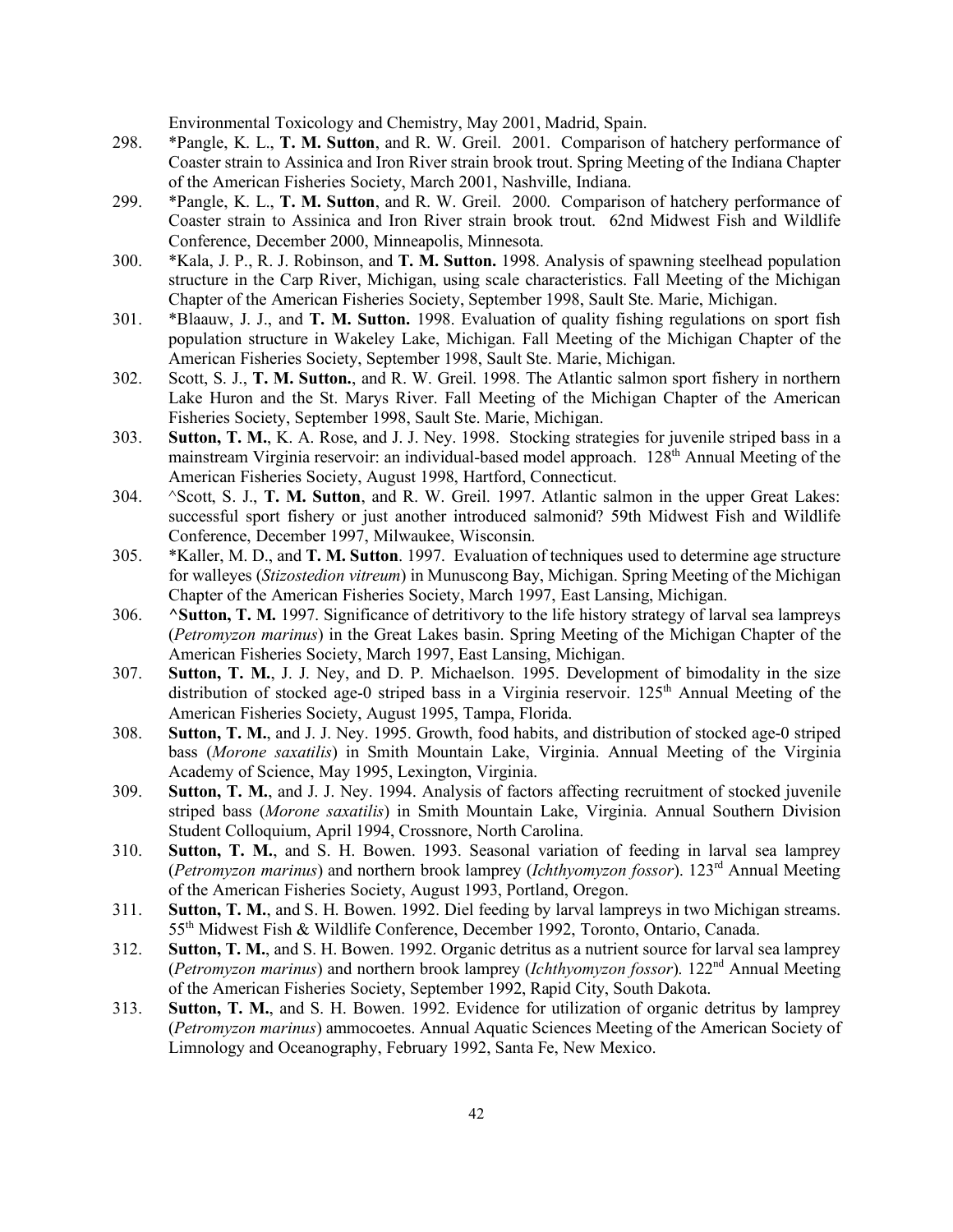### **NON-TECHNICAL PRESENTATIONS AND SEMINARS**

\* = undergraduate or graduate students under my advisement  $\gamma$  = invited presentation

- 1. \*Ressel, K. N., and **T. M. Sutton**. 2019. Distribution, life history, and reproductive biology of spawning Capelin *Mallotus villosus* in Norton Sound and local population differentiation in Alaska. Strait Science Series, March 2019, Nome, Alaska.
- 2. \*^Ressel, K. N, and **T. M. Sutton**. 2018. Distribution, life history, and reproductive biology of spawning Capelin *Mallotus villosus* in Norton Sound and local population differentiation in Alaska. Nome Rotary Club Meeting, July 2018, Nome, Alaska.
- 3. \*Ressel, K. N., and **T. M. Sutton**. 2018. Distribution, life history, and reproductive biology of spawning Capelin *Mallotus villosus* in Norton Sound and local population differentiation in Alaska. Strait Science Series, June 2018, Nome, Alaska.
- 4. ^**Sutton, T. M.** 2016. Lamprey life history and ecology: an unexpected journey. College Rotary Club Weekly Meeting, July 2016, Fairbanks, Alaska.
- 5. ^**Sutton, T. M.** 2015. Fisheries research opportunities at the University of Alaska Fairbanks. Russian Academy of Sciences, November 2015, Yekaterinburg, Russia.
- 6. ^**Sutton, T. M.** 2015. Hagfishes and lampreys: the good, the bad, and the ugly (but mostly the ugly). SDSU Ichthyology Seminar Series, September 2015, Brookings, South Dakota.
- 7. ^**Sutton, T. M.** 2015. Lamprey life history and ecology: an unexpected journey. SDSU Department of Natural Resource Management Seminar Series, September 2015, Brookings, South Dakota.
- 8. ^**Sutton, T. M.** 2015. Lamprey life history and ecology: an unexpected journey. UAF Research Showcase, February 2015, Fairbanks, Alaska.
- 9. ^**Sutton, T. M.** 2013. Lamprey life history and ecology: an unexpected journey. Fisheries Division Seminar Series, March 2013, Fairbanks, Alaska.
- 10. ^**Sutton, T. M.** 2013. Preparing undergraduates for fisheries careers through experiential learning. Alaska Forum on the Environment, February 2013, Anchorage, Alaska.
- 11. ^**Sutton, T.**, \*N. Smith, C. Zimmerman, R. Hander, C. Moran, and A. Whiting. 2011. Winter movement patterns and habitat use of Kotzebue region inconnu. North Slope Subsistence Regional Advisory Council and Northwest Arctic Subsistence Regional Advisory Council Joint Meeting, October 2011, Anchorage, Alaska.
- 12. \*^Walker, B. M., and **T. M. Sutton**. 2011. Growth-increment formation using otoliths and scales of juvenile Chinook salmon. Alaska Department of Fish and Game Otolith Workshop, April 2011, Juneau, Alaska.
- 13. ^**Sutton, T. M.**, and M. Evenson. 2011. Distribution, abundance, life history, and genetic variability of larval lampreys in interior of Alaska rivers. Sportfish Division Project Planning Meeting, Alaska Department of Fish and Game, February 2011, Fairbanks, Alaska.
- 14. \*Larson-Blair, K., **T. Sutton**, M. Adkison, and D. Molyneaux. 2011. Investigation of the spawnerrecruit relationship of Kuskokwim River Chinook salmon with the incorporation of abiotic and biotic variables. Annual Banquet of the Alaska Native Science and Engineering Program, January 2011, Anchorage, Alaska.
- 15. \*^Larson-Blair, K. A., **T. M. Sutton**, D. Molyneaux, and M. Adkison. 2010. Investigation of the spawner-recruit relationship of Kuskokwim River Chinook Salmon. 2010 Yukon-Delta Regional Advisory Council (RAC) Meeting, September 2010, Bethel, Alaska.
- 16. \*^Larson-Blair, K. A., **T. M. Sutton**, and D. Molyneaux. 2010. Investigation of the spawner-recruit relationship of Kuskokwim River Chinook Salmon. 2010 Kuskokwim Area Interagency Meeting, April 2010, Anchorage, Alaska.
- 17. ^**Sutton, T. M.** 2010. Ecology and management of whitefishes in the interior of Alaska. Purdue University, April 2010, West Lafayette, Indiana.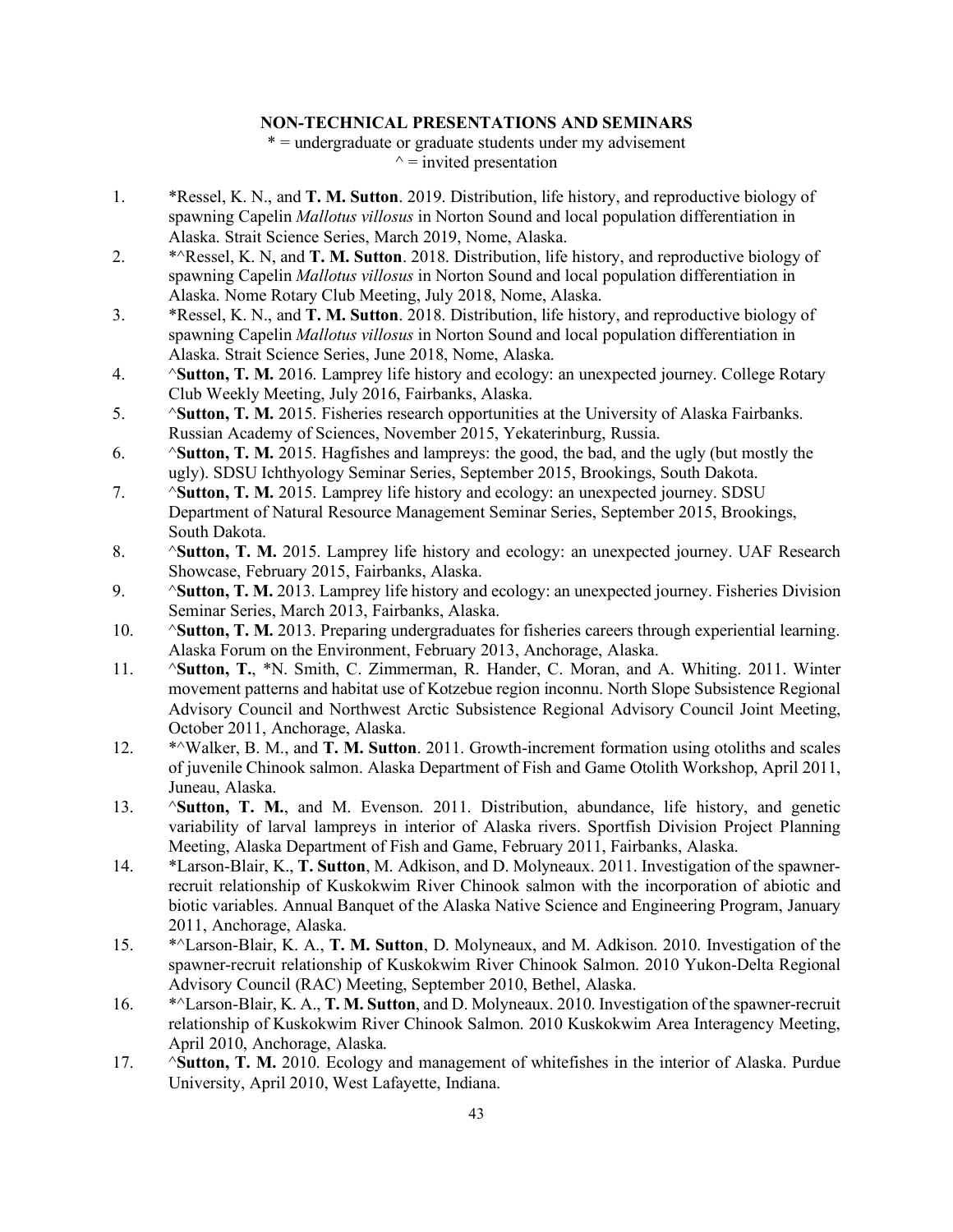- 18. ^**Sutton, T. M.**, and M. Evenson. 2010. Distribution, abundance, and life history of larval lampreys in interior of Alaska rivers. Sportfish Division Project Planning Meeting, Alaska Department of Fish and Game, April 2010, Fairbanks, Alaska.
- 19. ^**Sutton, T. M.** 2009. Charting a new course for fisheries undergraduates in Alaska (Plenary Presentation). 2009 Alaska Chapter of the American Fisheries Society, November 2009, Fairbanks, Alaska.
- 20. ^**Sutton, T. M.** 2009. Charting a new course for fisheries undergraduates in Alaska. UAF Student Subsection of the American Fisheries Society, September 2009, Fairbanks, Alaska.
- 21. ^**Sutton, T. M.** 2008. Fisheries management in the land of the midnight sun. South Dakota State University, December 2008, Brookings, South Dakota.
- 22. ^**Sutton, T. M.** 2008. Charting a new course for fisheries undergraduates in Alaska: where are we?. 2008 Kuskokwim Area Spring Interagency Meeting, April 2008, Anchorage, Alaska.
- 23. ^**Sutton, T. M.** 2008. Investigation of stable isotope and otolith elemental analyses as tools for salmon stock assessment. 2008 Kuskokwim Area Spring Interagency Meeting, April 2008, Anchorage, Alaska.
- 24. \*^Larson-Blair, K., **T. Sutton**, D. Molyneaux, and D. Orabutt. 2008. Historical Chinook salmon run reconstruction to identify environmental variables driving abundance. 2008 Kuskokwim Area Spring Interagency Meeting, April 2008, Anchorage, Alaska.
- 25. ^**Sutton, T. M.**, \*L. E. Edenfield, and \*A. W. Dupuis. 2008. Stock characteristics, movement patterns, habitat use, and reproductive biology of whitefishes in the Chatanika River and Minto Flats. Sportfish Division Project Planning Meeting, Alaska Department of Fish and Game, March 2008, Fairbanks, Alaska.
- 26. **Sutton, T. M.**, W. W. Smoker, and D. A. Wiesenburg. 2008. Charting a new course for fisheries undergraduates in Alaska. Alaska Marine Sciences Symposium, January 2008, Anchorage, Alaska.
- 27. ^**Sutton, T. M.** 2007. Charting a new course for fisheries undergraduates in Alaska. Creating Pathways to Careers in Fisheries and Marine Science Workshop, November 2007, Fairbanks, Alaska.
- 28. **Sutton, T. M.**, W. W. Smoker, and D. A. Wiesenburg. 2007. Charting a new course for fisheries undergraduates in Alaska. 2007 Alaska Chapter of the American Fisheries Society Meeting, November 2007, Ketchikan, Alaska.
- 29. \*^Caroffino, D. C., **T. M. Sutton**, R. F. Elliott, M. C. Donofrio, and E. A. Baker. 2007. Abundance and mortality of lake sturgeon in the Peshtigo River, Wisconsin. Lake Sturgeon Research Coordination Meeting, Wisconsin Department of Natural Resources, August 2007, Marinette, Wisconsin.
- 30. ^**Sutton, T. M.** 2007. Development and implementation of habitat availability models to determine lake sturgeon restoration strategies in northern Lake Michigan tributaries. University of Alaska Fairbanks, April 2007, Fairbanks, Alaska.
- 31. ^**Sutton, T. M.** 2007. Fishes of the Wabash River: imperiled fauna or diverse assemblage?. Lafayette Lion's Club, January 2007, West Lafayette, Indiana.
- 32. ^**Sutton, T. M.** 2006. Developing an effective resume and cover letter. Beginning Your Professional Journey Workshop, 67<sup>th</sup> Midwest Fish and Wildlife Conference, December 2006, Omaha, Nebraska.
- 33. ^**Sutton, T. M.** 2006. Population characteristics and status of shovelnose sturgeon in Indiana waters of the Wabash River. Lafayette Optimist's Club. November 2006, West Lafayette, Indiana.
- 34. ^**Sutton, T. M.** 2006. Fishes of the Wabash River: imperiled fauna or diverse assemblage?. Sycamore Audubon Society, November 2006, West Lafayette, Indiana.
- 35. ^**Sutton, T. M.** 2006. Lake sturgeon research and assessment in Lake Michigan. Illinois Natural History Survey, August 2006, Kinmundy, Illinois.
- 36. ^**Sutton, T. M.** 2006. Integrating discovery, learning, and outreach: expansion and enhancement of the UAF undergraduate fisheries program. University of Alaska Fairbanks, July 2006,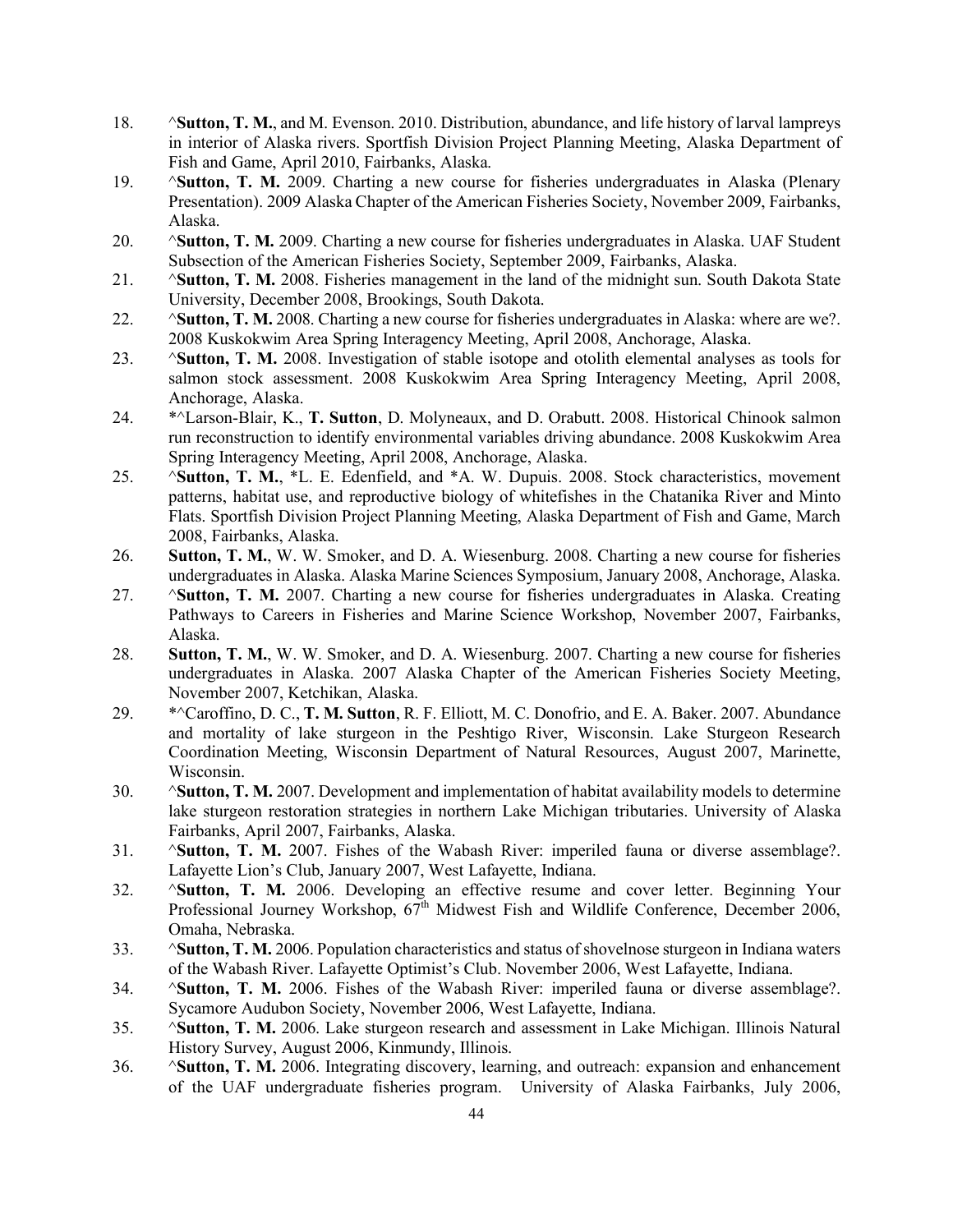Fairbanks, Alaska.

- 37. ^**Sutton, T. M.** 2006. Integrating discovery, learning, and outreach: expansion and enhancement of the UAF undergraduate fisheries program. University of Alaska Fairbanks, July 2006, Juneau, Alaska.
- 38. ^**Sutton, T. M.** 2006. Lake sturgeon research and management in Lake Michigan. Michigan State Sea Grant Extension Service Regional Fishery Workshop, March 2006, Grand Haven, Michigan.
- 39. \*^Daugherty, D. J., and **T. M. Sutton**. 2006. Development and implementation of habitat availability models to determine lake sturgeon restoration strategies in northern Lake Michigan tributaries. Lake Sturgeon Research Coordination Meeting, Wisconsin Department of Natural Resources, March 2006, Marinette, Wisconsin.
- 40. ^**Sutton, T. M.** 2006. Developing an effective resume and cover letter. Purdue University Student Subunit of the American Fisheries Society, February 2006, West Lafayette, Indiana.
- 41. ^**Sutton, T. M.** 2006. Understanding the black box: biotic and abiotic determinants of recruitment success for Great Lakes fishes. Ohio State University, January 2006, Columbus, Ohio.
- 42. ^**Sutton, T. M.** 2004. Recruitment dynamics of stocked striped bass in Smith Mountain Lake, Virginia. South Dakota State University, November 2004, Brookings, South Dakota.
- 43. ^**Sutton, T. M.** 2004. Population ecology and dynamics of Great Lakes fishes: using predictive models to develop a framework for science-based management. Alaska Department of Fish and Game, August 2004, Juneau, Alaska.
- 44. ^**Sutton, T. M.** 2004. Population biology and conservation of shovelnose sturgeon in Indiana waters of the Wabash River. Wabash River Heritage Corridor Commission, July 2004, West Lafayette, Indiana.
- 45. ^**Sutton, T. M.** 2003. Effects of sea lamprey induced mortality sources on lake sturgeon population viability: an ecological modeling approach. U.S. Geological Survey Upper Midwest Environmental Sciences Center, November 2003, Onalaska, Wisconsin.
- 46. ^**Sutton, T. M.** 2003. Lake sturgeon: biology, impediments to rehabilitation, and current research. South Dakota State University, November 2003, Brookings, South Dakota.
- 47. ^**Sutton, T. M.** 2002. Population and status assessment of lake sturgeon stocks in the Great Lakes basin. Ball State University, November 2002, Muncie, Indiana.
- 48. ^**Sutton, T. M.** 2002. Sampling techniques and handling procedures for fishes used in scientific research. Purdue Animal Use and Care Committee, October 2002, Purdue University, West Lafayette, Indiana.
- 49. ^**Sutton, T. M.** 2002. Lake sturgeon in the Laurentian Great Lakes: an assessment of population status and biological characteristics. University of Florida, September 2002, Gainesville, Florida.
- 50. ^**Sutton, T. M.** 2002. Finding a graduate program in fisheries and aquatic sciences. Purdue University Student Subunit of the American Fisheries Society, August 2002, West Lafayette, Indiana.
- 51. ^**Sutton, T. M.**, and \*D.J. Daugherty. 2002. Biology and conservation of lake sturgeon in the Laurentian Great Lakes. South Haven Steelheader's Club, July 2002, South Haven, Michigan.
- 52. ^**Sutton, T. M.**, and \*D.J. Daugherty. 2002. Biology and conservation of lake sturgeon in the Laurentian Great Lakes. Southwest Michigan Steelheader's Club, March 2002, Stevensville, Michigan.
- 53. ^**Sutton, T. M.** 2001. Identification of cyprinids in Michigan waters. Michigan Department of Natural Resources, February 2001, Big Rapids, Michigan.
- 54. ^**Sutton, T. M.**, R.C. Back, and R.W. Greil. 2001. Combining fisheries education, research, and outreach: an overview of the Lake Superior State University Aquatic Research Laboratory. Michigan Fish Producers Association, January 2001, Sault Ste. Marie, Michigan.
- 55. ^**Sutton, T. M.** 2000. *Home Alone:* feeding ecology of juvenile fishes and its implications for fisheries management. Purdue University, November 2000, West Lafayette, Indiana.
- 56. ^**Sutton, T. M.** 2000. Graduate programs in fisheries and wildlife management. Lake Superior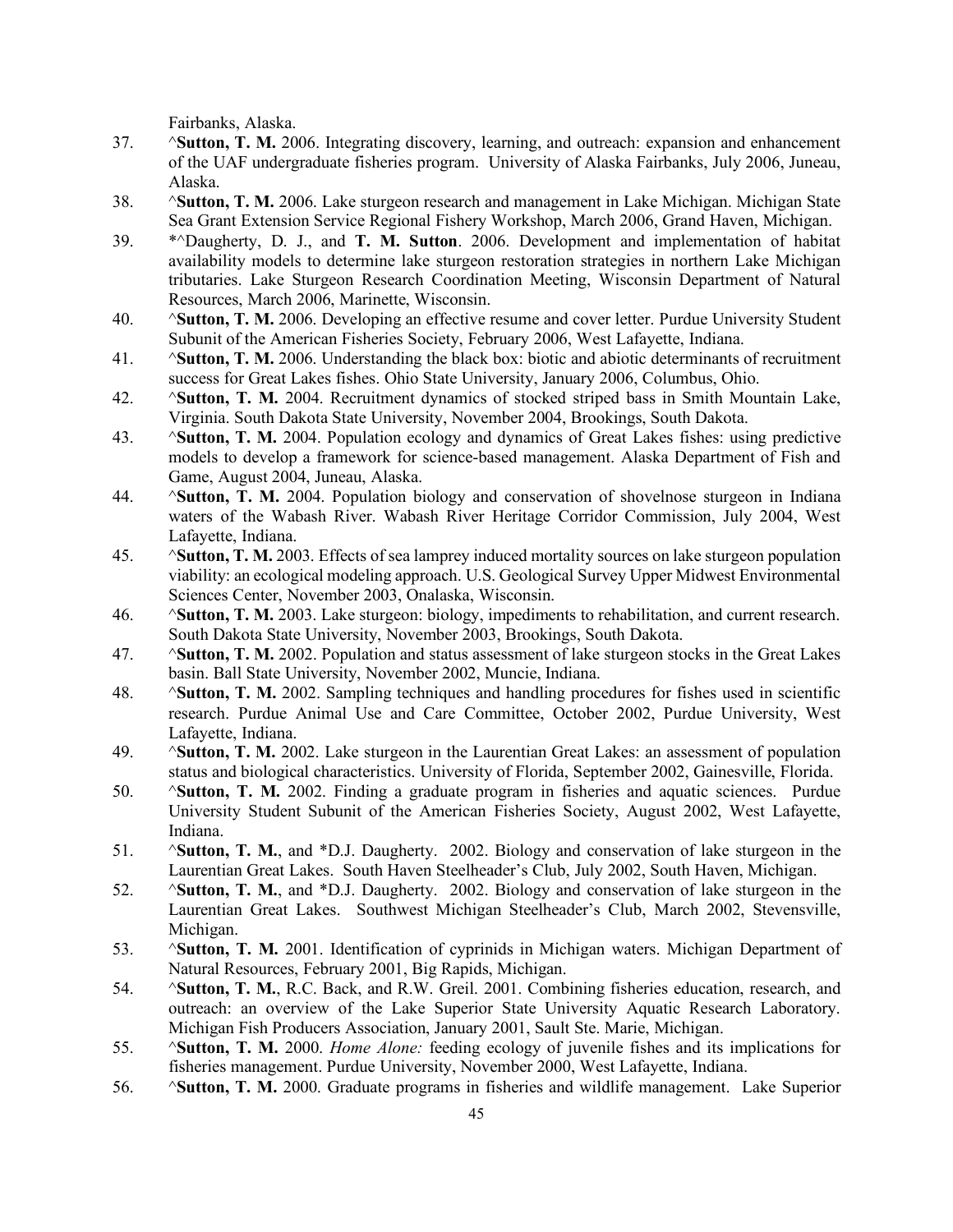State University Fish and Wildlife Club, October 2000, Sault Ste. Marie, Michigan.

- 57. ^**Sutton, T. M.** 2000. Fostering collaborative efforts between undergraduate education and community outreach: a natural resources perspective. Sault Area Sportsmen's Club, June 2000, Sault Ste. Marie, Michigan.
- 58. ^**Sutton, T. M.** 1999. *Home Alone:* feeding ecology of juvenile fishes and its implications for fisheries management. Northern Michigan University, April 1999, Marquette, Michigan.
- 59. ^Back, R., J. Lehman, **T. Sutton**, and G. Zimmerman. 1999. An interdisciplinary effort to revise a junior seminar course. LSSU Brown Bag Seminar Series on Teaching Excellence and Student Learning, April 1999, Sault Ste. Marie, Michigan.
- 60. ^**Sutton, T. M.** 1999. *Home Alone:* feeding ecology of juvenile fishes and its implications for fisheries management. Southern Illinois University, March 1999, Carbondale, Illinois.
- 61. ^**Sutton, T. M.** 1998. The good, the bad, and the ugly: tales of the lamentable lamprey. Sault Naturalists Club, October 1998, Sault Ste. Marie, Michigan.
- 62. ^**Sutton, T. M.** 1998. *Home Alone:* feeding ecology of juvenile fishes and its implications for fisheries management. Great Lakes WATER Institute, University of Wisconsin, March 1998, Milwaukee, Wisconsin.
- 63. ^**Sutton, T. M.** 1998. *Home Alone:* feeding ecology of juvenile fishes and its implications for fisheries management. Central Michigan University, January 1998, Mount Pleasant, Michigan.
- 64. **Sutton, T. M.** 1997. Early Life History Dynamics of a Stocked Striped Bass (*Morone saxatilis*) Population and Assessment of Strategies for Improving Stocking Success in Smith Mountain Lake, Virginia. Virginia Polytechnic Institute and State University, December 1997, Blacksburg, Virginia.
- 65. ^**Sutton, T. M.** 1997. Finding a graduate program in fisheries and wildlife. Lake Superior State University Fish and Wildlife Club, September 1997, Sault Ste. Marie, Michigan.
- 66. **Sutton, T. M.**, J. J. Ney, D. P. Michaelson, and M. C. Duval. 1996. Factors limiting first-year survival of striped bass in Smith Mountain Lake. Smith Mountain Lake Striper Club, June 1996, Moneta, Virginia.
- 67. ^**Sutton, T. M.** 1996. *Home Alone:* feeding ecology of juvenile fishes and its implications for fisheries management. Lake Superior State University, April 1996, Sault Ste. Marie, Michigan.
- 68. **Sutton, T. M.**, and J. J. Ney. 1995. Factors limiting first-year survival of striped bass in Smith Mountain Lake. Smith Mountain Lake Advisory Board, July 1995, Smith Mountain Lake State Park, Virginia.
- 69. **Sutton, T. M.**, J. J. Ney, D. P. Michaelson, and M. C. Duval. 1995. Factors limiting first-year survival of striped bass in Smith Mountain Lake. Smith Mountain Lake Striper Club, May 1995, Moneta, Virginia.
- 70. Ney, J. J., **T. M. Sutton**, D. P. Michaelson, and M. C. Duval. 1994. Factors limiting first-year recruitment of striped bass in Smith Mountain Lake. Smith Mountain Lake Striper Club, June 1994, Moneta, Virginia.
- 71. **Sutton, T. M.** 1993. The importance of organic detritus in the diets of larval sea lamprey (*Petromyzon marinus*) and northern brook lamprey (*Ichthyomyzon fossor*) in the Great Lakes basin. Michigan Technological University, June 1993, Houghton, Michigan.
- 72. ^**Sutton, T. M.** 1993. Life history and management of the sea lamprey in the Great Lakes. Keweenaw Sportsman's Club, January 1993, Copper City, Michigan.
- 73. ^**Sutton, T. M.** 1992. Diel feeding by larval lampreys in two Michigan streams. Michigan Tech Eco-Lunch Seminar Series, November 1992, Houghton, Michigan.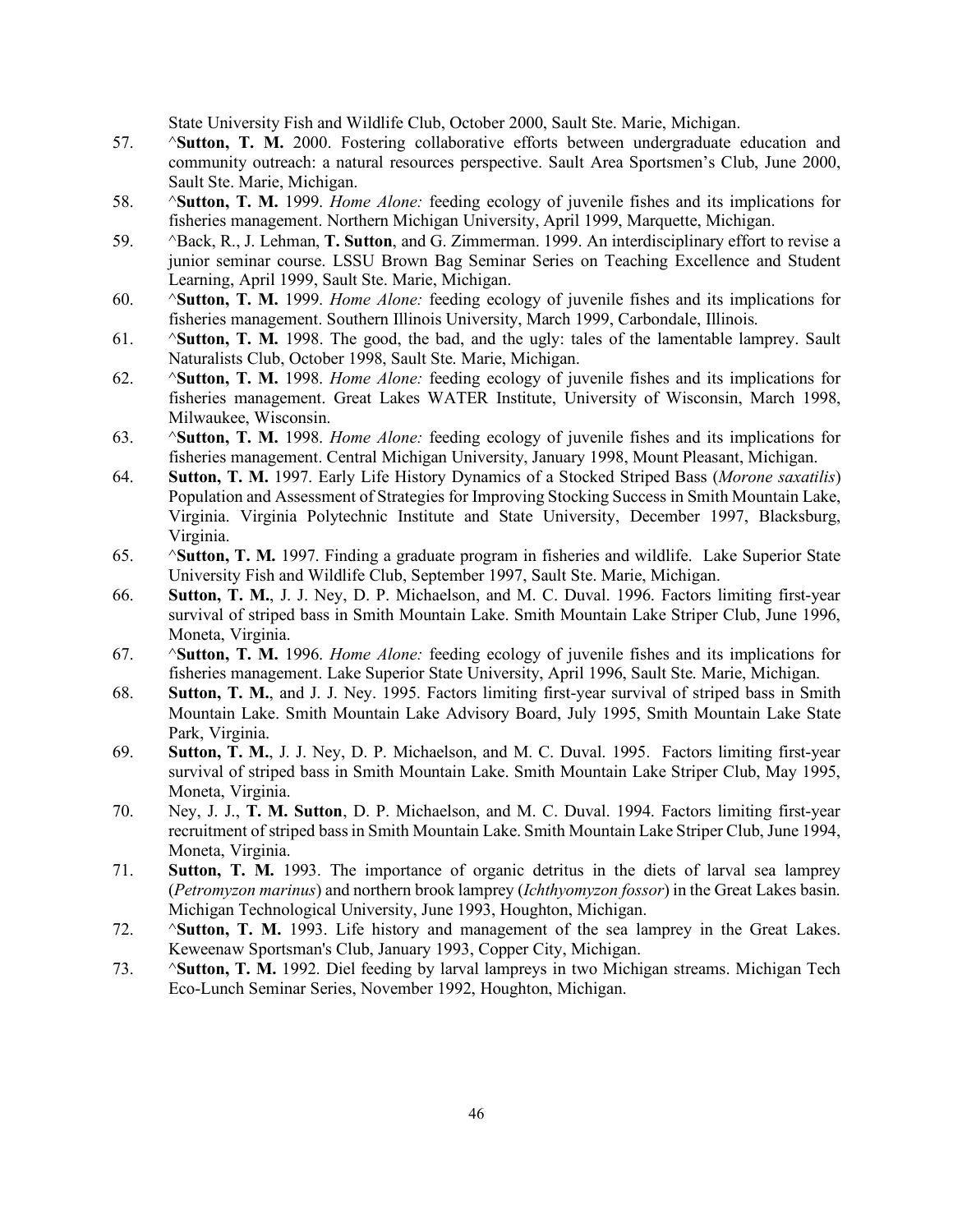#### **JOURNAL ARTICLE REVIEWS**

Have completed one or more reviews for the following journals: *African Journal of Microbiology Review*; *American Midland Naturalist*; *Aquatic Ecology*; *Archives of Environmental Contamination and Toxicology*; *Biology, Management, and Conservation of Lampreys in North America*; *Canadian Journal of Fisheries and Aquatic Sciences*; *Canadian Journal of Forest Research*; *Conservation, Ecology, and Management of Worldwide Catfish Populations and Habitats*; *Ecological Applications*; *Environmental Monitoring and Assessment*; *Estuaries and Coasts*; *Fisheries; Fisheries Management and Ecology*; *Fundamental and Applied Limnology*; *Journal of Applied Aquaculture*; *Journal of Applied Ichthyology*; *Journal of Ecological Anthropology*; *Journal of Environmental Management*; *Journal of Fish Biology*; *Journal of Great Lakes Research*; *Journal of Thermal Biology*; *Journal of Zoology*; *Lake and Reservoir Management*; *Marine and Freshwater Research*; *Michigan Academician*; *North American Journal of Aquaculture*; *North American Journal of Fisheries Management*; *Proceedings of the First International Ictalurid Symposium*; *Proceedings of the Indiana Academy of Sciences*; *Proceedings of the VII International Symposium on Biology and Management of Coregonids*; *River Research and Applications*; *Sea Lamprey International Symposium II*; *Striper 2009: Inland Striped Bass and Hybrid Striped Bass Management*; *Transactions of the American Fisheries Society*; *Western North American Naturalist*

#### **BOOK AND BOOK CHAPTER REVIEWS**

- Dawson, H. A., B. R. Quintella, R. R. Almeida, A. J. Treble, and J. C. Jolley. 2011. The ecology of larval lampreys. Pages 75-137 *in* M. Docker, editor. Lampreys: biology, conservation and control. Springer-Verlag Fish and Fisheries Series.
- Rejón, M. R., M. G. Gallego, J. Hernando-Casal, R. Carmonda, A. Domezain, and F. Rodríguez. 2006. Sturgeons: biology, conservation, and sustainable development. Blackwell Publishing Ltd.
- Scalet, C. G., L. D. Flake, and D. W. Willis. 2006. Introduction to wildlife and fisheries, second edition. W. H. Freeman and Company.
- Brown, M. L., and C. S. Guy, editors. 2006. Analysis and interpretation of freshwater fisheries data. Bioenergetics (chapter 12). American Fisheries Society, Bethesda, Maryland.
- Taylor, W. W., and C. P. Ferreri, editors. 1999. Great Lakes fisheries policy and management a binational perspective. Michigan State University Press, East Lansing. Published in TAFS (2001) 130:166-167.
- Linzey, D. 2000. Early chordates and jawless fishes. Pages 74-89 *in* Vertebrate Biology. McGraw-Hill Publishing Company, Burr Ridge, Illinois.
- Linzey, D. 2000. Gnathostome fishes. Pages 90-128 *in* Vertebrate Biology. McGraw-Hill Publishing Company, Burr Ridge, Illinois.

#### **GRADUATE STUDENTS**

\*Recipient of the American Fisheries Society John E. Skinner Memorial Fund Award

### **Completed**

- 1. Green, D. G. Bioenergetic assessment of juvenile broad whitefish responses to climate change in the Alaskan Arctic. Completion: August 2020. Current employment: Fish and Wildlife Technician III, Alaska Department of Fish and Game, Division of Sport Fish, Anchorage, Alaska, USA.
- 2. \*Priest, J. T. Long-term shifts in community structure, growth, and relative abundance of nearshore Arctic fishes: a response to changing environmental conditions. Completion: August 2020. Current employment: Fishery Biologist III, Alaska Department of Fish and Game, Division of Commercial Fish, Sitka, Alaska, USA.
- 3. Ressel, K. N. Assessment of the distribution, timing, and reproductive biology of spawning capelin in Norton Sound, Alaska. Completion: December 2019. Current employment: Fisheries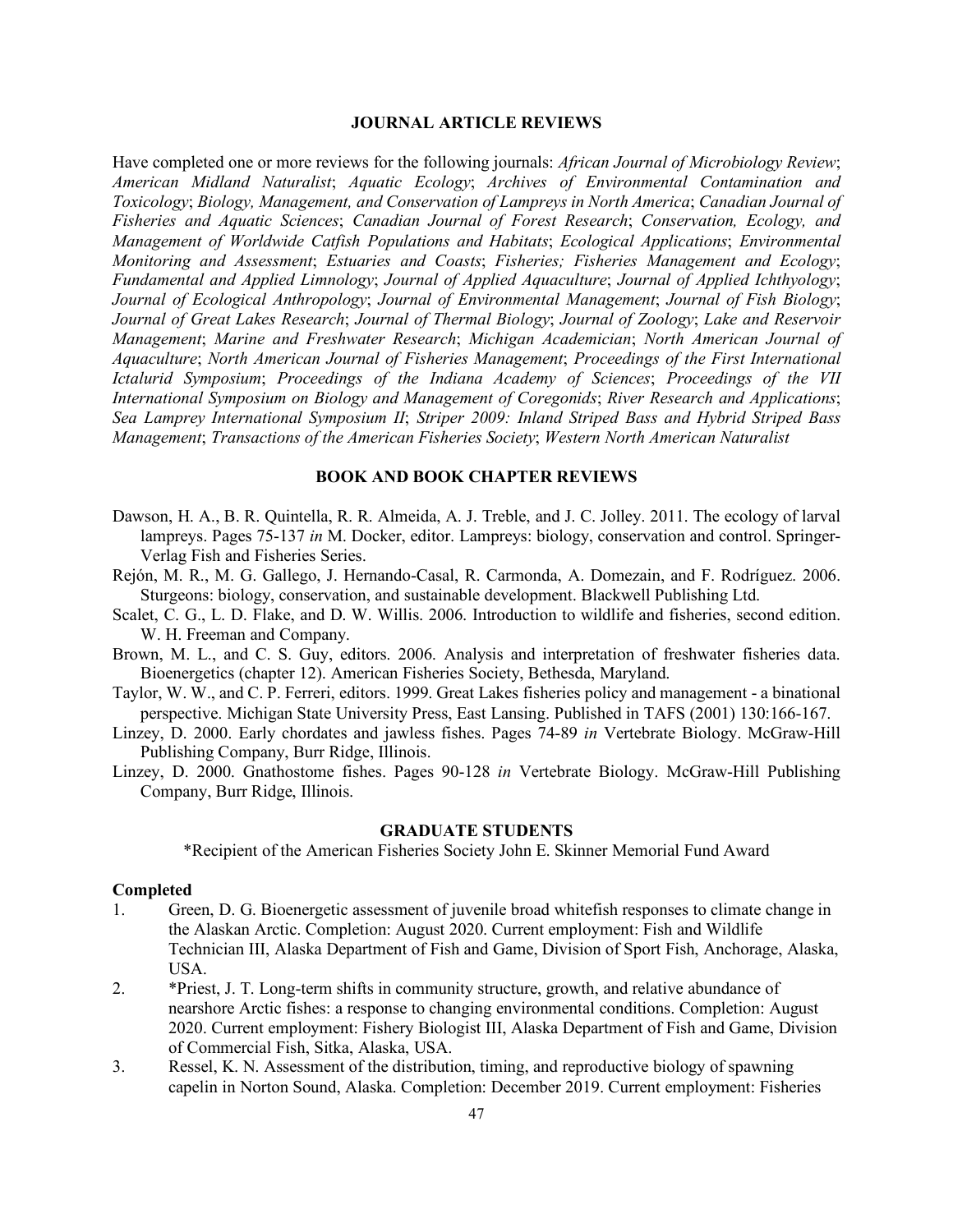Laboratory Technician, University of Alaska Fairbanks, Fairbanks, Alaska, USA.

- 4. \*Berkman, S. A. Evaluation of growth, survival, and recruitment of Chinook salmon in the Stikine and Chilkat rivers, Alaska. Completion: December 2017. Current employment: Fisheries Scientist, RPS Applied Science Associates, South Kingstown, Rhode Island, USA.
- 5. Shink, K. G. Characterizing the diet and population structure of lampreys *Lethenteron* spp. Using molecular techniques. Master's degree, University of Alaska Fairbanks. Completion: August 2017 (co-advised with J. A. Lopez). Current employment: Fisheries Biologist, U.S. Fish and Wildlife Service, Fairbanks, Alaska, USA.
- 6. Graham, C. J. Evaluation of growth, survival, and recruitment of Chinook salmon in southeast Alaska rivers. Master's degree, University of Alaska Fairbanks. Completion: December 2016. Current employment: Fishery Biologist, U.S. Fish and Wildlife Service, Lodi Fish and Wildlife Office, Lodi, California, USA.
- 7. Scannell, H. L. Seasonal thermal habitat use and bathymetric distribution of burbot in Tanada and Copper Lakes, Alaska. Master's degree, University of Alaska Fairbanks. Completion: December 2016. Current employment: Fishery Biologist III, Alaska Department of Fish and Game, Division of Sport Fish, Fairbanks, Alaska, USA.
- 8. Albert, M. L. Seasonal movements of northern pike in Minto Flats, Alaska. Master's degree, University of Alaska Fairbanks. Completion: August 2016. Current employment: Fishery Biologist II, Alaska Department of Fish and Game, Division of Sport Fish, Fairbanks, Alaska, USA.
- 9. \*Vega, S. L. Age at ocean entry and early marine growth of chum salmon in the Chukchi and north Bering seas. Master's degree, University of Alaska Fairbanks. Completion: August 2015. Current employment: Fishery Biologist II, Alaska Department of Fish and Game, Division of Commercial Fisheries, Anchorage, Alaska, USA.
- 10. Blain, B. J. The effects of barotrauma and deepwater-release mechanisms on the reproductive viability of yelloweye rockfish in Prince William Sound, Alaska. Master's degree, University of Alaska Fairbanks. Completion: December 2014. Current employment: Fishery Biologist II, Alaska Department of Fish and Game, Division of Sport Fish, Anchorage, Alaska, USA.
- 11. McKellar, J. M. Growth, survival, and recruitment of Pacific razor clams in Cook Inlet, Alaska. Master's degree, University of Alaska Fairbanks. Completion: December 2014 (co-advised with K. Iken). Current employment: Environmental Program Specialist II, Alaska Department of Environmental Conservation, Fairbanks, Alaska, USA.
- 12. Walker, B. M. Growth-increment formation using otoliths and scales of juvenile Chinook salmon. Master's degree, University of Alaska Fairbanks. Completion: December 2013. Current employment: Fishery Biologist, Washington Department of Fish and Game, Colfax, Washington, USA.
- 13. Smith, N. J. Seasonal movement patterns and habitat occupancy of Kotzebue region inconnu. Master's degree, University of Alaska Fairbanks. Completion: December 2013; Current employment: Fishery Biologist III, Alaska Department of Fish and Game, Division of Commercial Fisheries, Anchorage, Alaska, USA.
- 14. Stolarski, J. T. Dolly Varden energetics: temporal trends, environmental correlates, and bioelectrical impedance modeling. Doctoral degree, University of Alaska Fairbanks. Completion: May 2013 (co-advised with A. Prakash). Current employment: Coldwater Fisheries Watershed Project Leader, Massachusetts Department of Fish and Game, Westborough, Massachusetts, USA.
- 15. Unger, S. D. The ecology and genetics of the eastern hellbender *Cryptobranchus alleganiensis alleganiensis*. Doctoral degree, Purdue University. Completion: December 2012. (co-advised with R. N. Williams). Assistant Professor of Biology, Wingate University, Wingate, North Carolina, USA.
- 16. Coleman, J. M. Quantity and quality of freshwater rearing habitat in relation to juvenile Pacific salmon abundance in the Kulukak River, Alaska. Master's degree, University of Alaska Fairbanks.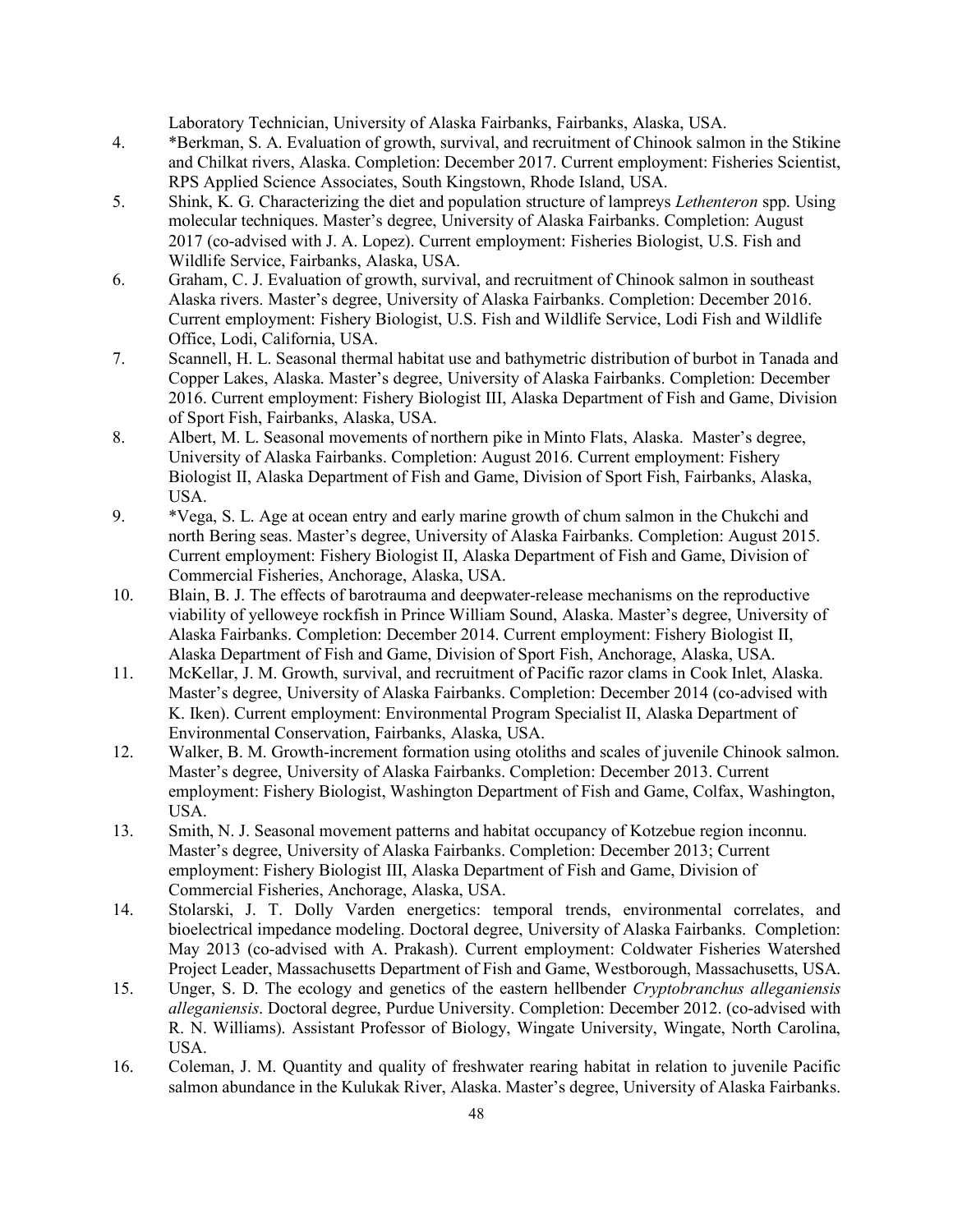Completion: December 2012. Current employment: Postdoctoral Research Associate, Arizona State University, Tempe, Arizona, USA.

- 17. Woll, C. L. Using multispectral aerial imagery and GIS-based approaches to quantify juvenile salmon rearing habitat on the Kulukak River, Alaska. Master's degree, University of Alaska Fairbanks. Completion: May 2012. Current employment: Spatial Ecologist, The Nature Conservancy, Juneau, Alaska, USA.
- 18. Runfola, D. M. Traditional knowledge and fish biology: a study of Bering cisco in the Yukon River Delta, Alaska. Master's degree, University of Alaska Fairbanks. Completion: May 2011. Current employment: Subsistence Resource Specialist III, Alaska Department of Fish and Game, Division of Subsistence Fish, Fairbanks, Alaska, USA.
- 19. Mansfield, K. A. The relationship between rainbow trout stocking success and habitat variables in interior of Alaska lakes. Master's degree, University of Alaska Fairbanks. Completion: August 2010 (co-advised with A. Rosenberger). Current employment: Fishery Biologist II, Alaska Department of Fish and Game, Division of Sport Fish, Fairbanks, Alaska, USA.
- 20. Dupuis, A. W. Reproductive biology and movement patterns of humpback whitefish and least cisco in the Minto Flats-Chatanika River complex, Alaska. Master's degree, University of Alaska Fairbanks. Completion: August 2010. Current employment: Fishery Biologist II, Alaska Department of Fish and Game, Commercial Fish Division, Sitka, Alaska, USA.
- 21. Burgmeier, N. G. Population estimation, spatial ecology, and health status of eastern hellbenders in Indiana. Master's degree, Purdue University. Completion: May 2010 (co-advised with R. N. Williams). Current employment: Project Ecologist, Eco-Tech Consultants, Inc., Corydon, Indiana, USA.
- 22. Carter, W. K., III. Life history and spawning movements of broad whitefish in the middle Yukon River. Master's degree, University of Alaska Fairbanks. Completion: May 2010. Current employment: Fisheries Biologist, U.S. Fish and Wildlife Service, Selawik National Wildlife Refuge, Kotzebue, Alaska, USA.
- 23. Edenfield, L. E. Stock characteristics, population dynamics, and effects of harvest on humpback whitefish and least cisco in the Chatanika River, Alaska. Master's degree, University of Alaska Fairbanks. Expected completion: December 2009. Current employment: National Environmental Policy Act Analyst, Bureau of Ocean Energy Management, Anchorage, Alaska, USA.
- 24. Caroffino, D. C. Early life history dynamics of lake sturgeon. Doctoral degree, University of Alaska Fairbanks. Completion: August 2009. Current employment: Tribal Consent Decree Biologist, Michigan Department of Natural Resources, Charlevoix Research Station, Charlevoix, Michigan, USA.
- 25. Muir, A. M. Factors affecting lake whitefish recruitment in the Laurentian Great Lakes. Doctoral degree, Purdue University. Completion: December 2008. Current employment: Science Director, Great Lakes Fishery Commission, Ann Arbor, Michigan, USA.
- 26. Varian, A. M. Heritability of development rate and body morphology in coaster and non-coaster strains of brook trout. Master's degree, Purdue University. Completion: August 2008 (co-advised with K. M. Nichols). Current employment: Fisheries Technician, U.S. Fish and Wildlife Service, Ashland Fish and Wildlife Conservation Office, Ashland, Wisconsin, USA.
- 27. Muir (formerly Patrick), H. K. Host-size selection and lethality of sea lamprey on lake sturgeon growth. Master's degree, Purdue University, Purdue University. Completion: August 2007. Current employment: Senior Administrative Assistant, Michigan Sea Grant, University of Michigan, Ann Arbor, Michigan, USA.
- 28. \*Zeiber, R. A. Effects of western mosquitofish on Indiana aquatic communities. Master's degree, Purdue University. Completion: May 2007. Current employment: Science Writer, New Hampshire Sea Grant, University of New Hampshire, Lee, New Hampshire, USA.
- 29. Daugherty, D. J. Development and implementation of habitat availability models to determine lake sturgeon restoration strategies in northern Lake Michigan tributaries. Doctoral degree, Purdue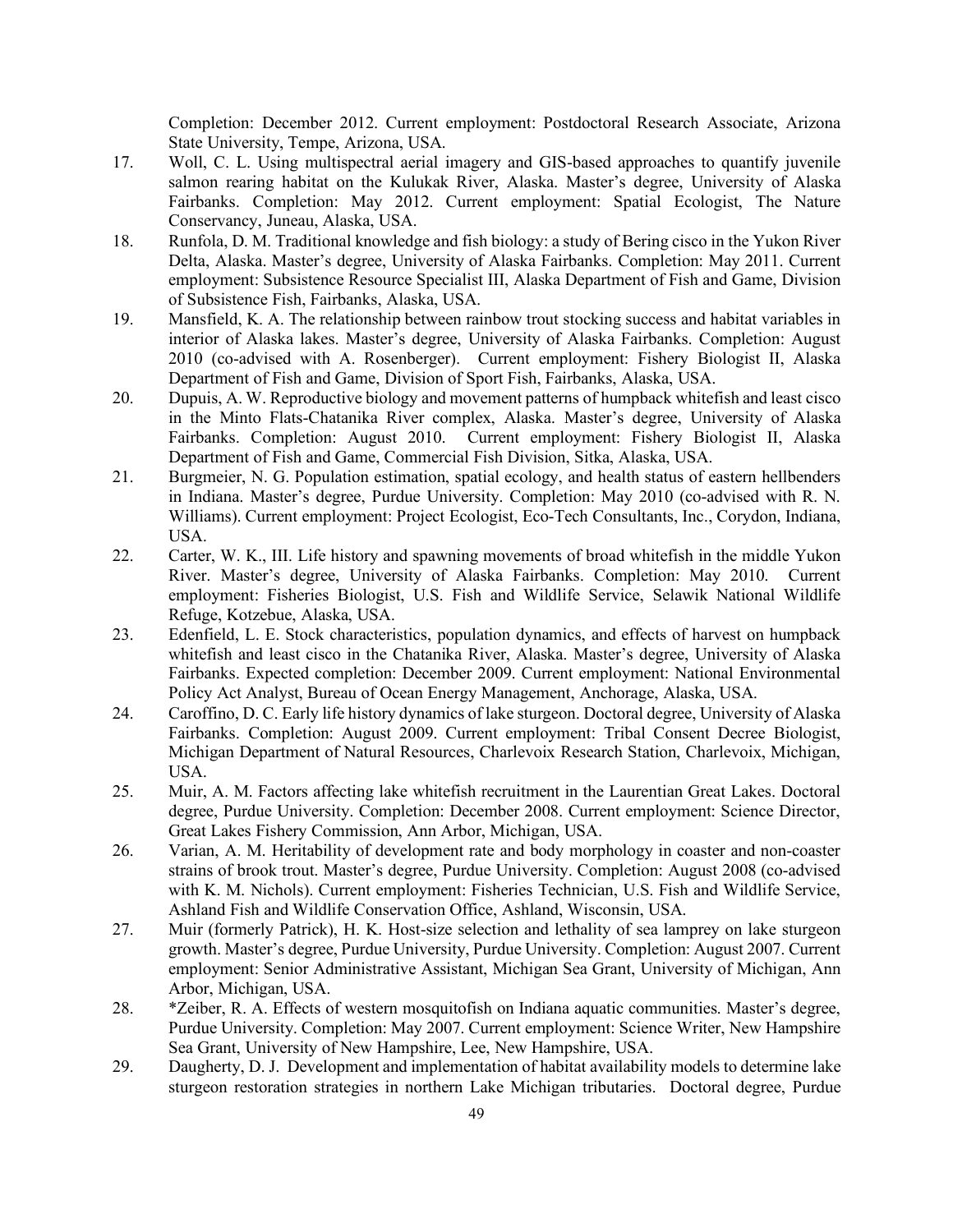University. Completion: December 2006. Current employment: Fisheries Research Biologist, Texas Parks and Wildlife Department, Heart of the Hills Fisheries Science Center, Ingram, Texas, USA.

- 30. Kennedy, A. J. Population characteristics, reproductive biology, and the effects of length limits on shovelnose sturgeon stocks in the upper Wabash River, Indiana. Master's degree, Purdue University. Completion: December 2005. Current employment: Large Lake Specialist, Minnesota Department of Natural Resources, Bemidji Area Fisheries Office, Bemidji, Minnesota, USA.
- 31. \*Hrodey, P. J. The effects of land-use practices and large-woody debris additions on warmwater stream communities. Master's degree, Purdue University. Completion: December 2005. Current employment: Sea Lamprey Control Barrier Biologist, U.S. Fish and Wildlife Service, Marquette Biological Station, Marquette, Michigan, USA.
- 32. Frimpong, E. A. Spatial-scale effects on stream biological integrity-land use relationships and cost effectiveness of habitat restoration. Doctoral degree, Purdue University. Completion: August 2005 (co-advised with D. C. Le Master). Current employment: Professor, Virginia Polytechnic Institute and State University, Department of Fisheries and Wildlife, Blacksburg, Virginia, USA.
- 33. \*Grier (formerly Benson), A. C. Characterization of early life-history stages of lake sturgeon in the lower Peshtigo River, Wisconsin, and nearshore waters of Green Bay. Master's degree, Purdue University. Completion: August 2004. Current employment: Eight-Grade Science Teacher, Towles New Tech, Fort Wayne, Indiana, USA.
- 34. \*Daugherty, D. J. Stock characteristics, movement patterns, and habitat use of flathead catfish in the lower St. Joseph River, Michigan. Master's degree, Purdue University. Completion: December 2003. Current employment: Fisheries Research Biologist, Texas Parks and Wildlife Department, Heart of the Hills Fisheries Science Center, Ingram, Texas, USA.
- 35. Pangle, K. L. Overwinter survival, thermal tolerance and diet evaluation of age-0 lake herring. Master's degree, Purdue University. Completion: August 2003. Current employment: Associate Professor, Central Michigan University, Department of Biology, Mt. Pleasant, Michigan, USA.

### **Current**

- 1. McCracken, B. W. Spawning coho salmon habitat associations in Susitna River tributaries, Alaska. Expected completion: December 2020.
- 2. Gatt, K. P. Growth chronology and aging evaluation of juvenile Arctic cisco in nearshore waters of the Beaufort Sea. Expected completion: May 2021.
- 3. Hamman, C. R. Heat-shock protein response to changing climate conditions in nearshore fishes of the Arctic. Expected completion: May 2022.
- 4. Berghaus, K. I. Stock assessment of lingcod in Prince William Sound, Alaska: Expected completion: December 2022.
- 5. Spanos, M. C. Evaluating dart and telemetry tags in an effort to track run timing and migration patterns of Yukon River Arctic lamprey. Expected completion: December 2022.

# **UNDERGRADUATE RESEARCH**

### **University of Alaska Fairbanks**

- 1. Elmore, F. 2020. Zooplankton composition and dynamics relative to nutrient availability in coastal environments of the Beaufort Sea, Alaska.
- 2. Elmore, F. 2019. The role of wind on marine ecosystems and coastal environments in the nearshore Beaufort Sea, Alaska.
- 3. Oswald, S. 2019. Age and growth of fourhorn sculpin in nearshore waters of the Beaufort Sea.
- 4. O'Neill, C. 2019. Comparison of morphometric and meristic characteristics between capelin from Norton Sound, Alaska and Newfoundland, Canada.
- 5. Maslen, K. 2019. Isotopic analysis of trophic feeding levels of male capelin in Norton Sound,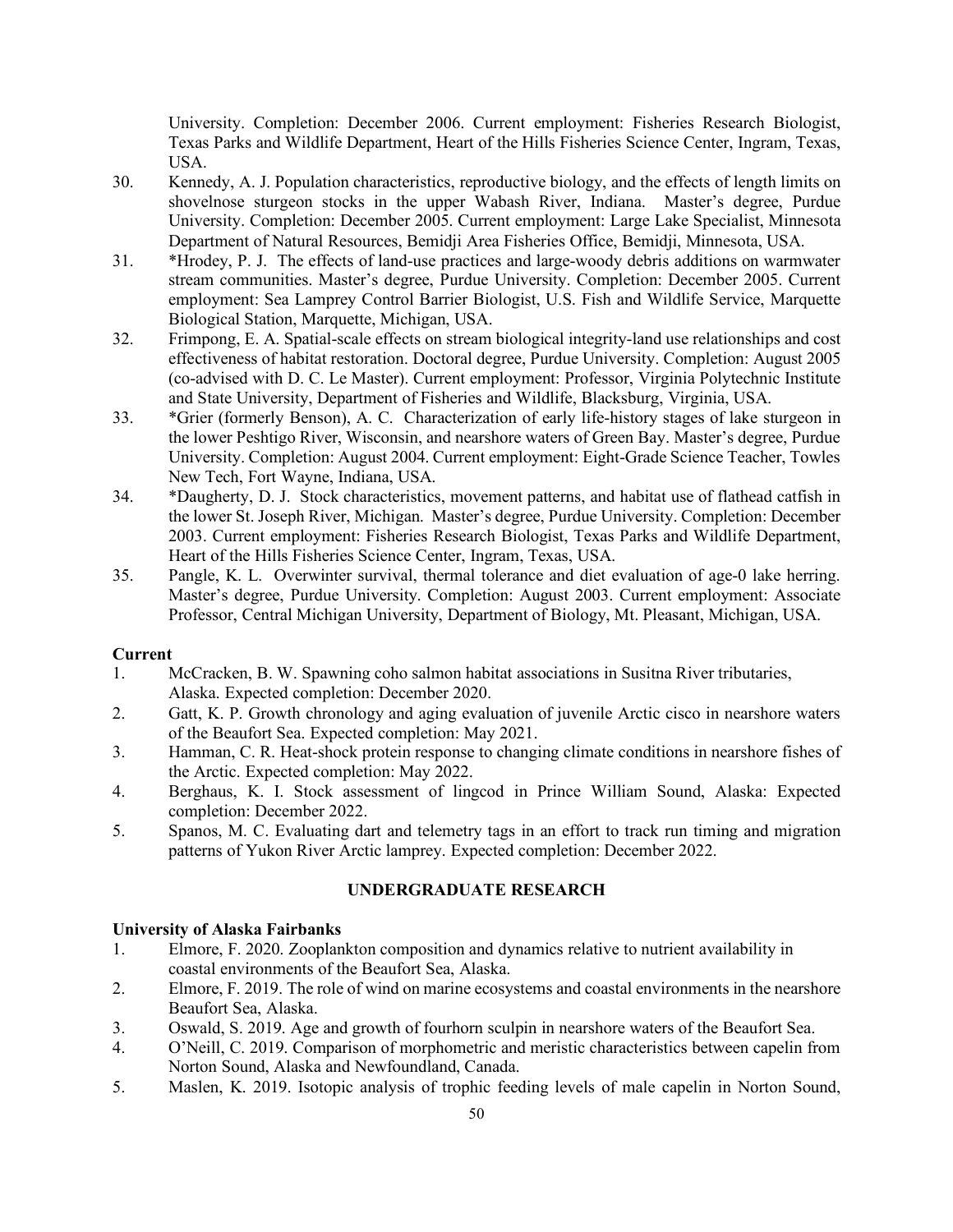Alaska.

- 6. Hoover, A. 2019. Use of gill pore papillae to distinguish Arctic and Alaskan brook lampreys.
- 7. Dorsaz, T. 2018. Design of a respirometer for climate change studies involving Arctic fishes.
- 8. Erickson, M. 2018. Design of a respirometer for climate change studies involving Arctic fishes.
- 9. Dorsaz, T. 2017. Growth and metabolism of juvenile broad whitefish under different temperature regimes.
- 10. Neeley, D. 2017. Reproductive biology of alligator gar in the Trinity River, Texas.
- 11. Fairbanks, A. 2017. Age structure evaluation for burbot in inland Alaskan waters.
- 12. Reynolds. D. 2016. Phenetic variability of Pacific capelin stocks in the northern Bering Sea.
- 13. Hadden, J. 2014. Influence of transmitter type and attachment method on survival and growth of least cisco.
- 14. Jones, S. 2013. Abundance and biological characteristics of Chinook salmon in the Kenai River, Alaska.
- 15. Shink, K. 2013. Abundance and habitat assessment of larval lampreys in the East Fork Andreafsky River, Alaska.
- 16. McCall, P. 2012. Evaluation of least cisco survival, tagging expulsion rates, and recovery.
- 17. Chase, C. 2012. Pacific salmon run timing in Cook Inlet, Alaska based on historical set-net catches.
- 18. Lunde, M. 2012. Evaluation of aging methods for blue sucker.
- 19. Jackson, A. 2011. Alaska Department of Fish and Game port sampling coded-wire tag program.
- 20. Fraley, K. 2011. Aquatic habitat effects in Glacier National Park, Montana.
- 21. McConnell, C. J. 2010. Otolith microchemistry of humpback whitefish and least cisco in the Minto Flats-Chatanika River complex, Alaska.
- 22. Wietgrefe, S. W. 2009. Growth-rate dynamics of age-0 Arctic grayling in a hatchery setting.
- 23. Schumann, K. J. 2008. Reproductive biology of humpback whitefish and least cisco in the Chatanika River.

# **Purdue University**

- 1. Hoffmeister, J. L. 2007. Age and growth of longnose gar *Lepisosteus osseus* and shortnose gar *L. oculatus* in the Wabash River, Indiana.
- 2. Morehouse, R. L. 2007. Population dynamics of largemouth bass *Micropterus salmoides* in northeastern Indiana lakes.
- 3. Maravilla, K. A. 2006. Evaluation of aging techniques for flathead catfish *Pylodictus olivaris* in the Wabash River.
- 4. Bacula, T. D. 2006. Age and growth of blue suckers *Cycleptus elongatus* in the upper Wabash River, Indiana.
- 5. Kalb, B. J. 2005. Effects of half-log additions on aquatic macroinvertebrate assemblage structure, abundance, and biomass in warmwater streams in the upper Wabash River basin.
- 6. Stephan, A. K. 2004. Biological characteristics of shovelnose sturgeon *Scaphirhynchus platorynchus* in Indiana waters of the Wabash River.
- 7. Rajchel, D. A. 2003. Influence of non-invasive external radio transmitter attachments on survival, growth, and tag loss of juvenile lake sturgeon *Acipenser fulvescens*.
- 8. Simon, J. M. 2002. Benthic invertebrate assemblage and abundance in constructed wetlands located in an agriculturally dominated landscape.
- 9. Lindley, L. C. 2002. Effects of radio transmitter size and shape on retention in age-0 juvenile lake sturgeon *Acipenser fulvescens*.
- 10. Lang, T. J. 2002. Comparison of structures for aging lake trout *Salvelinus namaycush* and lake whitefish *Coregonus clupeaformis* from Wisconsin waters of Lake Superior.
- 11. Laros, C. J. 2002. Comparison of structures for aging lake trout *Salvelinus fontinalis* and lake whitefish *Coregonus clupeaformis* from Wisconsin waters of Lake Superior.
- 12. Jefferson, L. 2002. Comparison of enriched versus unenriched rearing environments on the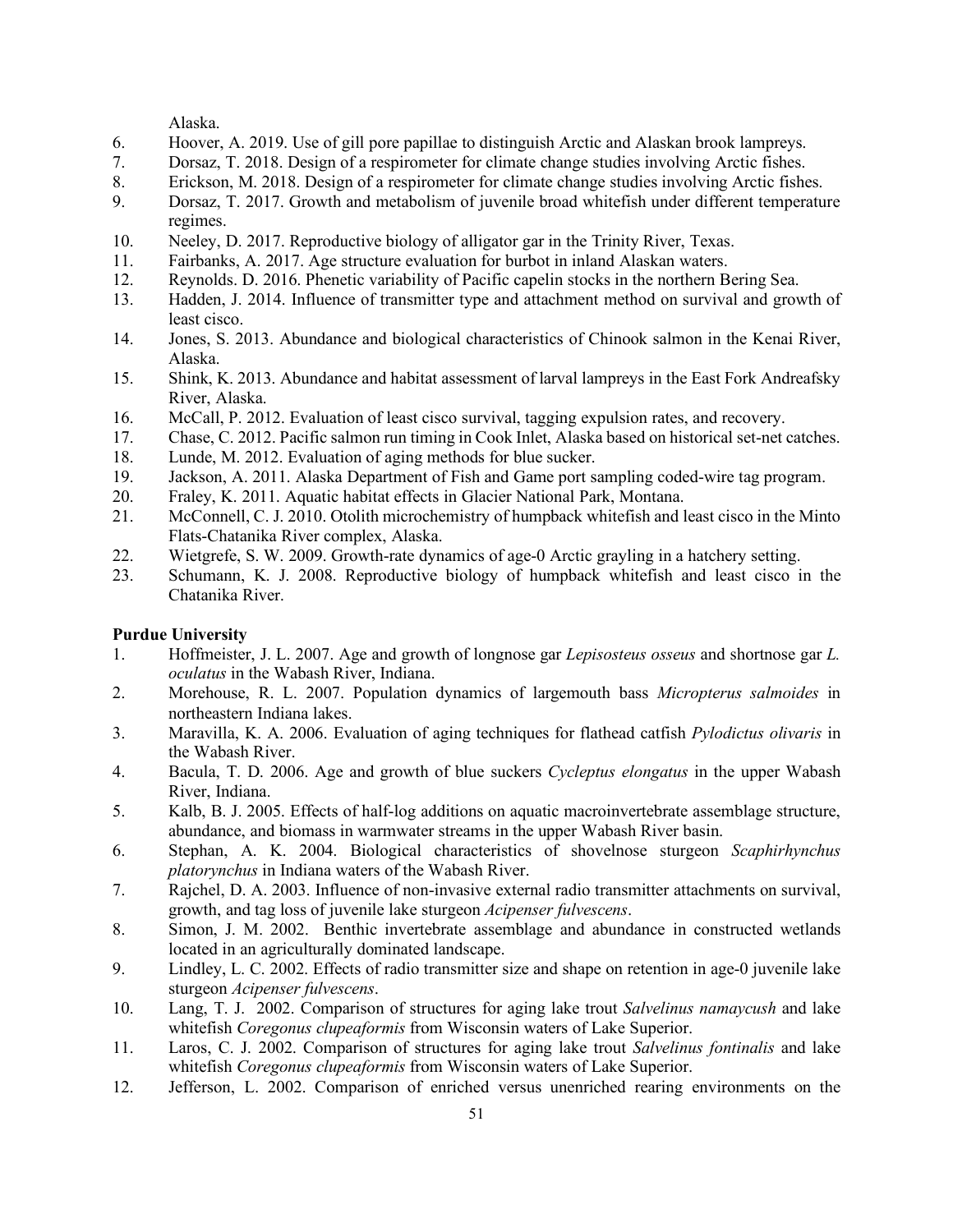hatchery-performance attributes of age-0 brook trout *Salvelinus fontinalis*.

- 13. Goetz, B. J. 2002. Nutrient dynamics and water quality in Lafayette city park ponds.
- 14. Brignon, W. R. 2001. Efficacy of a recirculating fish culture system for simulating winter conditions for fishes.

### **Lake Superior State University**

- 1. Shunta, L. P. 2002. Effects of land-use practices on warmwater fish communities in Indiana streams.
- 2. Kennedy, A. K. 2002. Pink salmon *Oncorhynchus gorbuscha* population attributes and spawning migration dynamics in the St. Marys River, Michigan.
- 3. Sisler, S. P. 2001. Influence of salivary extracts on spawning-phase sea lamprey *Petromyzon marinus* behavior.
- 4. Roy, A. M. 2001. Effects of commercially-produced nutritional supplements on growth and condition of green anoles *Anolis caroliniasis*.
- 5. Pangle, K. L. 2001. Comparison of hatchery traits and performance of subadult wild, domestic, and coaster strain brook trout *Salvelinus fontinalis*.
- 6. Bauer, W. F. 2001. Population structure, food habits, and trophic interactions between yellow perch *Perca flavescens* and largemouth bass *Micropterus salmoides* in Soldier Lake, Chippewa County, Michigan.
- 7. Walters, T. D. 2000. Distribution and movement patterns of paddlefish *Polyodon spathula* in South Dakota tributaries.
- 8. Southwell, D. K. 2000. Use of artificial cover boards to assess the effects of timber disturbance on terrestrial salamanders in the East Unit of the Hiawatha National Forest, Upper Peninsula, Michigan.
- 9. Strazisar, M. E. 2000. Effects of ozone on growth, condition, and mortality of hatchery-reared cutthroat trout *Oncorhynchus clarki*.
- 10. Kruckeberg, K. K. 2000. Population structure and dynamics of stocked sport fishes in Elk Pond, Minnesota.
- 11. Failor, P. J. 2000. Morphological and meristic differentiation among spawning pink *Oncorhynchus gorbuscha*), Chinook *O. tshawytscha*, and hybrid pink-Chinook salmon *O. gorbuscha x O. tshawytscha* salmon in the St. Marys River.
- 12. Damstra, R. A. 2000. Effects of chemical extenders and antibiotics on motility and fertility of Chinook salmon *Oncorhynchus tshawytscha* milt.
- 13. Turner, M. A. 1999. Effects of turbidity and body mucus concentration on the survival of juvenile bluegill sunfish *Lepomis macrochirus*.
- 14. Katona, R. M. 1999. Effects of catch-and-release angling on nesting male bluegill sunfish *Lepomis macrochirus*.
- 15. Levitt, J. T. 1999. Comparison of the accuracy of hard part structures used to age lake trout *Salvelinus namaycush*.
- 16. Howell, R. W. 1999. Comparison of the efficacy of three carbon dioxide-based chemicals as anesthetics for juvenile Atlantic salmon *Salmo salar*.
- 17. Glass, J. B. 1999. Comparison of largemouth bass *Micropterus salmoides* population structure in lakes with and without walleye *Stizostedion vitreum*.
- 18. Glass, B. L. 1999. Effects of triclopyr ester on behavior and survival of larval spotted salamanders *Ambystoma maculatum*.
- 19. Carr, E. P. 1999. Habitat characteristics associated with redside dace *Clinostomus elongatus* in the Presque Isle River, Michigan.
- 20. Wieg, J. A. 1998. Effects of triclopyr ester on behavior and survival of larval marbled salamanders *Ambystoma opacum*.
- 21. Schulz, R. F. 1998. Validation of aging structures for Atlantic salmon *Salmo salar* in the St. Marys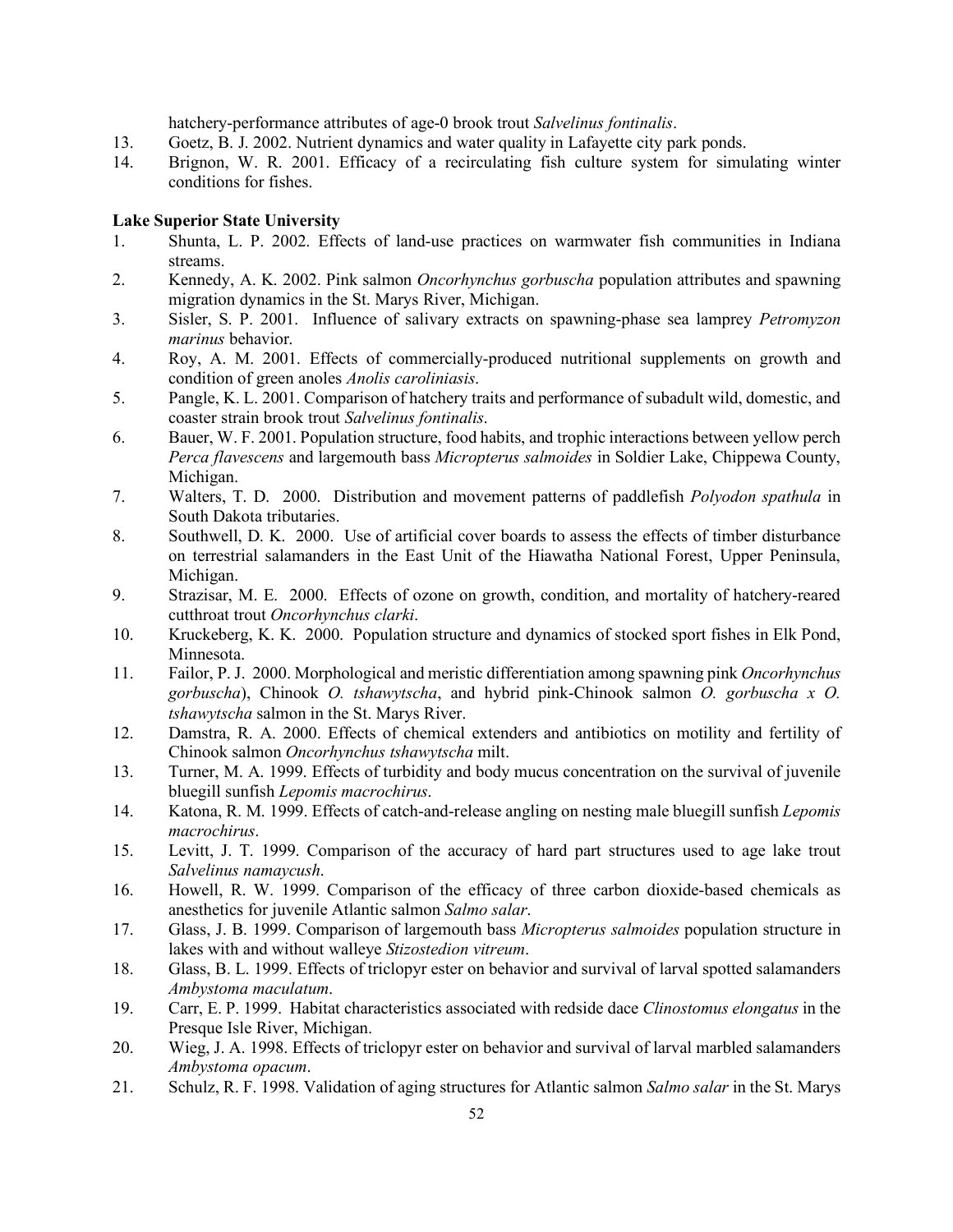River.

- 22. Smaniotto, R. P. 1998. Comparison of growth and mortality rates of juvenile walleye *Stizostedion vitreum* in fertilized versus unfertilized ponds.
- 23. Patterson, M. D. 1998. Effectiveness of the Ludington pumpback storage barrier net in reducing entrainment of yellow perch *Perca flavescens*.
- 24. Leone, F. J. 1998. Post-release mortality of largemouth bass *Micropterus salmoides* and smallmouth bass *M. dolomieu* captured during fishing tournaments in Great Lakes' waters.
- 25. Kramer, D. R. 1998. The influence of chum baits on growth, condition, and mortality of rainbow trout *Oncorhynchus mykiss*.
- 26. Kala, J. P. 1998. The effects of hook type and location on long-term growth and mortality of rainbow trout *Oncorhynchus mykiss*.
- 27. Cloutier, B. M. 1998. Behavioral interactions between the round goby *Neogobius melanostomus* and crayfish *Orconectes* spp.
- 28. Caswell, N. M. 1998. Population structure of smallmouth bass *Micropterus dolomieu* in an oligotrophic, Ontario lake at low fishing pressure.
- 29. Blaauw, J. J. 1998. Sportfish population structure under quality-fishing regulations in Wakely Lake, Michigan.
- 30. Arleth, J. J. 1998. The influence of diet carotenoid levels on flesh coloration in hatchery-reared Atlantic salmon *Salmo salar*.
- 31. Westenbarger, J. G. 1997. Age, condition, and food habits of burbot *Lota lota* along the western shore of Lake Huron.
- 32. Werschky, J. T. 1997. Age, growth, and condition of an exploited population of largemouth bass *Micropterus salmoides* and smallmouth bass *M. dolomieu* in Saginaw Bay, Michigan.
- 33. Tar, D. R. 1997. Use of copper sulfate to increase fyke net capture success for artificially-reared northern pike *Esox lucius* in culture ponds.
- 34. Switzer, A. D. 1997. Effects of electrofishing on the development and hatching success of artificially-reared steelhead *Oncorhynchus mykiss* eggs.
- 35. Robinson, R. J. 1997. Contribution and population characteristics of hatchery versus naturallyreproduced steelhead *Oncorhynchus mykiss* in the Carp River, Michigan.
- 36. Lakey, S. A. 1997. Effects of introducing walleye *Stizostedion vitreum* to small lakes containing stunted bluegill *Lepomis macrochirus* populations.
- 37. Koproski, S. R. 1997. Analysis of fish assemblage data from Thunder Bay, Lake Huron, before the invasion of ruffe *Gymnocephalus cernuus*.
- 38. Kaller, M. D. 1997. Evaluation of techniques used to determine age structure of walleyes *Stizostedion vitreum* in Munuscong Bay, Michigan.
- 39. Gannon, O. M. 1997. Age and growth of redear sunfish *Lepomis microlophus* and bluegills *L. macrochirus* in southern Michigan lakes.
- 40. Espinoza, R. D. 1997. Electrofishing effects on growth and survival of rainbow trout *Oncorhynchus mykiss*.
- 41. Diekema, S. M. 1997. Sport fishery contribution of hatchery and naturally-reproduced Chinook salmon *Oncorhynchus tshawytscha* in the upper St. Marys River.

# **HIGH SCHOOL RESEARCH**

- 1. Neumann, T. 2019. Autumn activity patterns of grouses in interior Alaska. Hutchinson High School, Fairbanks, Alaska.
- 2. Brase, P. 2016. Food habits of Pacific and Arctic lamprey in the Bering Sea. West Valley High School, Fairbanks, Alaska.
- 3. Farnham, N. 2010. Distribution, abundance, and life history of larval lampreys in interior of Alaska rivers. Lathrop High School, Fairbanks, Alaska (American Fisheries Society Hutton Junior